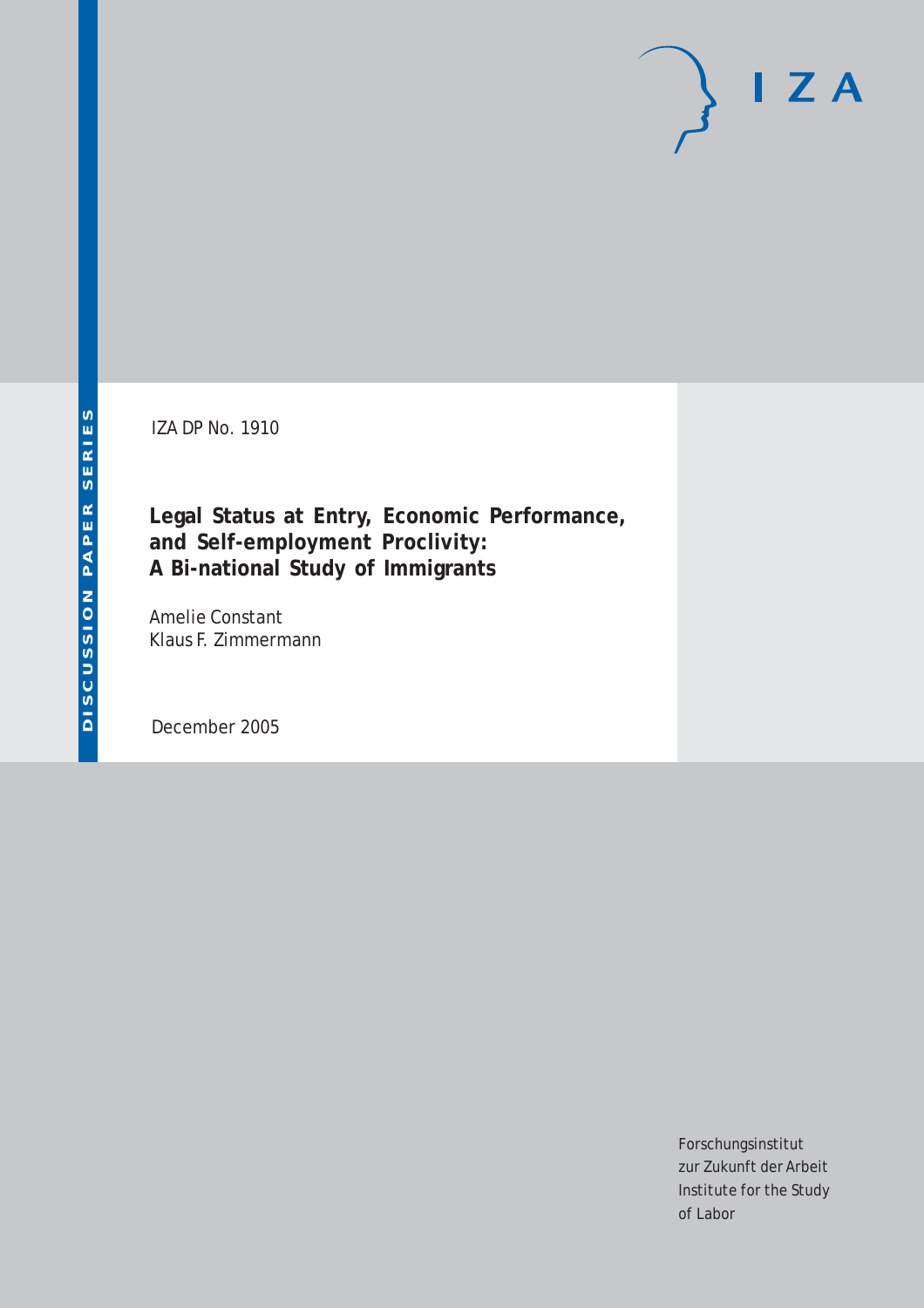# **Legal Status at Entry, Economic Performance, and Self-employment Proclivity: A Bi-national Study of Immigrants**

**Amelie Constant** 

*IZA Bonn* 

### **Klaus F. Zimmermann**

*University of Bonn, IZA Bonn and DIW Berlin* 

Discussion Paper No. 1910 December 2005

IZA

P.O. Box 7240 53072 Bonn Germany

Phone: +49-228-3894-0 Fax: +49-228-3894-180 Email: [iza@iza.org](mailto:iza@iza.org)

Any opinions expressed here are those of the author(s) and not those of the institute. Research disseminated by IZA may include views on policy, but the institute itself takes no institutional policy positions.

The Institute for the Study of Labor (IZA) in Bonn is a local and virtual international research center and a place of communication between science, politics and business. IZA is an independent nonprofit company supported by Deutsche Post World Net. The center is associated with the University of Bonn and offers a stimulating research environment through its research networks, research support, and visitors and doctoral programs. IZA engages in (i) original and internationally competitive research in all fields of labor economics, (ii) development of policy concepts, and (iii) dissemination of research results and concepts to the interested public.

IZA Discussion Papers often represent preliminary work and are circulated to encourage discussion. Citation of such a paper should account for its provisional character. A revised version may be available directly from the author.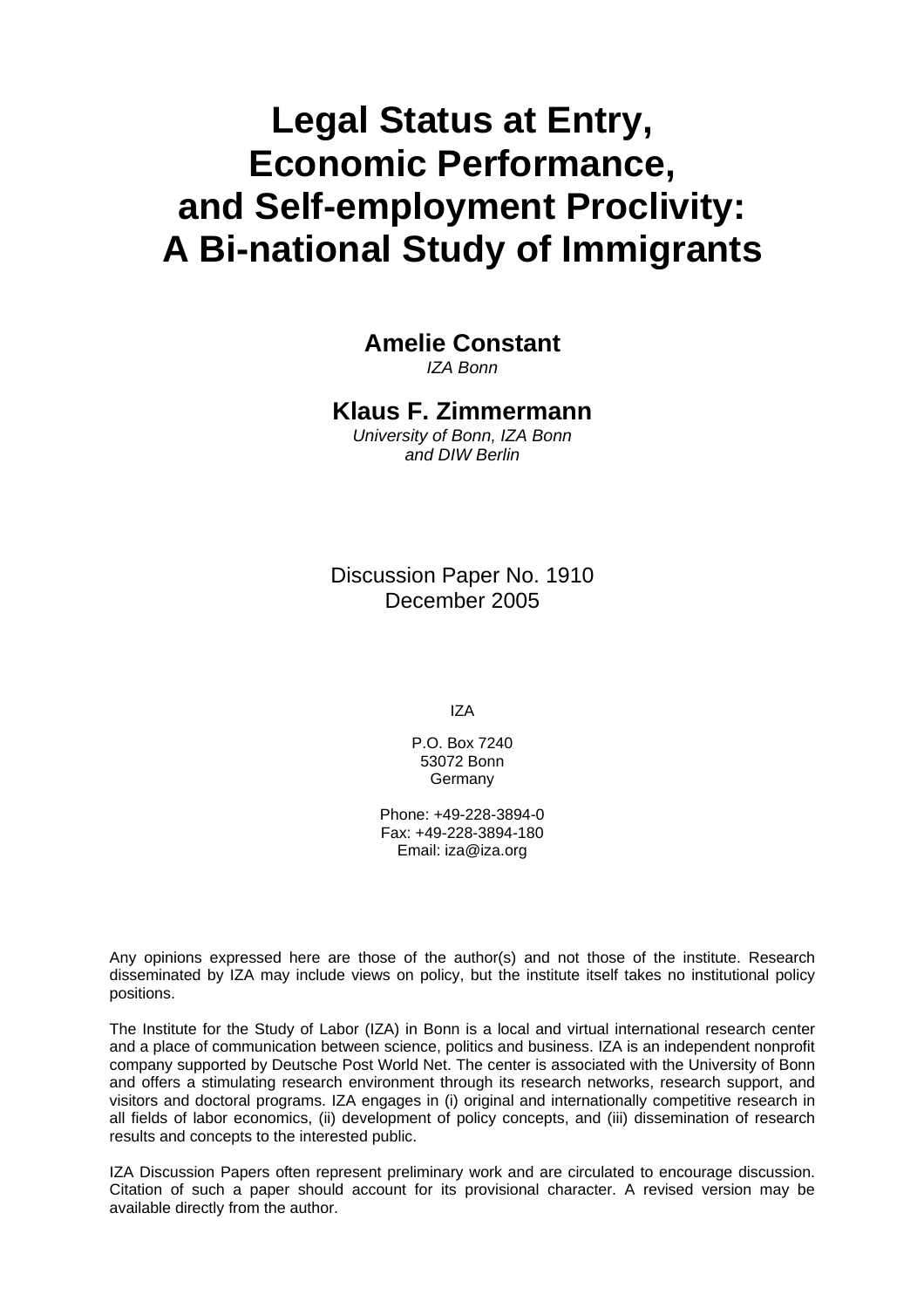# **ABSTRACT**

# **Legal Status at Entry, Economic Performance, and Self-employment Proclivity: A Bi-national Study of Immigrants**[∗](#page-2-0)

There are concerns about the attachment of immigrants to the labor force, and the potential policy responses. This paper uses a bi-national survey on immigrant performance to investigate the sorting of individuals into full-time paid-employment and entrepreneurship and their economic success. Particular attention is paid to the role of legal status at entry in the host country (worker, refugee, and family reunification), ethnic networks, enclaves and other differences among ethnicities for their integration in the labor market. Since the focus is on the understanding of the self-employment decision, a two-stage structural probit model is employed that determines the willingness to work full-time (against part-time employment and not working), and the choice between full-time paid work and self-employment. The choices are determined by the reservation wage for full-time work, and the perceived earnings from working in paid-employment and as entrepreneur, among other factors. Accounting for sample selectivity, the paper provides regressions explaining reservation wages, and actual earnings for paid-employment and self-employment, which provide the basis for such an analysis. The structural probit models suggest that the expected earnings differentials from working and reservation wages and for self-employment and paid-employment earnings matter much, although only among a number of other determinants. For Germany, legal status at entry is important; former refugees and those migrants who arrive through family reunification are less likely to work full-time; refugees are also less self-employed. Those who came through the employment channel are more likely to be in full-time paid work. In Denmark, however, the status at entry variables do not play any significant role. This suggests that the Danish immigrant selection system is ineffective.

JEL Classification: C25, F22, J15, J23, J31, J61, J82

Keywords: self-employment, entrepreneurship, ethnicity, migration, asylum seekers, refugees, migrant workers, family reunification, citizenship, discrimination

Corresponding author:

 $\overline{a}$ 

Klaus F. Zimmermann IZA P.O. Box 7240 D-53072 Bonn Germany Email: [zimmermann@iza.org](mailto:zimmermann@iza.org)

<span id="page-2-0"></span><sup>∗</sup> Earlier versions of this paper were presented at the 2005 joint meeting of the Society of Labor Economists (SOLE) and the European Association of Labour Economists (EALE) in San Francisco and at a research seminar at the Vienna Institute of Demography. We wish to thank the Rockwool Foundation Research Unit, especially Claus Larsen, Marie Louise Schultz-Nielsen, Niels-Kenneth Nielsen and Torben Tranaes, and Statistics Denmark in Copenhagen for valuable help with the Danish part of the data set used in this study during a research visit in May and July 2005. Financial support for this research from Volkswagen Foundation for the IZA project on "The Economics and Persistence of Migrant Ethnicity" is gratefully acknowledged. We also wish to thank David Neumark, Gustav Feichtinger, Wolfgang Lutz and other seminar participants as well as the IZA-Volkswagen Ethnicity Research Team for valuable comments on earlier drafts.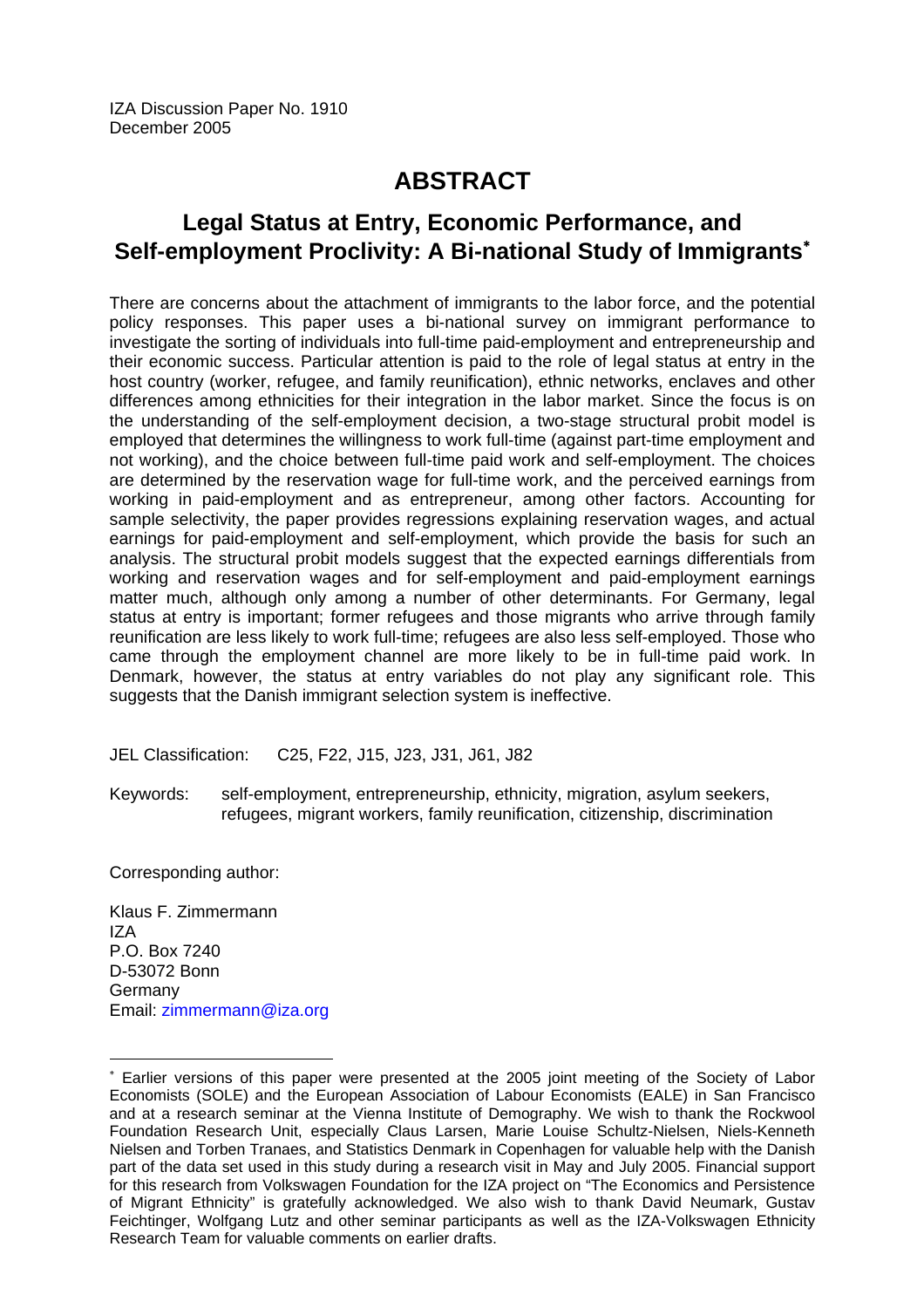#### **1. Introduction**

How does the composition of immigrants affect their quality of labor market integration in the host country? There is wide agreement in the economic literature that non-economic migrants have more difficulties in economic performance and provide a larger potential burden to the social security systems than economic migrants. Recent work on Denmark and Germany (see Tranaes and Zimmermann, 2004a, and especially Schultz-Nielsen and Constant, 2004) has confirmed this for these immigration countries; it has found that an ever rising share of immigrants is not available to the labor market. Instead, migrants come as refugees or for family reunification purposes. Are differences in the labor market attachment due to differences in the individual characteristics or are they associated with the legal status at entry *per se*? Are there differences across ethnicities for instance in self-employment proclivity and other measures of labor market success? Answers to these open questions could provide valuable guidance to immigration policy.

 The strength of this paper is that we investigate the same immigrant groups in a comparative setting using data from two different host countries; Denmark and Germany, provided by the 2002 Rockwool Foundation Migration Surveys (see Tranaes and Zimmermann, 2004a). With these data we are able to go beyond studying the standard immigrant groups, such as the Turks, Ex-Yugoslavs, and also consider Iranians, Lebanese, and Poles. We also use subjective measures of language, motives, reservation wages and actual years of residence in the host country.

 The focus of the analysis is on the understanding of the self-employment decision. (See Constant and Zimmermann, 2005, Clark and Drinkwater, 1998, Fairlie and Meyer, 1996, Taylor, 1996, and Yuengert, 1995, for some recent contributions on ethnic entrepreneurship, and Zimmermann, 2005, for an overview on European findings.) Consequently, a model is employed that determines the choice between full-time paid work and self-employment. This is progress over previous contributions on self-employment that have not excluded part-timers from the reference category of paid workers. To deal with sample selectivity and to investigate the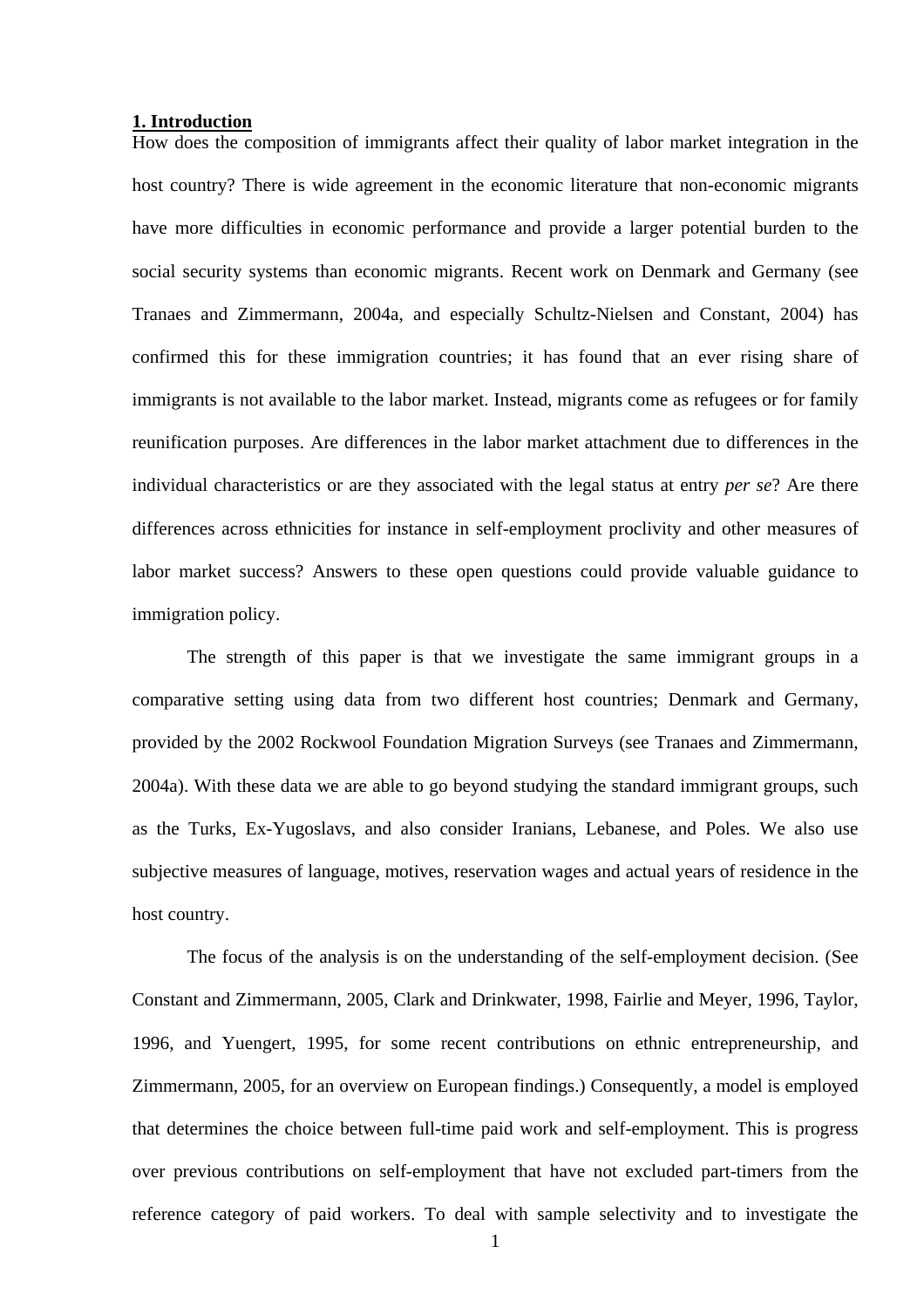selection mechanism into self-employment, we also study the propensity of full-time work against part-time work and not working. The complex decision structure can be captured by a two-stage sequential structural probit model.

 We investigate the factors that affect and influence the sorting of individuals into selfemployment, and estimate their proclivity and economic success as self-employed. For this sorting, we are able to compare predicted reservation wages, and predicted wages for full-time paid work and self-employment generated from the estimations of earnings functions. Specifically, in this paper we want to understand the role of the legal status of the migrant at the time of entry in the host country (work permit, refugee, kinship), the motives to become selfemployed while living in the host country, the role of social and familial networks, and the transmittal of the entrepreneurial spirit from parents. Only recently, the issue of non-economic migration has found some interest in the economic literature (Bauer, Lofstrom and Zimmermann, 2000, Constant and Zimmermann, 2005, Hatton, 2004, Jasso and Rosenzweig, 1995, and Zimmermann, 1995a).

We address the following questions: Who are the self-employed, what are their characteristics, and are they a self-selected group among all workers? Does the proclivity to selfemployment differ for migrants arriving as refugees, as workers, or as relatives? Are some immigrant groups more prone to self-employment than others, and can their self-reported reasons for becoming self-employed enlighten the push-pull theories of self-employment? Which characteristics can make a difference in the earnings of the self-employed? Do similar selfemployed immigrants fare similarly in different host countries?

 Section 2 summarizes the Danish-German migration evidence and the data used. Section 3 presents the economic framework and explains the econometric model, the variables used and the particular hypotheses employed. Section 4 summarizes our econometric results, and Section 5 concludes.

2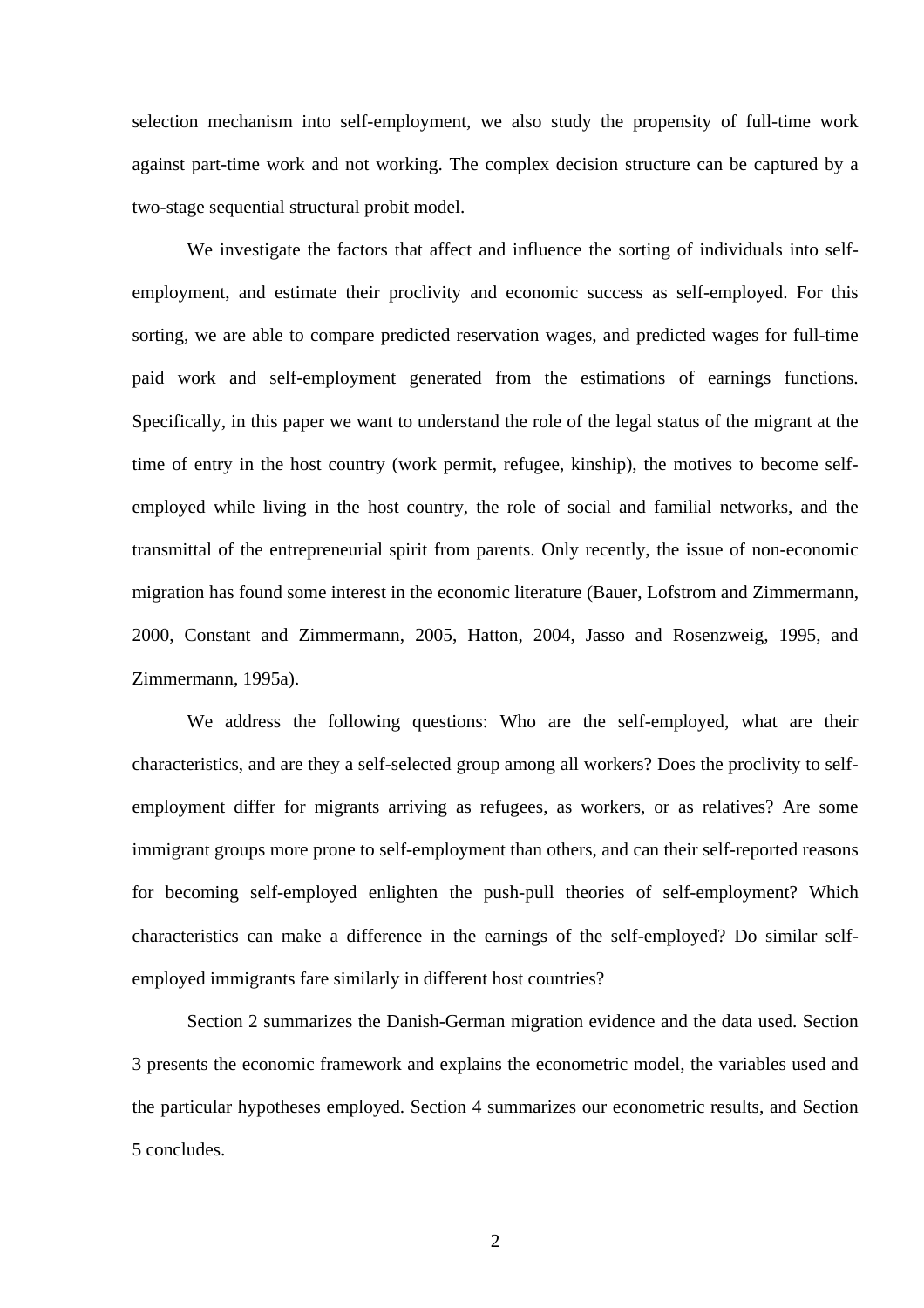#### **2. The Danish-German Migration Evidence**

#### **2.1 Previous Findings**

The broad picture of the migration evidence is contained in Petersen (2005) for Denmark and in Bauer, Dietz, Zimmermann and Zwintz (2005) for Germany. An international comparative research team studying the immigration experiences in Germany and Denmark using the Rockwool Foundation Migration Survey reports the following findings (see Tranaes and Zimmermann, 2004a, especially Constant and Schultz-Nielsen, 2004a and 2004b). First, there are greater ethnic differences in Germany than in Denmark with respect to both educational attainment and vocational training. Immigrants in Denmark are less well educated upon arrival, but they acquire more schooling once they are in the country compared to immigrants in Germany. In comparison to natives, there is severe under-employment of immigrants in both countries. The employment rate is lower for non-Western immigrants in Denmark than it is in Germany, although natives are more attached to the labor force in Denmark than in Germany. Immigrants have a larger presence in the German labor market than in Denmark. This difference can be explained by the fact that immigrants in Denmark are less educated upon arrival, and that financial incentives to work are low in Denmark due to an unemployment benefit system that pays a higher replacement rate to the low-paid income groups. Education and vocational attainment are powerful determinants of labor market attachment in both countries. Whereas immigrants in Denmark are less financially motivated to seek employment than their counterparts in Germany, once at work, they earn more throughout their working lives than comparable immigrants in Germany. Although experience is not as well rewarded in Denmark, an initial earnings advantage upon arrival is sustained. Human capital acquired in the host country generates an earnings premium in both Denmark and Germany.

 Second, while Denmark seems to be a more attractive country for employed immigrant workers, Germany was found to offer better opportunities for entrepreneurs. Although the selfemployment rates are similar in both countries, self-employed immigrants in Germany are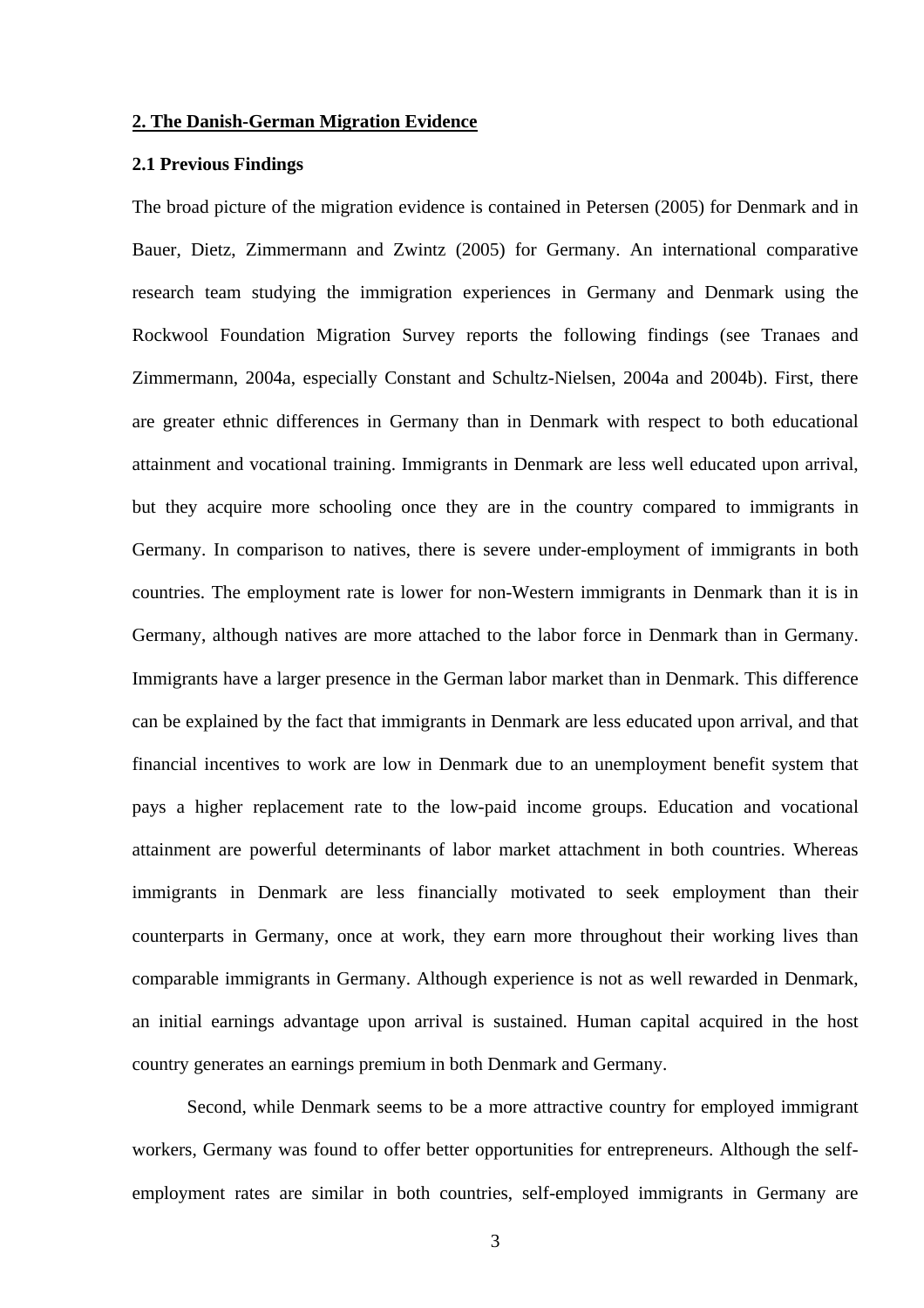clearly positively self-selected, while those in Denmark seem to be more randomly allocated. Consequently, self-employed immigrants earn much more in Germany than in Denmark, and also much more than migrant wage earners in Germany. The Danish self-employed migrants earn less than their salaried counterparts.

 Third, immigrants induce redistribution through public sector finances whereby the net transfers in public contributions typically go from Western immigrants to the public sector and from the public sector to immigrants from non-Western countries. This confirms that depending on the selection mechanism, immigrants can contribute substantially to public sector finances or are a net burden, which supports the proposal to obtain more labor migrants. The employed redistribution efforts bring the average disposable income of Danish non-Western immigrants much closer to the disposable income of native Danes. The disposable income of Danish non-Western immigrants is much higher than that of German non-Western immigrants. These Danish immigrants have almost the same distribution as native Danes, while the distribution of migrants' disposable income in Germany is much more unequal.

 A recent paper by Constant and Zimmermann (2005) contributes to a better understanding of the role of the legal status of the migrant at the time of entry in the host country (work permit, refugee, and kinship) on work participation and earnings. It also investigates actual migration policy mechanisms reflecting explicit or implicit policy decisions and the related characteristics among the immigrants within the different channels of entry. The research using the Rockwool Foundation Migration Survey suggests that, even after controlling for skilllevel, non-economic migrants are less active in the labour market and exhibit lower earnings. There are only few migrants who arrive through the channel of an explicit work permit, and even those are not strongly selected to meet the needs of the labour markets. Those not selected through the economic channel are significantly less integrated into the labour market and earn less than their countrymen.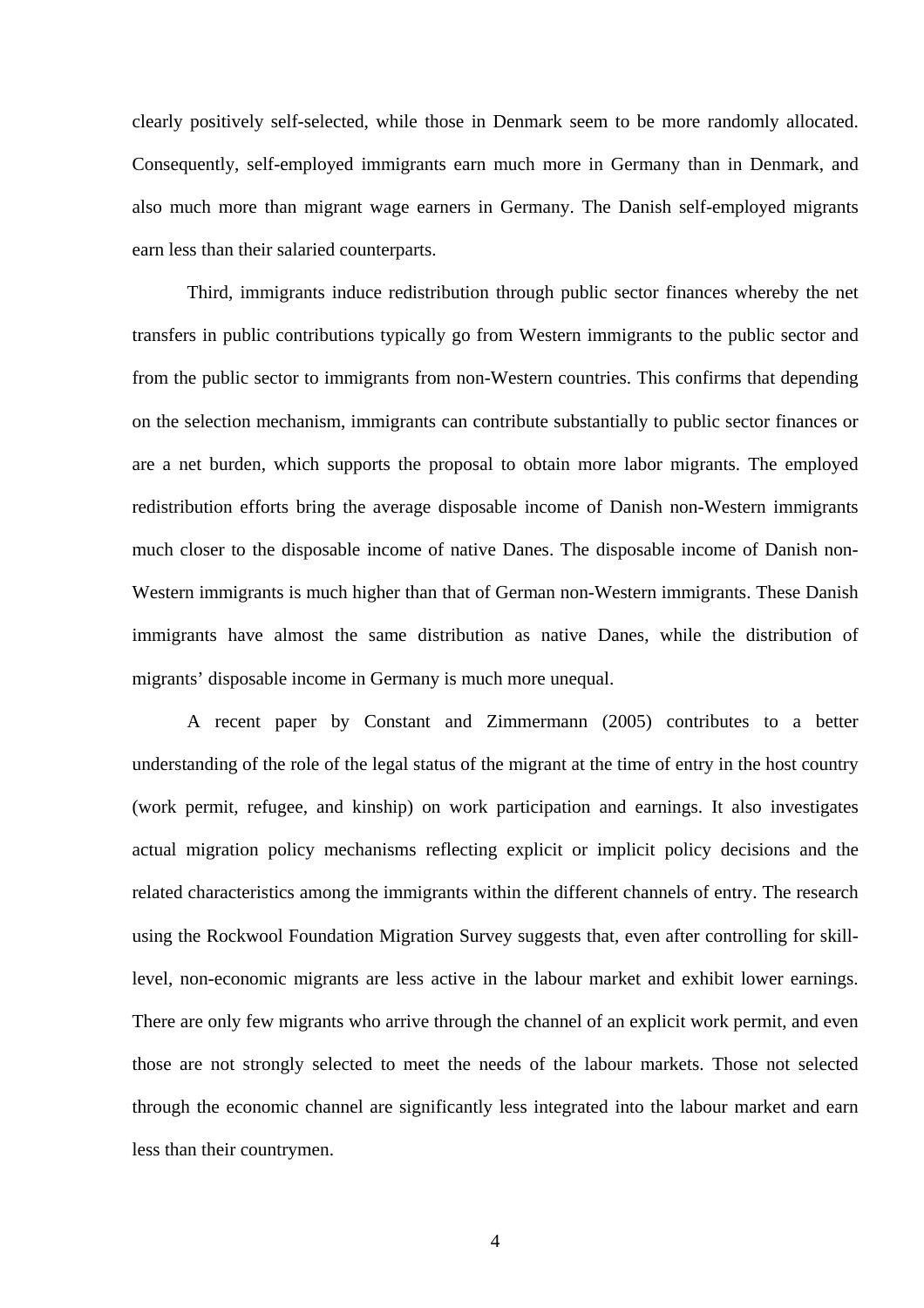The results in the paper show furthermore that Denmark has very few economic immigrants: this category has a three times higher share in Germany, and indicators of labour market skills play a small role in distinguishing labour migrants from individuals arriving through other channels. Arriving through family reunion or as asylum seekers or refugees affects paid-employment earnings negatively in both Germany and Denmark. However, while the effect is of about the same size for both groups in Denmark, the refugee/asylum status is more harmful in Germany than the family reunion status. Individuals arriving with a work status in Germany are more likely to earn less when changing to self-employment than when arriving through another channel. These estimates suggest that there are long-lasting effects of the legal status at entry in the host country on the earnings potential of immigrants.

 From all this it can be concluded that Germany is able to attract better educated immigrants than Denmark, get them into employment, and offer more to people with entrepreneurial talents. Denmark keeps more immigrants in the welfare system, but offers better remuneration to regular workers and some incentives for immigrants to educate themselves at higher levels – but not to undertake vocational training. Both countries could benefit considerably by executing more pro-active labor market recruitment and integration measures. Economic incentives seem to matter and a more selective immigration policy that generates more active labor market participants should be beneficial to the economy.

#### **2.2 Details on the used data**

We use data from the Rockwool Foundation Migration Survey for Germany and Denmark. A detailed presentation of the data set is provided by Tranaes and Zimmermann (2004b) and Bauer and Niels-Kenneth-Nielsen (2004). Conducted by Infratest Sozialforschung in Munich and Statistics Denmark in Copenhagen these surveys are based on very similar questionnaires and administered to the same ethnic groups in Germany in 2002 and Denmark in 2001. Unlike the German data set, the Danish data combines survey information with information from the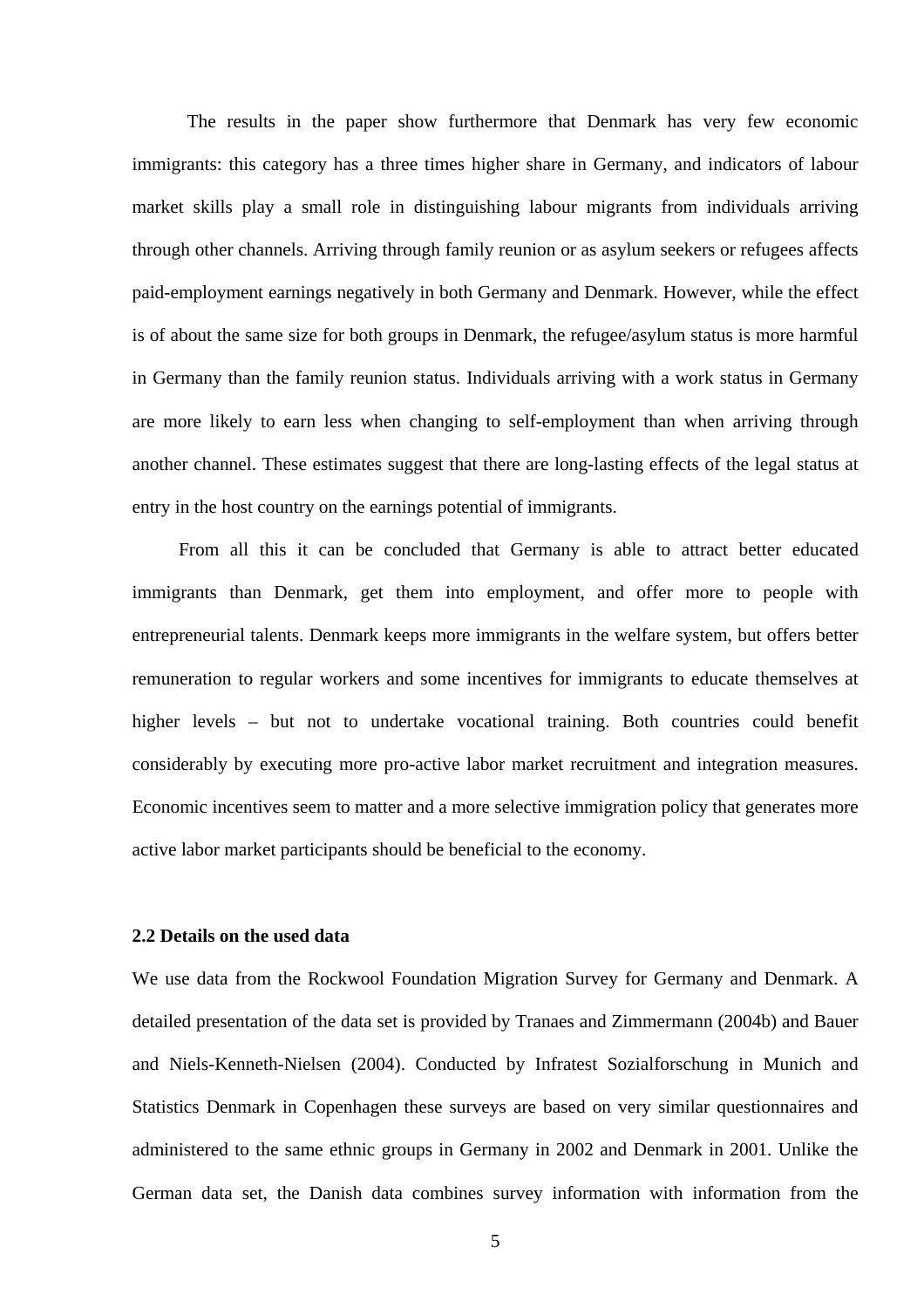registers of Statistics Denmark. There are 5,569 immigrants from ex-Yugoslavia, Poland, Iranian, Lebanon, and Turkey in the German survey and 3,262 in the Danish survey.

 These surveys give us the opportunity to access immigrant differences within each country, as well as to assess cross-national differences. There are several comparative advantages on these data sets: they contain information on the pre-migration experiences of immigrants, including schooling, family background, social and environmental settings, and visa status at migration. They also provide rich information on post-migration schooling investments and labor market experiences. Important is the information on actual years of residence in the host country, accounting for both uninterrupted residence and for residence interrupted by return or frequent remigration. Consequently, estimations based on these surveys avoid measurement errors due to the calculation of potential years of residence and potential years of schooling.

The selected samples for the analysis include individuals aged 18 to 65, who are not students, or in training/apprenticeship. We also exclude military personnel and those in early retirement, or those who rule out regular work. We include the second generation immigrants those born in Germany/Denmark or those migrating as children - and those who have acquired German/Danish citizenship. Applying these selection criteria and taking account of missing data leads to smaller samples. We also obtain somewhat different samples for the analysis of the employment decisions and the earnings analysis. The full sample includes those not employed, unemployed, part-timers, full-time employed and self-employed. The German (Danish) full sample is 4,839 (1,585) observations with 2,373 (843) men and 2,466 (742) women, and the fulltime employed or self-employed amount to 1,864 individuals in the German and 867 in the Danish sample. In the German (Danish) sample 295 (133) observations are self-employed or 15.8% (15.3%) of the total of the full-time employed or self-employed. For the actual and reservation earnings analysis, the final sample of individuals is based on those who reported positive earnings, hours of work, and tenure or longevity on business, and reservation earnings for full employment. The usable total sample sizes here are 2,450 observations for Germany and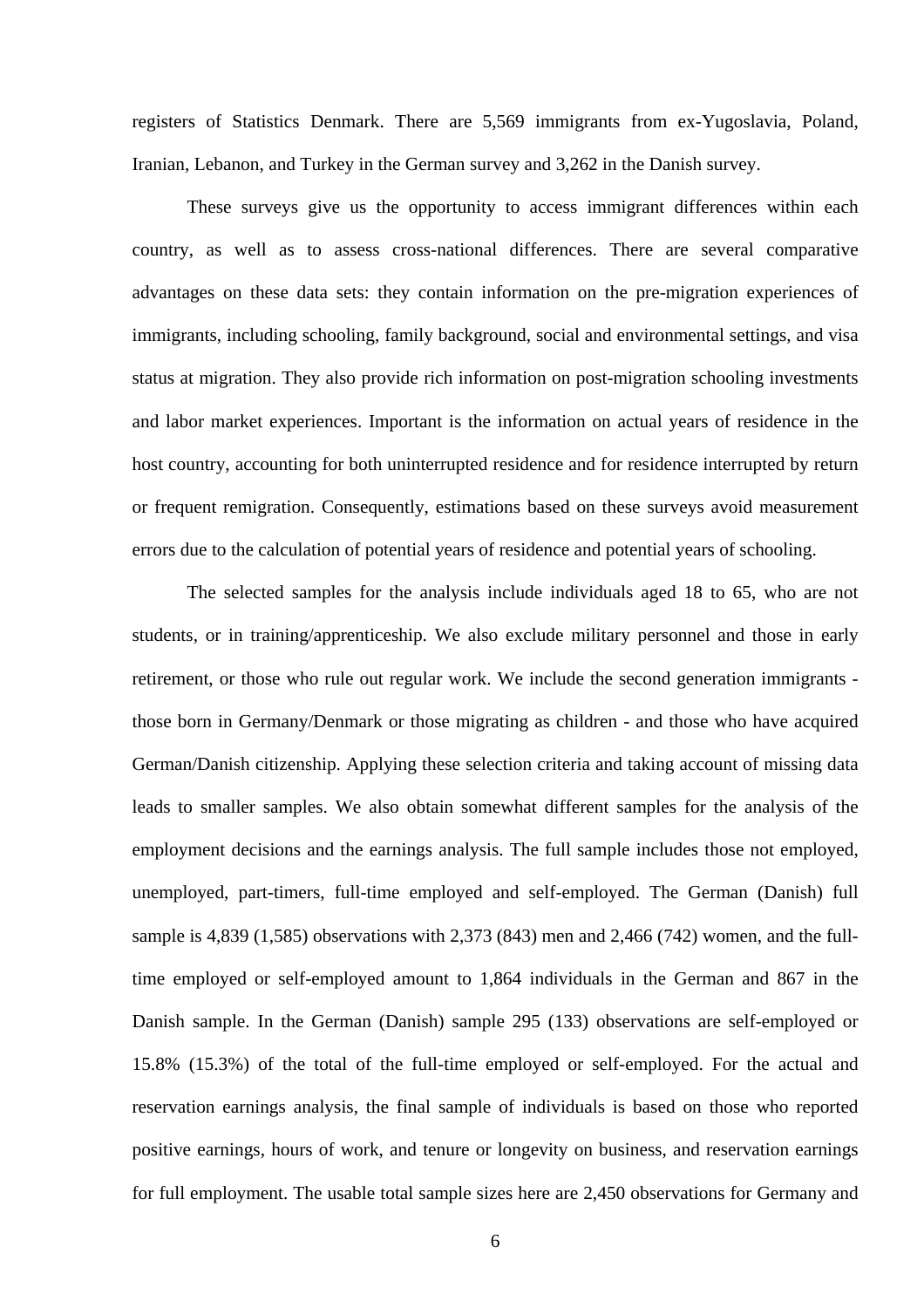1,067 for Denmark. In the German (Danish) sample, there are 1,219 (577) in full-time paidemployment, 179 (101) in self-employment, and we have 1,052 (389) observations in Germany (Denmark) to study reservation earnings for full-time employment for those not in full-time employment.

#### **3. Methodological Framework and Model Specification**

#### **3.1 The modeling concept**

The analysis in this paper is focused on the decision of migrants to engage in self-employment. Entrepreneurship is typically a full-time venture, and the appropriate work alternative is full-time paid-employment. We are therefore interested in investigating the two-step decision process of individuals to take up full-time work, and to sequentially choose self-employment against fulltime paid-employment. These decisions can be modeled on the basis of a comparison of the expected earnings at full-time paid-employment, the expected earnings of self-employment and the reservation wage for full-time employment. Individuals choose self-employment over fulltime paid-employment, if the expected earnings in the former state exceed that of the latter. Individuals choose to work full-time, if the reservation wage for full-time employment is smaller than the expected earnings in a full-time work position. Since most of the individuals will consider self-employment only when they have opted for full-time work, we will use the expected earnings from full-time paid work as the market remuneration for full-time work. This requires expected earnings from both types of work and reservation wages, which are typically not available in survey data and have to be estimated.

 Fortunately, our survey contains data for actual earnings and the reservation wage of fulltime work for those not working. This data can be used to estimate the expected earnings and the perceived reservation wages for all individuals. However, such an analysis is not straightforward given the associated selectivity problems associated with the data generation process. We deal with this issue by employing a three-stage estimation technique. In a first step we estimate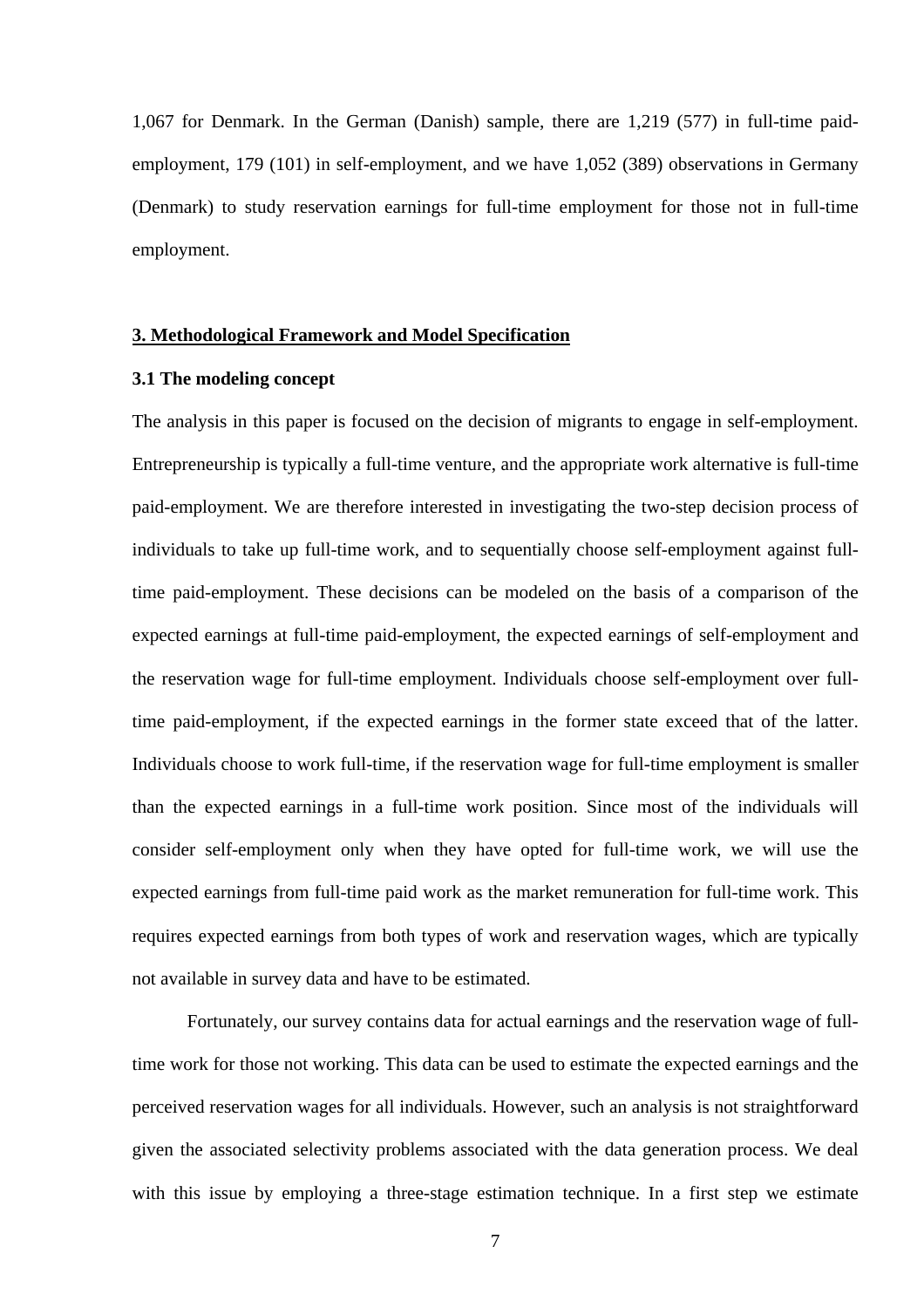reduced form probit models with selectivity to avoid biased estimation of the earnings and reservation wage functions in the second step. Two reduced form probit models determine the probability to take up part-time and full-time work, and to choose self-employment over fulltime paid-employment. The selectivity variables generated from this step ensure that the earnings regressions for the full-time paid employees and the self-employed that include these generated variables are unbiased. The reservation wages for full-time work are only available for nonworking individuals in the sample that includes the unemployed. We therefore employ another reduced form selectivity probit model estimating the probability of not-working against full-time and part-time working. Corrected for selection, an appropriate reservation wage function is specified and estimated.

 The earnings and reservation wage functions provide various possibilities to investigate the effects of differences in ethnic characteristics on economic performance. However, a final judgment on the attachment of the various migrants to the labor market can only be achieved through the estimations of structural probit equations on the probabilities to: (i) work full-time as paid employee or self-employed among all individuals in the sample and (ii) choose selfemployment among those who are full-time employed. The structural probit models make use of the estimated difference in the expected earnings from full-time paid-employment and the reservation wage for full-time work (to model the likelihood of full-time work), and the estimated difference in the expected earnings from self-employment and full-time paidemployment (to model the likelihood of self-employment). The variables are imputed for all individuals of the sample. The structural probits also contain other variables that are explained below.

#### **3.2 The variables used in the analysis**

This section provides an overview of the variables used at the various steps of the analysis. They do not appear in all equations because of theoretical reasoning, and to ensure identification in the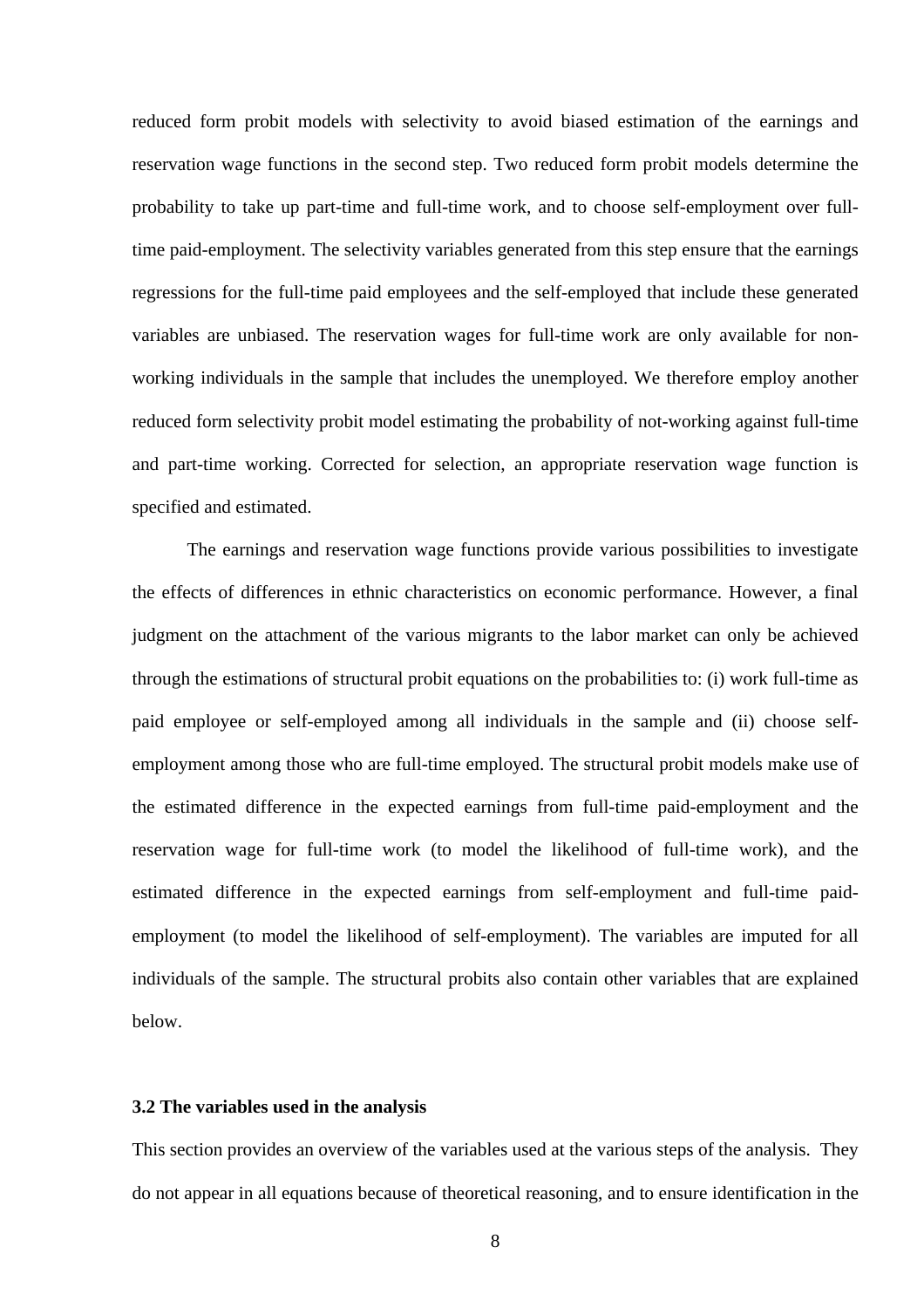estimations. We distinguish between human capital variables, ethnicity variables and reasons for migration, individual characteristics, labor market structures, legal status at entry and attachments and adjustments in the host country. (The Appendix Table A contains a complete listing of all employed models, the included variables and informs about the significance of the estimates in the various steps in the sequence the variables are introduced in this section.)

Under the rubric human capital acquired in the host country we first include relative exposure to the country, constructed from actual years of residence divided by age. This captures the share of a person's life in Germany or Denmark. We expect to find that immigrants who are longer in the host country have a higher probability to work and choose self-employment, and their earnings increase with relative exposure albeit in a non linear relation. Pre- and postmigration schooling, disability status, and pre-migration work experience are also included in all models. We expect to find that immigrants who have more human capital and better health have a higher probability to work and choose self-employment, and their earnings increase with more human capital. For post-migration human capital the reference category is no schooling in the host country.

Fluency in German or Danish is constructed from the objective assessment of the interviewer. We include this variable in the earnings regressions only. We expect that the earnings of immigrants who are fluent in the language of the host country are higher than the earnings of those who are not fluent. We include the variable father self-employed only in the probits on self-employment. Following the literature, this variable is the best predictor of selfemployment proclivity and is expected to positively influence the probability to choose selfemployment through intergenerational transmission of skills, extra know-how, and inheritance of the business.

Homeownership captures attachment to the host country but also wealth status. Immigrants who are homeowners have a higher probability to work because they need to pay the mortgage to maintain their house. They are also more prone to choose self-employment, since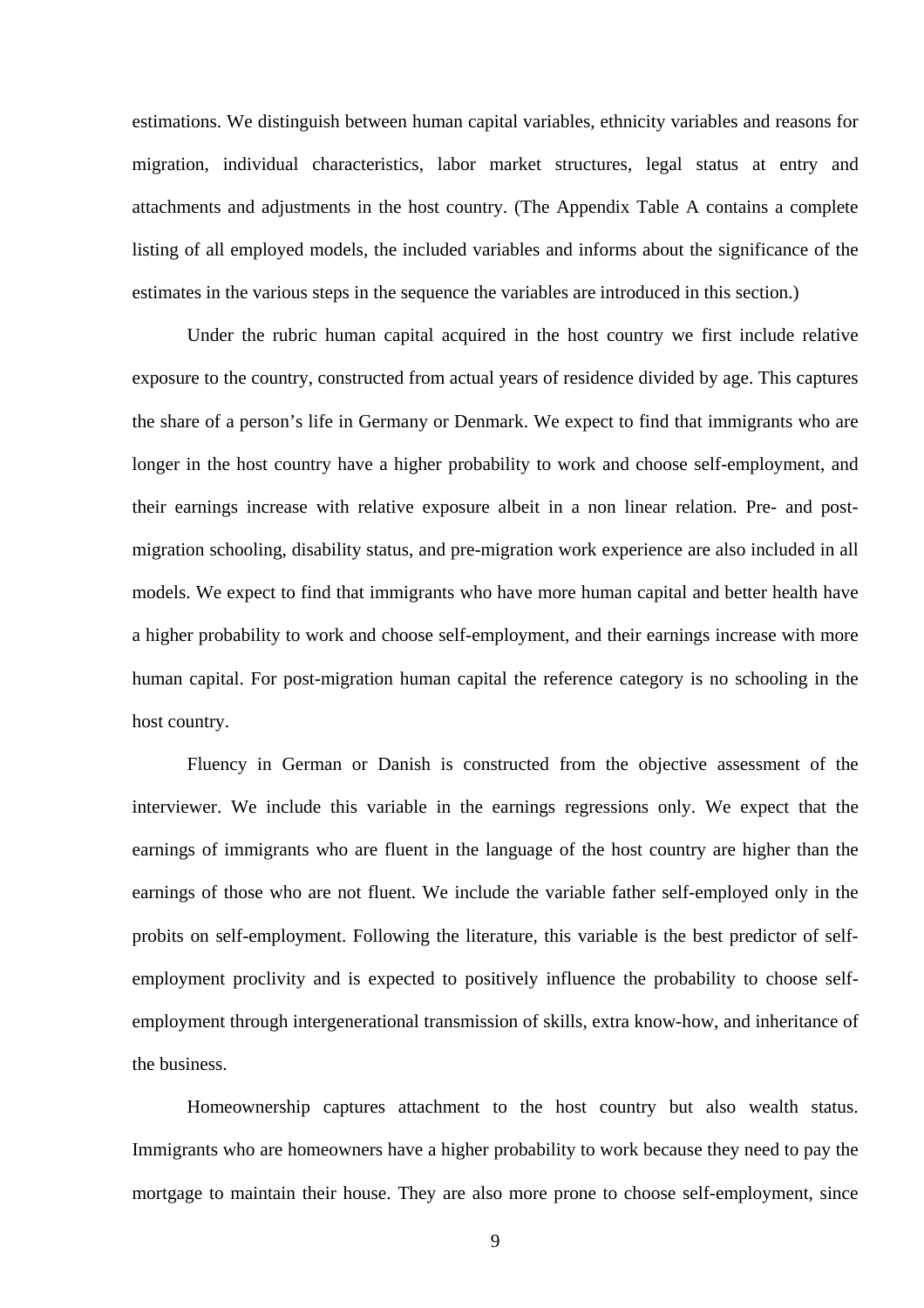wealth facilitates liquidity constraints, and they can use the house as collateral. We include this variable in all probits. Living in enclaves is constructed from the percentage of immigrants living in the neighborhood being over 50%. Immigrants who live in such neighborhoods are expected to have lower probabilities to work because they have fewer chances, but higher probabilities to be pushed into self-employment because they have fewer chances in paid-employment and once they are self-employed they can rely on the enclave to have a prosperous business. However, living in enclaves depresses wages and thus, immigrants who live in enclaves earn less than immigrants who do not live in enclaves. From several questions on discrimination we construct a composite variable for whether someone has experienced any form of housing, education, employment, or unemployment discrimination due to ethnicity. We expect that individuals who have experienced discrimination due to their origin will be less likely to work. If they decide to work, however, they will be more likely to be pushed into self-employment as an outlet to avoid discrimination. Their earnings should also be lower than the earnings of those who have not experienced discrimination.

The following variables are only employed to predict the probabilities of work and selfemployment. Immigrants who arrived in the host country using their network (e.g. family and friends) should be more likely to work and choose self-employment because they can rely on their network to find a job and establish a business. Similarly, immigrants whose status upon arrival is employment migration should exhibit a higher probability to work, although the probability to choose self-employment could go either way. Immigrants who arrive to reunite with their families or as refugees should have a lower probability to work in general and to choose self-employment in particular. The reference category for legal status at entry is the availability of a citizenship upon arrival or birth in the host country.

Nationality dummies are included in all models. The reference group is Turks. We expect to find significant differences among nationalities in both the probits and earnings regressions. We also construct and include two variables for whether immigrants are citizens and are born in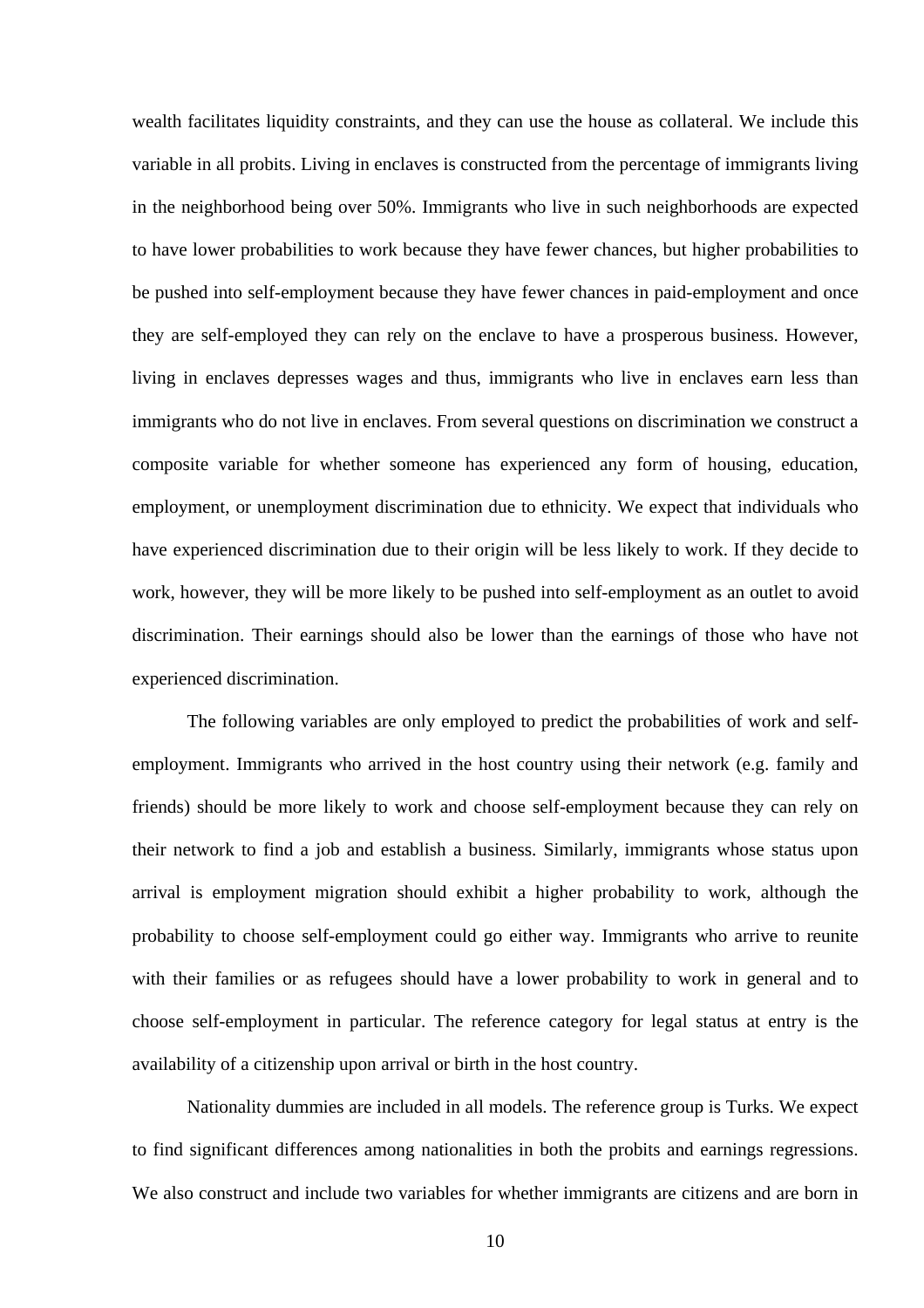the home country. In principle, immigrants who ascend to citizenship are different than their piers in that they value to new country, they want to stay and take advantage of the new opportunities that citizenship can offer. With citizenship they have access to all jobs. They will, thus, have a higher probability to work and choose self-employment, as they will also have higher earnings. Similarly, immigrants who are born in the host country are more "assimilated" and resemble the natives. They are expected to be more likely to work, choose self-employment, and have higher earnings.

Work effort is a predictor of the earnings of the self-employed and full-time workers and conventional employment. In principle, immigrants who work more hours should receive higher payments. In the rubric labor market structures we include the unemployment rate in the geographical region. The rational is that high unemployment rates decrease the probability to work, in general, but may increase the probability to choose self-employment as an outlet to working. The earnings of immigrants in high unemployment regions should also be lower because high unemployment rates depress wages.

The next two variables are only included in the earnings regressions for workers. Individuals who work in small companies with less than 99 employees or entrepreneurs without any employees should earn less than individuals in large companies and big businesses. Immigrants, who have longer tenure or more seniority in the job, if they are in paid-employment, are expected to earn more. Likewise, immigrants who have their business for a longer time should earn more. Longevity indicates a steady and successful business that is monetarily rewarded. Entrepreneurs who employ family members are included as a predictor of the selfemployed earnings only. They should earn less because part of their earnings goes to others in the household. Lastly, industry dummies are included in the reduced form probit for selfemployment (for a better fit) and the earnings regressions of workers. The reference group is industry without construction. We expect that the earnings of workers in self- or paidemployment are higher or lower than the reference group depending on the industry.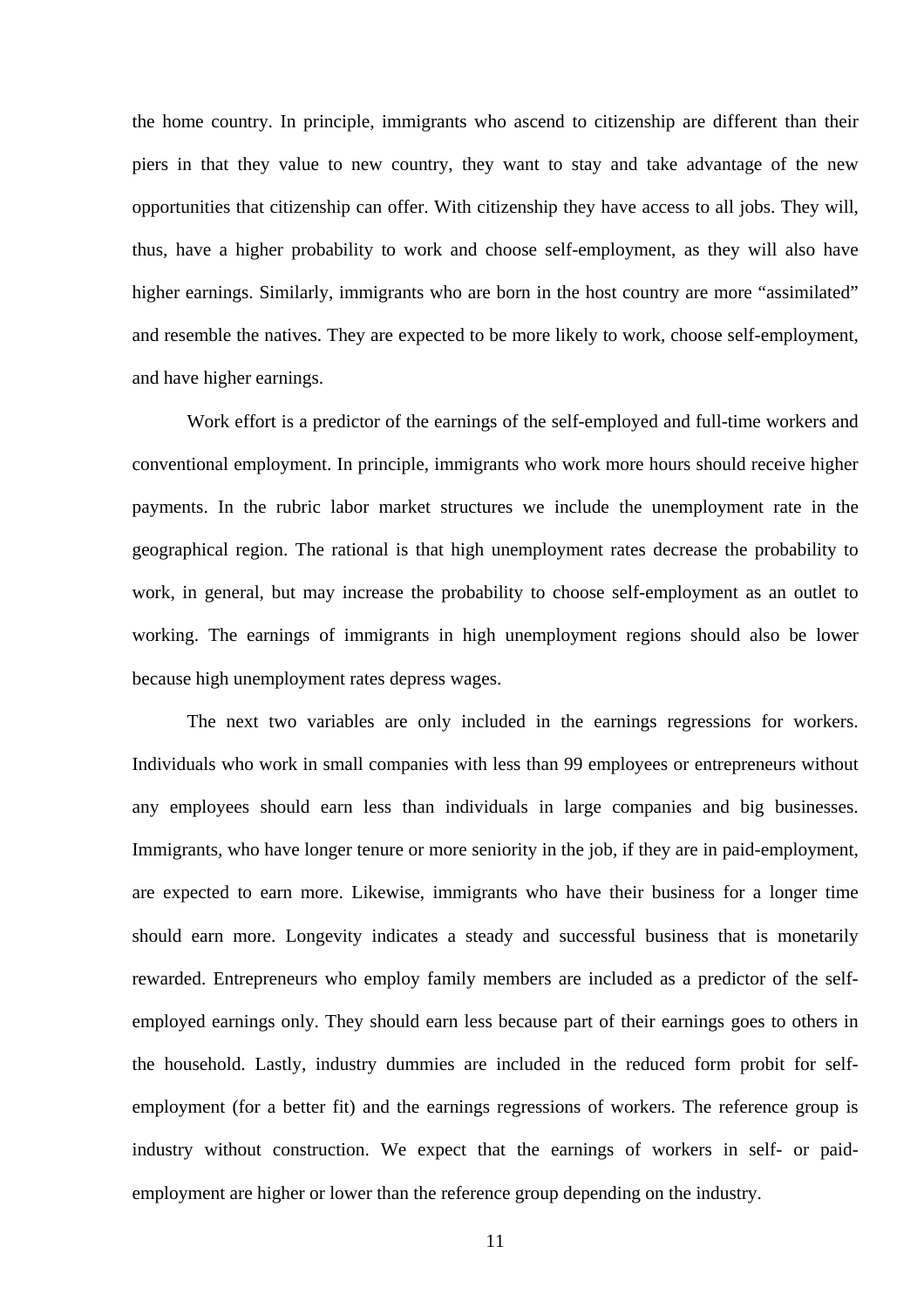The most important variable that determines the probability to work is the difference in the expected earnings between full-time paid-employment and reservation wages. The higher the difference, the more likely individuals are to work. Similarly, the difference in expected earnings between self-employment and full-time paid-employment determines the probability to choose self-employment. These differences in earnings are calculated from predicted earnings and included in the structural probits only.

The last block of predictors pertains to demographics and individual characteristics. With the exception of religion, these variables are included in all models. Both the probabilities to work and choose self-employment as well as the earnings of the individuals should increase with age, discounted for non linearities. Following empirical findings, male and married immigrants are expected to have higher probabilities to work and choose self-employment, and higher earnings. Female immigrants with young children should be less likely to work and receive lower earnings from work. However, they might be more likely to choose self-employment because self-employment offers women time and space flexibility. The faith under which immigrants were brought up is an important predictor of the probits. We constructed a variable Islam for those immigrants who were brought up in the Muslim faith. We expect to find differences in the probability to choose self-employment for Islam immigrants. We also include a variable for the religiousness of immigrants in the probits. This variable is constructed from a self-reported question on whether they attend church/synagogue/mosque regularly.

#### **4. Empirical findings**

#### **4.1 Reduced form probits**

As explained in the previous section, we employ a three-stage estimation procedure. In a first step, we estimate reduced form probit models to correct for selectivity in the analysis of the reservation wage and the earnings for the self-employed and the paid-employed in the second step. In the third step, we impute the reservation wages and the earnings of full-time paidemployment and self-employment and use them as regressors in the structural form probit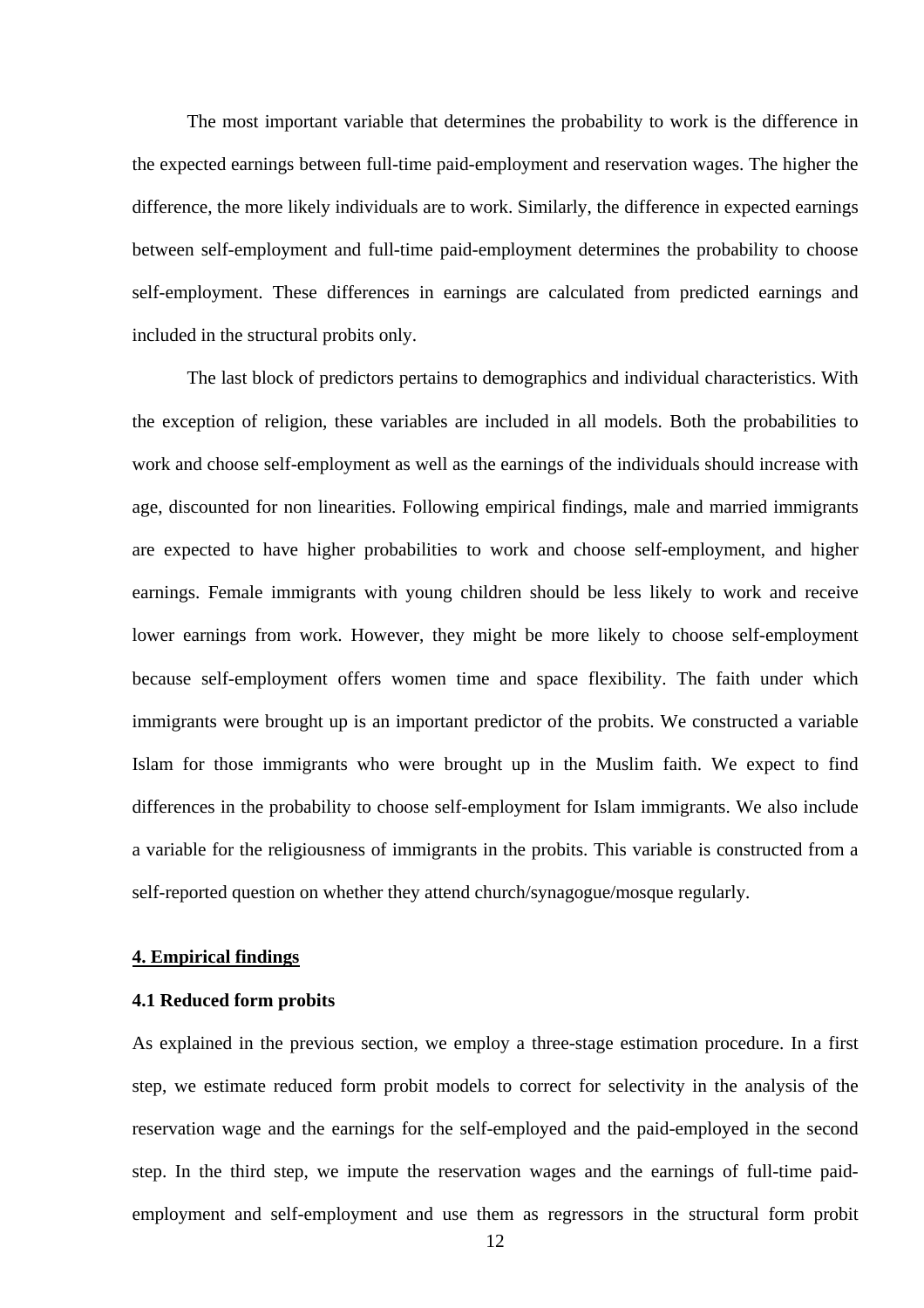models on the probability to choose full-time work, and self-employment in particular. All findings report the estimated coefficients, the associated robust t-ratios, performance measures (including a Pseudo- $R^2$  suggested by Veall and Zimmermann, 1996), and the marginals (with the corresponding robust t-ratios) in the case of the structural probit estimates. Note that the Appendix Table A contains a review of the findings in a qualitative form where 'G' and 'D' ('-G' and '-D') refer to positive (negative) estimated effect parameters, and the appearance of a '\*' indicates statistical significance at least at a 5%-level (one-sided test).

 Both reduced form models for Denmark and Germany are provided as Appendix Tables B and C; they have a high level of explanatory power, and a larger number of the coefficients point to a plausible direction for the effects of the respective determinants. They have been estimated for Germany (Denmark) on the full data set with 4,839 (1,585) individuals for the analysis of the probability of not working against working part-time, full-time, and as selfemployed, and 1,864 (867) individuals for the analysis of the probability of working as selfemployed against working as full-time employees. However, the major purpose of these estimations is to serve as a basis for the proper estimation of earnings and reservation wages and as a reference for the structural probits. Only the structural probits will tell us more about the true underlying relationships. Nevertheless, there are a number of marked ethnic differences in the reduced form probits suggesting that ethnicity is an important category in both the German and Danish sample. However, legal status at entry seems to be significant in determining work effort and engagement in self-employment in the German sample only. The German results suggest that former refugees and asylum seekers are more likely to stay home and less prone to choose self-employment. Immigrants entering Germany on the basis of family reunion are also more likely to stay home while those who arrived through the employment status are more likely to remain at work than those who came with a German citizenship or for other reasons. It will be noteworthy to see whether these findings will prevail in the structural estimations.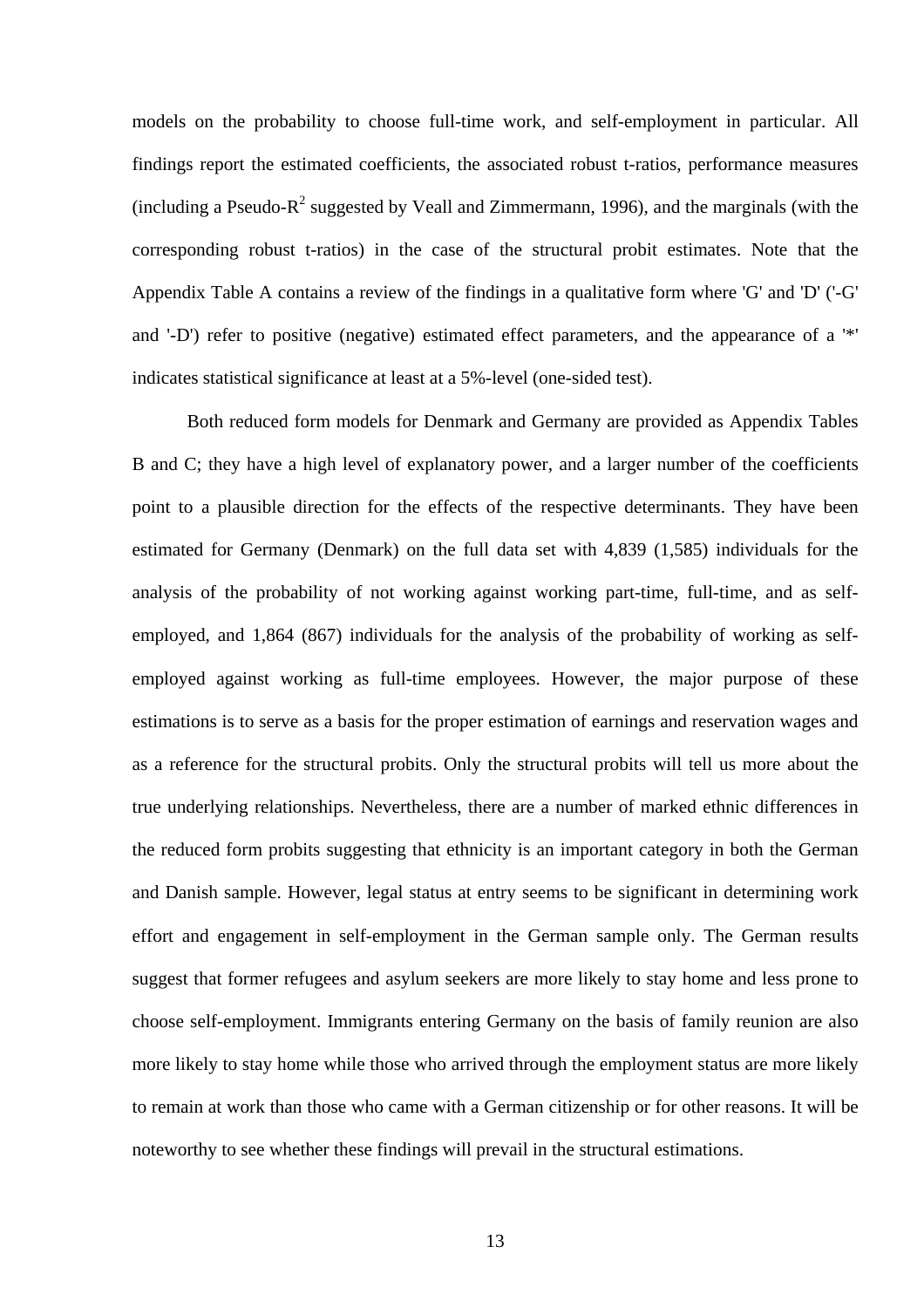#### **4. 2 Earnings and reservation wage regressions**

The analysis of the earnings and reservation wages can only use a lower number of observations for two reasons: First, reservation wages for taking up full-time work are only available for nonworkers. Second, there are missing earnings data in a number of cases. This has reduced the samples for Germany (Denmark) to 1,052 (389) not employed people (reservation wage function), 179 (101) working in self-employment (self-employed earnings), and 1,219 (577) working full-time (paid-employed earnings). These samples are used to estimate proper earnings regressions corrected for the effects of potential misspecification due to sample selectivity. Regression results are contained in Table 1 for Germany and Table 2 for Denmark.

 Table 1 shows that there is (positive) self-selection for the not employed and the full-time paid employed in Germany. Human capital variables play a significant role in explaining differences in earnings. Education in the home country increases and pre-migration work experience decreases the reservation wage to work full-time. High school degree (*Abitur*) or a degree from a German university, speaking German well and age lead both to higher reservation wages for working full-time and to larger full-time paid earnings. Relative exposure to Germany and vocational training reduce reservation wages, while vocational training leads to higher earnings for full-employed paid workers.

 Gender and family issues play a limited role and only for earnings: Single self-employed females earn more than males in general, while married females clearly earn the least among ethnic entrepreneurs. Among the full-time employees, married men earn more than single men, and those earn more than females in general. Labor market conditions like local unemployment rates and industry dummies affect only the pay conditions among the full-time paid workers. Work effort (hours worked) and tenure in the company or longevity in the business play a role for both self-employment and paid-employment earnings.

 Finally, ethnicity variables provide a significant source of differences in earnings and in the reservation wages. Poles receive higher and Lebanese receive lower earnings than Turks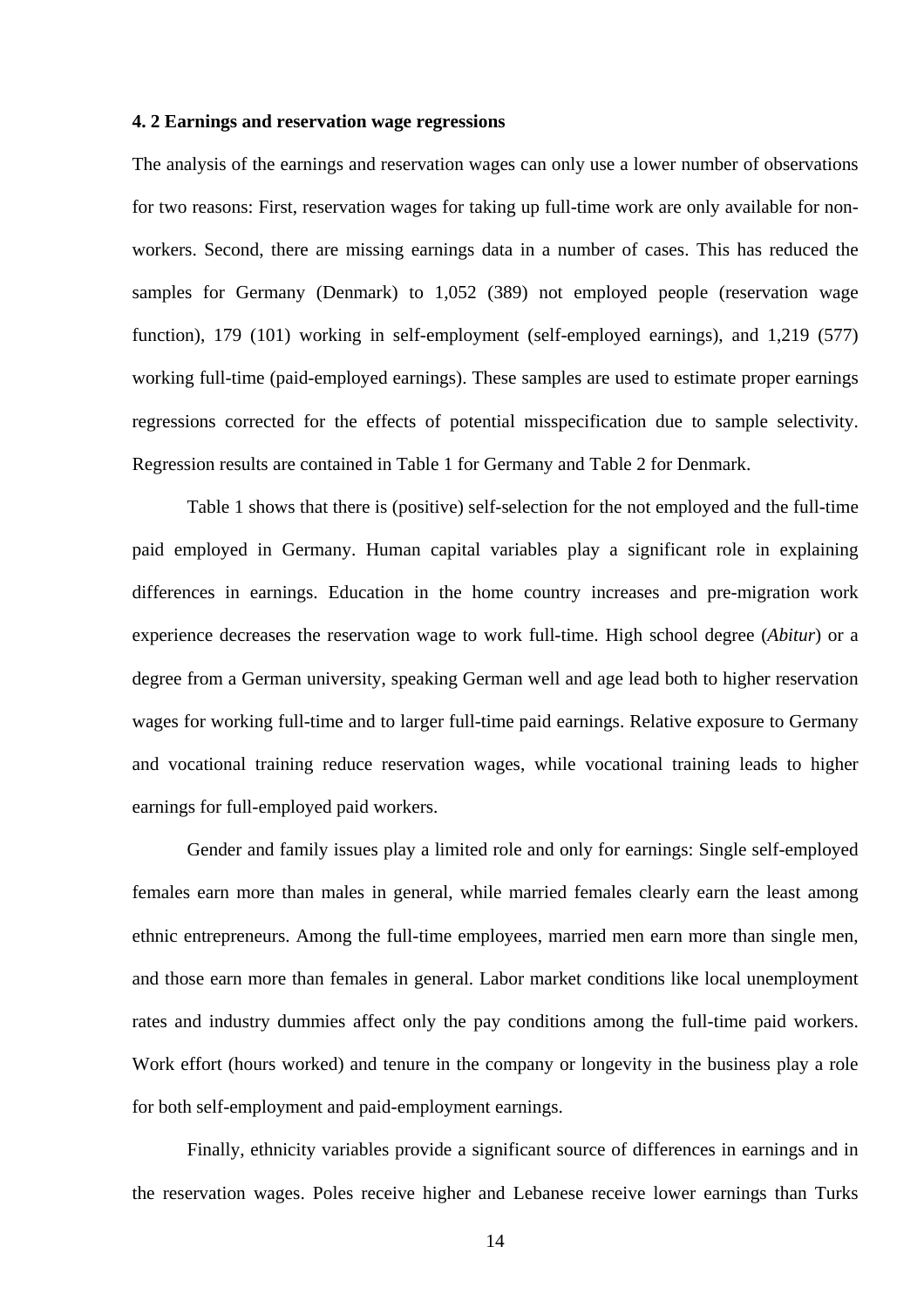among the full-time employees. German citizens obtain significantly higher earnings in both types of working, while they also exhibit higher reservation wages. Living in ethnic enclaves leads to higher reservation wages for full-time work, and lower earnings when self-employed. Ethnic discrimination in the labor market is associated with lower earnings for both types of fulltime work.

 Table 2 shows the selection earnings results for Denmark. Only for the paid-employed earnings we find some (negative) self-selection. Human capital variables do not exhibit a relevant impact on earnings and reservation wages. The exception is high-school or university degree in Denmark, which raises the reservation wage for full-time work and increases earnings paid in full-time paid employment in a similar way as age; the age-earnings profile of the paidemployed is concave, however. Exposure to Denmark has no effect on any of the earnings measures. The earnings from paid-employment raise with knowledge of Danish, but are lower for individuals with pre-migration work experience. Disabled self-employed earn less. Single men earn more than single females, if not self-employed, but have a higher reservation wage for full-time work. Family variables (marriage status and small children), work effort measured by hours worked and working in a small company just affect earnings in paid-employment, and only in the last case in a negative way.

 The role of ethnic factors on earnings is also limited in the Danish data: Those living in ethnic enclaves have a somewhat smaller income from paid-employment, but no significant differences in the cases of self-employment and the reservation wage for full-time work. Most of the ethnic dummies have no significant effect parameters. The exceptions are Danes and Poles only: both earn more than the Turkish reference group in paid-employment, and Poles earn more than the Turks in self-employment and have smaller reservation wages for full-time work.

15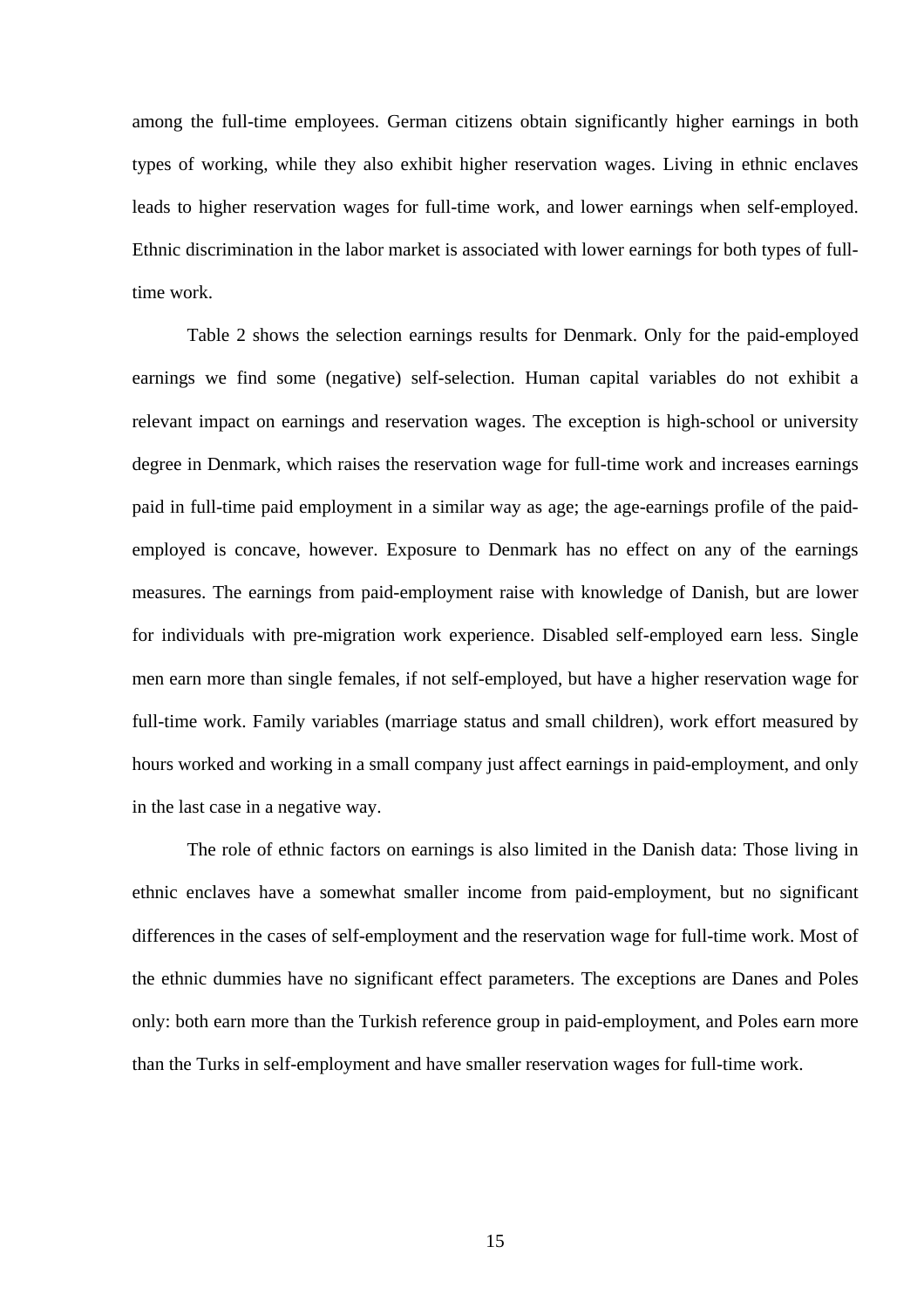#### **4.3 Structural probits**

Based on the earnings and reservation wage functions, we are able to impute values for all 4,839 individuals in the German sample and for all 1,585 people in the Danish sample for the expected earnings difference between self-employment and full-time paid-employment and between the earnings of full-time paid-employment and the reservation wages of full-time paid-employment. Results of the structural probit models for the two central choices are provided in Tables 3 and 4. There, we first show the simple models containing only the intercept and the expected earnings differences (see columns 1 and 4 in Tables 3 and 4). The choice to work full-time involves all 4,839 (1,585) individuals for Germany (Denmark) and strongly confirms that such a decision is motivated by economic incentives. The same holds for the decision to choose self-employment conditioned on the decision to work full-time; here the sample sizes are 1,864 individuals for Germany and 867 for Denmark. In all cases the Pseudo- $R^2$ 's are fairly high already for these simple specifications: (i) in the probability to work equation it is 0.19 for Germany and 0.20 for Denmark; (ii) for the probability of self-employment estimates it is 0.51 for Germany and 0.38 for Denmark, respectively. The full models are presented in columns 2 and 5 of Tables 3 and 4, for which we also provide the estimated marginals (see columns 3 and 6). Here, the Pseudo- $R^2$ 's improve still quite a lot: (i) for the probability to work estimates it is then 0.45 for Germany and 0.49 for Denmark; (ii) in probability of self-employment equation it is then 0.90 for Germany and 0.67 for Denmark, respectively.

 The findings for Germany are contained in Table 3, which we summarize based on the estimates of the marginals of the full model. As explained before, both decisions are strongly affected by the expected earnings differentials from the alternative states. Age does not affect the full-time work decision significantly. However, the likelihood of choosing self-employment over full-time paid- employment increases with age, although at a declining rate. Disabled people are less likely to work full-time and to be self-employed. Schooling, Abitur and university education lead to a higher presence among full-time workers and among the self-employed. Vocational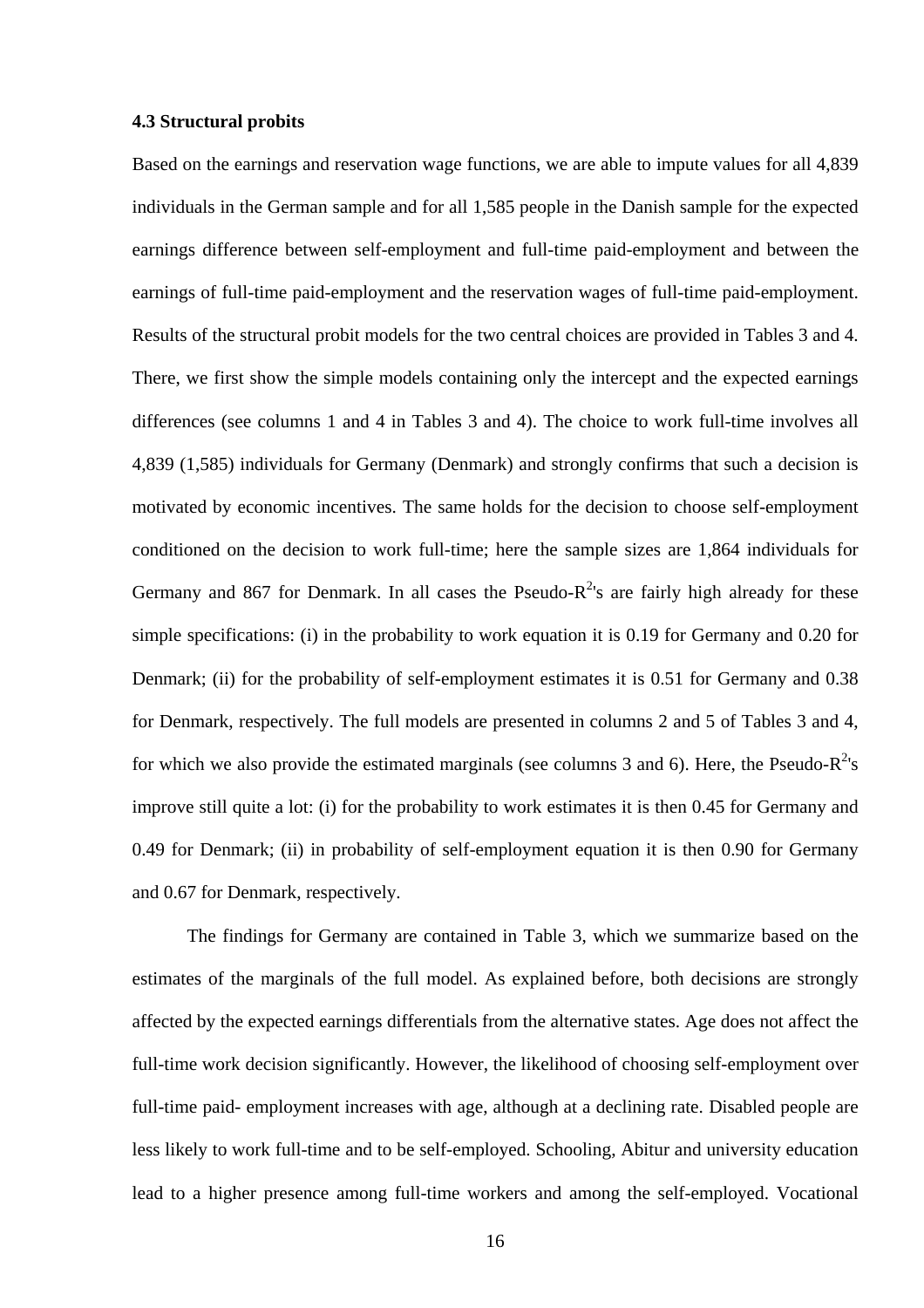training in Germany fosters the ability to open up one's own business, but does not make people more likely to take-up full-time work. Education in the home country leads to higher full-time work participation and to an (insignificantly) higher probability to engage in full-time paidemployment. Pre-migration work experience affects the full-time work decision positively, but has no consequences for the self-employment choice. Relative exposure to Germany, a measure for the integration potential, has a strong and positive effect on work participation and selfemployment, although at a decreasing rate. In contrast to previous studies, we actually find significant differences between the self-employment probabilities of migrants according to different levels of education.

 Parental experience as entrepreneur (father self-employed) has some positive effect on the self-employment decision of the individual, but they are not significant for the marginals. Homeowners are more likely to work full-time, but they are not more present among the selfemployed. Regional unemployment does not affect these choices at all. Married men are more and married females are much less likely to work full-time than single males and females. Small kids in the household reduce the probability to work, especially among the females. However, the presence of children does not affect the self-employment choice. Married females have the highest self-employment probability, followed by single men, married men and single females.

 Ethnicity matters. Iranians are clearly more likely to be in full-time employment than Turks, Ex-Yugoslavians and the Lebanese. German citizen are also more likely to be in such a way integrated in the labor market. While ethnic networks help inducing immigrants to work, living in ethnic enclaves reduces the chances to take-up full-time work. However, concerning the self-employment decision (versus working as a full-time employee), we observe that Ex-Yugoslavs and Poles are less entrepreneurial than the Turks, who are outperformed by the Iranians and the Lebanese. However, those migrants who have taken the German citizenship are less likely to choose self-employment. Entrepreneurial activity seems to be quite diverse among ethnicities. Those migrants living in ethnic enclaves are more likely to be entrepreneurs. Having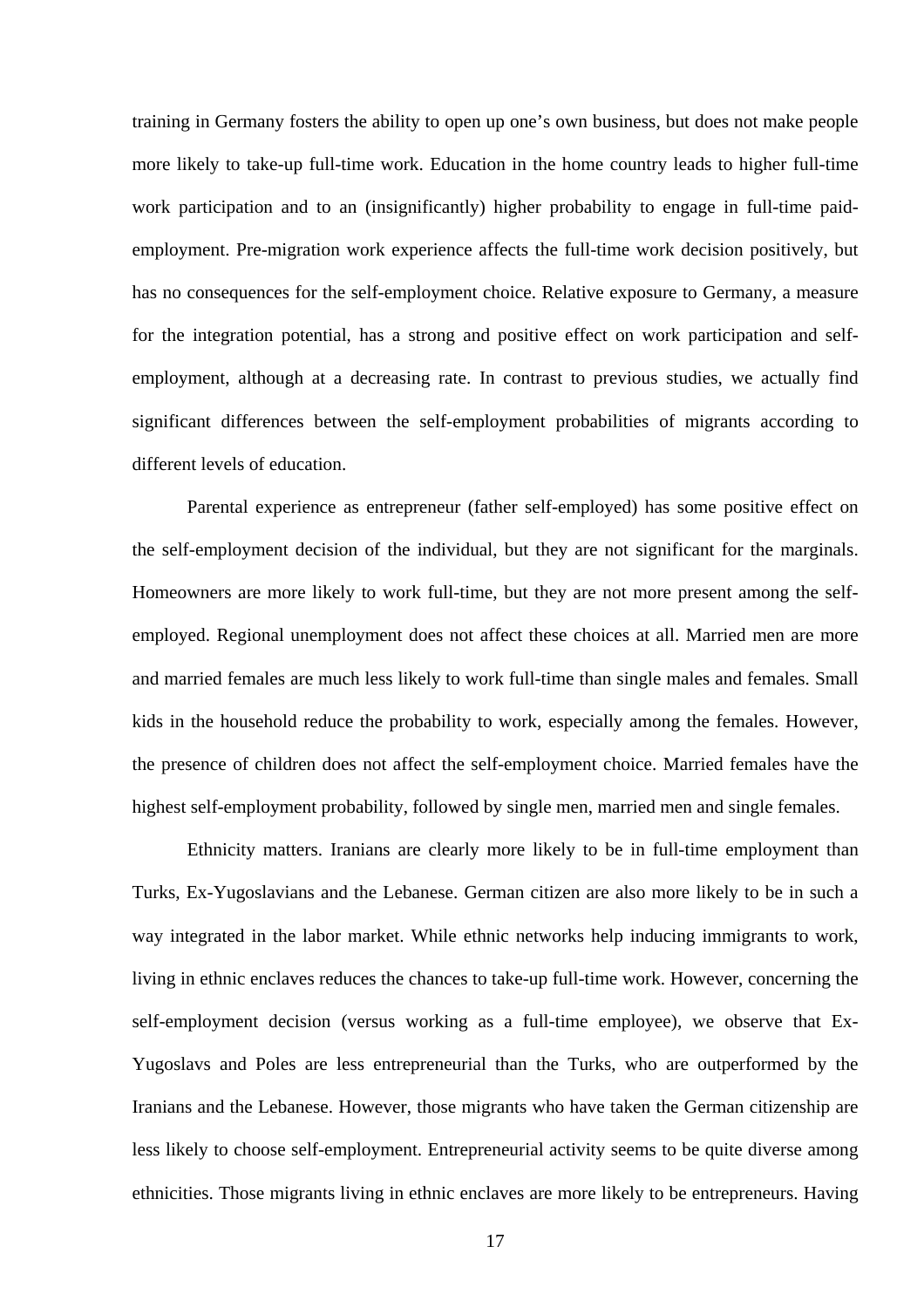experienced ethnic discrimination in the labor market is a strong motive for taking up selfemployment. Therefore, ethnic entrepreneurship seems largely not to be motivated by the incentive to integrate into the German society, but as a way to achieve economic success independent from the host country's labor market institutions. Finally, Muslim faith exhibits a negative integration signal: Muslims have a lower probability to engage both in full-time work and in self-employment. Church attendance does not seem to matter for either decision.

 A final but most important issue for this paper is whether residence status at entry affects the full-time work and self-employment decisions. The results have changed somewhat in the structural probits (see Table 3), compared to the reduced form probits of Appendix Table B. Migrants arriving with a work permit have a higher probability to engage in paid-employment and to stay at full-time work, but they are somewhat less likely to choose self-employment than individuals from the reference group (German citizenship, born in Germany and other motives). Immigrants who come as refugees or asylum seekers are less probable to be in full-time work or self-employment. Migrants reuniting with their families show no preference for self-employment over paid-employment, but similar to refugees and asylum seekers, they are also hesitant to take up work.

 The findings for Denmark are contained in Table 4, which we summarize again based on the estimates of the marginals of the full model. As outlined above, both decisions are strongly determined by the expected differentials from the earnings of the alternative choices. In addition, a larger number of variables have proven to be of importance. Age has a convex and relative exposure a concave relationship to the probability of full-time work, while both variables do not affect the self-employment decision. The human capital variables exhibit some positive impact on the work choice, but are hardly related to the self-employment choice. This is in contrast to the German findings, where more educated migrants have a higher probability to be selfemployed and to be at full-time work. While in Germany immigrants with an education from the sending country are more likely to be at full-time work, they are less likely so in Denmark.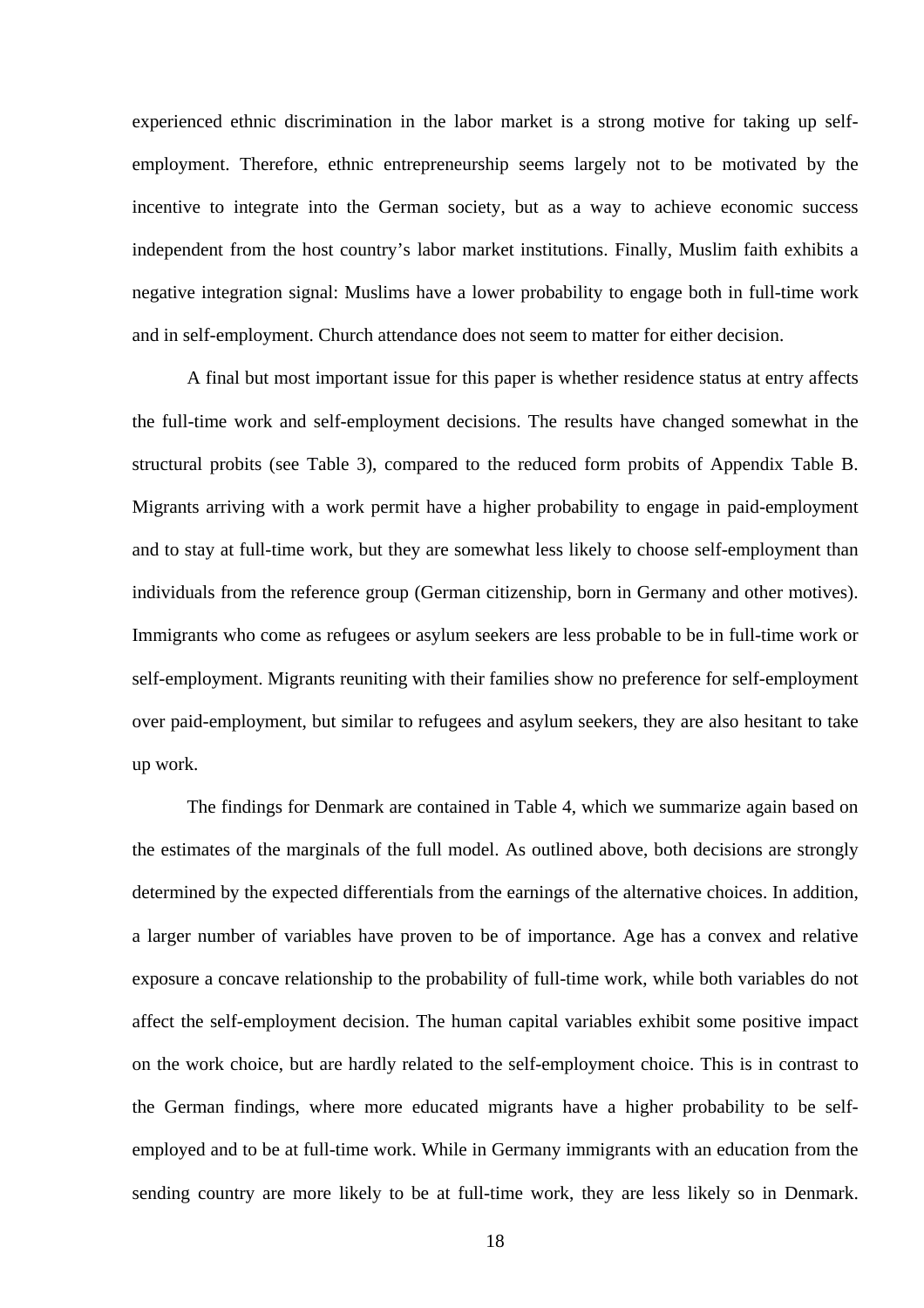However, like in Germany, pre-migration work experience is a good predictor of full-time work in Denmark. Disability predicts a low work participation in both countries, and has a negative impact on self-employment in Germany but a positive in Denmark.

 Demographic variables like gender, marriage status and small kids play an important role for work participation, but not for the self-employment choice. Single men are more selfemployed then single women. Married women with small kids are less likely to be in full-time employment than single women (or men) without children under 14 in the household. Homeowners work more likely full-time. A higher regional unemployment is also associated with a larger probability to work full-time; an explanation for this finding could be that in the face of the unemployment threat, migrants prefer to take over full-time instead part-time work to save for a potential period of unemployment.

 A number of variables measure ethnicity effects. Living in enclaves, using migration networks at the time of immigration, Danish citizenship and experienced discrimination and Muslim faith all have statistically insignificant parameter estimates. However, the dummies for the ethnic groups are all very significant and negative, indicating that the Turkish reference group has a much larger probability to work full-time than the other ethnic groups. No ethnic group has a particular advantage when it comes to the self-employment choice, where none of the marginals is statistically significant. Those who attend often religious services exhibit a lower probability to work full-time.

 Finally, an inspection of the status at entry variables demonstrates that none of these variables has any impact neither on the full-employment nor on the self-employment choice of migrants in Denmark. This can be interpreted in two ways. One is that the status at entry concept is flawed, because these variables contain no useful information. This view is contradicted by the fact that those variables how worked comparably well for Germany, a country that has only a somewhat ineffective immigration system. The other interpretation is that the channels in

19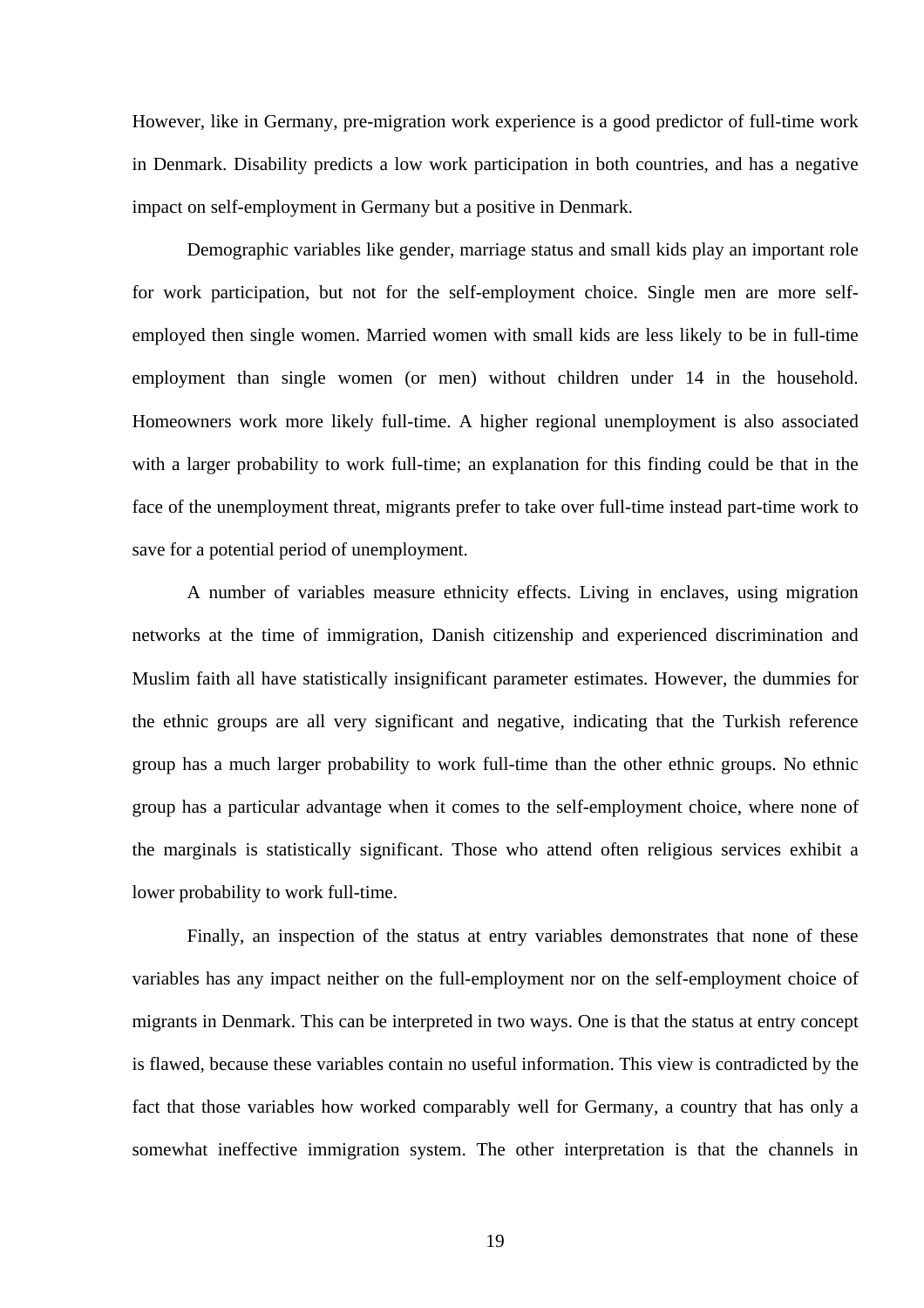Denmark are really arbitrary, and the Danish immigration selection system is ineffective. We tend to conclude that this is the more probable case.

#### **5. Summary and conclusions**

This paper uses a bi-national migration survey for Denmark and Germany to investigate the sorting of individuals into full-time paid-employment and entrepreneurship and their economic performance. Particular attention is paid to the role of legal status at entry in the host country (worker, refugee, and family reunification), ethnic networks, enclaves and other differences among ethnicities for their integration in the labor market. Since the focus is on the understanding of the self-employment decision, a two-stage structural probit model is employed that determines the willingness to work full-time (against part-time employment and not working), and the choice between full-time paid work and self-employment. The choices are determined by the reservation wage for full-time work, and the perceived earnings from working in paid-employment and as entrepreneur, among other factors. Accounting for sample selectivity, the paper provides regressions explaining reservation wages, and actual earnings for paidemployment and self-employment, which is the basis for such an analysis. The structural probit models suggest that the expected earnings differentials from working and not working (reservation wages) and from self-employment and full-time paid-employment earnings matter much for both countries, although only among a number of other determinants.

 Ethnic differences are marked in Germany for the full-employment and the selfemployment decisions, and for full-employment decisions in Denmark, but there are no common patterns across countries and ethnicities. The self-employment decision in Denmark seems to be rather unsystematic; lower schooling levels and disability exhibit positive effect parameters, which points at a negative selection of individuals escaping misery. As a contrast, in Germany entrepreneurship is positively affected by human capital variables and perceived ethnic

20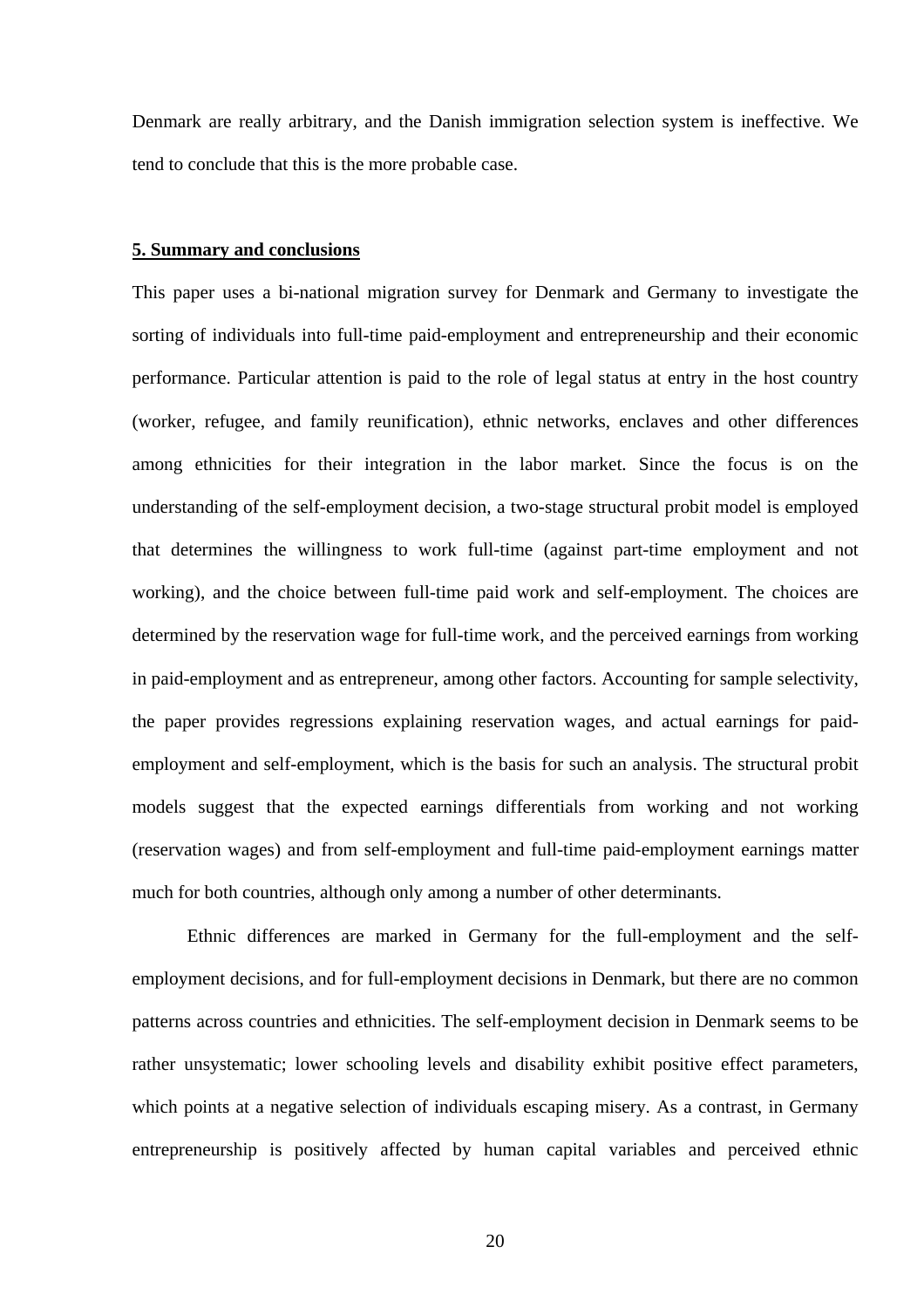discrimination. Individuals react stronger on expected earnings differentials between selfemployment and paid-employment.

 For Germany, the legal status of immigrants at entry in the country is important; former refugees or asylum seekers are less likely to work full-time, and to choose self-employment. Those who come through the employment channel are more likely to be in full-time paid work, while those who arrive through the status of family reunion, are less. However, none of these variables has any impact neither on the full-employment nor on the self-employment choice of migrants in Denmark. We conclude that the Danish immigration selection system is very ineffective, while it can be improved in Germany.

 Immigrants with a refugee or asylum status or coming through the process of family reunion may have problems to integrate in the economic system of the host country. While economic migrants are typically doing fairly well, they are often no entrepreneurs. Ethnic networks can help new immigrants to integrate into paid labor. Ethnic entrepreneurs may use a separate channel to gain economic independence and escape unemployment and perceived ethnic discrimination. Their chances are in ethnic enclaves, which at the same time are an obstacle to an easy integration into full-time paid work. These issues have to be further studied to improve the design of immigration and integration policies.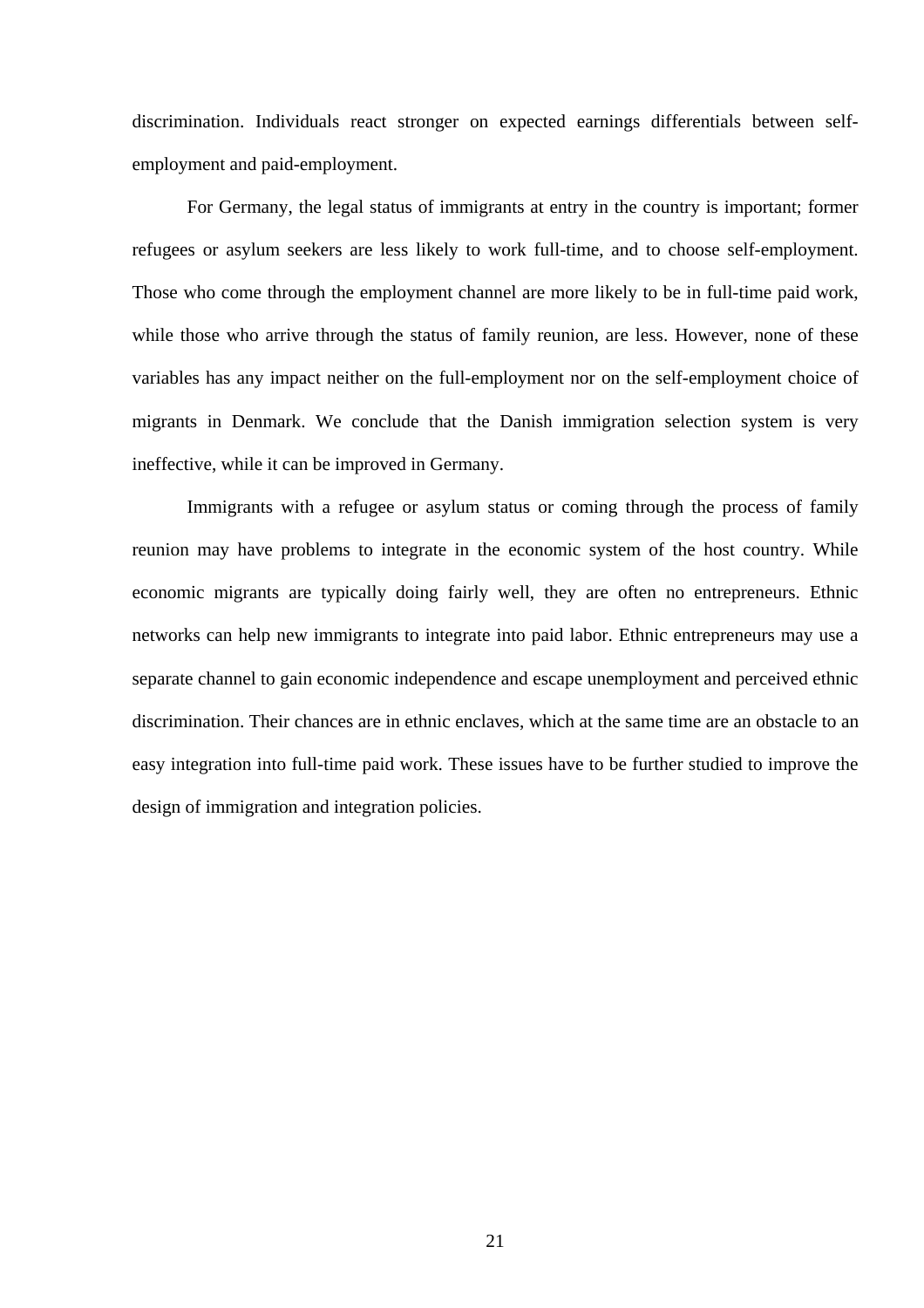#### **References**

- Bauer, T., B. Dietz, K. F. Zimmermann and E. Zwintz (2005), 'German Migration: Development, Assimilation, and Labour Market Effects,' in: K. F. Zimmermann (ed.), *European Migration: What Do We Know?,* Oxford, Oxford University Press, pp. 197-261.
- Bauer, T., M. Lofstrom and K. F. Zimmermann (2000), 'Immigration Policy, Assimilation of Immigrants and Natives' Sentiments Towards Immigrants: Evidence from 12 OECD Countries', *Swedish Economic Policy Review*, 7, pp. 11-53.
- Bauer, T. and N.-K. Nielsen (2004), 'Data Description,' in: T. Tranaes and K. F. Zimmermann (ed.), *Migrants, Work, and the Welfare State*, Odense, University Press of Southern Denmark, pp. 405-427.
- Clark, K. and S. Drinkwater, (1998), 'Ethnicity and Self-employment in Britain,' *Oxford Bulletin of Economics and Statistics*, 60, pp. 383-407.
- Constant, A. and M. L. Schultz-Nielsen (2004a), 'Labor Force Participation and Unemployment: Incentives and Preferences,' in: T. Tranaes and K. F. Zimmermann *Migrants, Work, and the Welfare State*, Odense, University Press of Southern Denmark, pp. 147-186.
- Constant, A. and M. L. Schultz-Nielsen (2004b), 'Immigrant Selection and Earnings,' in: T. Tranaes and K. F. Zimmermann *Migrants, Work, and the Welfare State*, Odense, University Press of Southern Denmark, pp. 147-186.
- Constant, A. and K. F. Zimmermann (2005), 'The Making of Entrepreneurs in Germany: Are Native Men and Immigrants Alike?', forthcoming: *Small Business Economics*
- Constant, A. and K. F. Zimmermann (2005), 'Immigrant Performance and Selective Immigration Policy: A European Perspective', *National Institute Economic Review*, 194 (2005), 94- 105.
- Fairlie, R. W. and B. D. Meyer, (1996), 'Ethnic and Racial Self-employment Differences and Possible Explanations,' *Journal of Human Resources*, 31, pp. 757-793.
- Hatton, T. J. (2004), 'Seeking Asylum in Europe', *Economic Policy*, 38, pp. 5-62.
- Jasso, G. and M. R. Rosenzweig (1995), 'Do Immigrants Screened for Skills do Better Than Family Reunification Immigrants?' *International Migration Review*, 29, pp. 85-111.
- Petersen, P. J. (2005), 'Migration in a Scandinavian Welfare State: The Recent Danish Experience,' in: K. F. Zimmermann (ed.), *European Migration: What Do We Know?,* Oxford, Oxford University Press, pp. 59-112.
- Schultz-Nielsen, M. L. and A. Constant (2004), 'Employment Trends for Immigrants and Natives,' in: T. Tranaes and K. F. Zimmermann *Migrants, Work, and the Welfare State*, Odense, University Press of Southern Denmark, pp. 119-146.
- Taylor, M. P., (1996), 'Earnings, Independence or Unemployment: Why Become Self- Employed?,' *Oxford Bulletin of Economics and Statistics,* 58, pp. 253-266.
- Tranaes, T. and K. F. Zimmermann (2004a), *Migrants, Work, and the Welfare State*, Odense, University Press of Southern Denmark.
- Tranaes, T. and K. F. Zimmermann (2004b), 'Migrants, Work, and the Welfare State: An Introduction,' in: T. Tranaes and K. F. Zimmermann *Migrants, Work, and the Welfare State*, Odense, University Press of Southern Denmark, pp. 15-29.
- Veall, M. R. and K. F. Zimmermann (1996), 'Pseudo- $R^2$  Measures for Some Common Limited Dependent Variable Models', *Journal of Economic Surveys*, 10, pp. 241-259.
- Yuengert, A. M., (1995), 'Testing Hypotheses of Immigrant Self-Employment,' *Journal of Human Resources*, 30, pp. 194-204.
- Zimmermann, K. F. (1995a), 'European Migration: Push and Pull', *Proceedings of the World Bank Annual Conference on Development Economics 1994, World Bank Economic Review,* and *World Bank Research Observer*, pp. 313-342.
- Zimmermann, K. F. (2005) (ed.), *European Migration: What Do We Know?,* Oxford, Oxford University Press.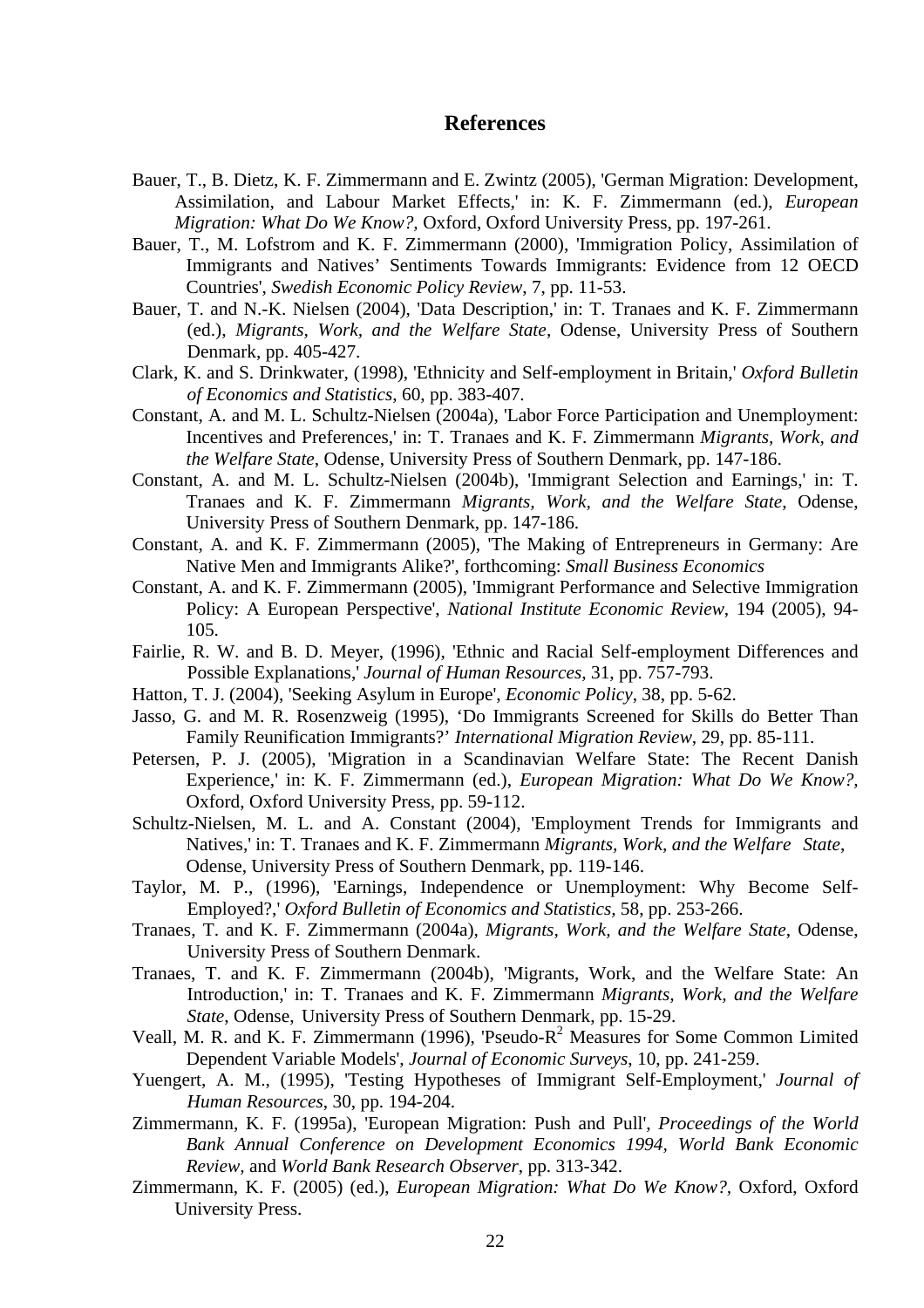| TADLE 1. SCIECTION AUJUSTEU LATINIIS RESIESSIONS. OCHINAI DATA | <b>Not</b>         | Self-                 | Paid-                 |
|----------------------------------------------------------------|--------------------|-----------------------|-----------------------|
|                                                                | Employed           | Employed              | Employed              |
| Parameters                                                     | Coefficient        | Coefficient           | Coefficient           |
|                                                                | (t-ratio)          | (t-ratio)             | (t-ratio)             |
| Intercept                                                      | 5.169**            | $6.763**$             | 4.005**               |
|                                                                | (39.95)            | (4.63)                | (17.96)               |
| Age                                                            | $0.017**$          | 0.033                 | $0.079**$             |
|                                                                | (2.63)             | (0.98)                | (8.64)                |
| Age squared                                                    | $-0.0002*$         | $-0.0005$             | $-0.001**$            |
|                                                                | $(-1.86)$          | $(-1.28)$             | $(-7.87)$             |
| Relative exposure to Germany                                   | $-0.374*$          | $-1.457$              | 0.220                 |
|                                                                | $(-2.02)$          | $(-1.31)$             | (0.82)                |
| Relative exposure to Germany squared                           | $0.380*$           | 1.497                 | $-0.278$              |
|                                                                | (2.02)             | (1.34)                | $(-0.99)$             |
| Primary-secondary schooling in Germany                         | $-0.049$           | $-0.156$              | $-0.006$              |
|                                                                | $(-1.48)$          | $(-0.95)$             | $(-0.13)$             |
| Abitur, University in Germany                                  | $0.096*$           | $-0.109$              | $0.191**$             |
|                                                                | (1.94)             | $(-0.76)$             | (3.35)                |
| Vocational training in Germany                                 | $-0.078*$          | $-0.014$              | $0.195**$             |
|                                                                | $(-2.27)$          | $(-0.10)$             | (5.80)                |
| Education in home country                                      | $0.051*$<br>(1.79) | 0.021<br>(0.12)       | $-0.021$<br>$(-0.45)$ |
|                                                                | 0.048              | 0.010                 | $-0.062$              |
| Disability                                                     | (1.52)             | (0.05)                | $(-1.46)$             |
| Speak German well                                              | $0.058**$          | 0.160                 | $0.051*$              |
|                                                                | (2.90)             | (1.28)                | (1.75)                |
| Pre-migration work experience                                  | $-0.053*$          | $-0.067$              | $-0.016$              |
|                                                                | $(-2.32)$          | $(-0.59)$             | $(-0.46)$             |
| Male                                                           | 0.045              | $-0.489*$             | $0.108*$              |
|                                                                | (1.24)             | $(-2.32)$             | (2.13)                |
| Married                                                        | 0.035              | 0.175                 | $0.116**$             |
|                                                                | (0.91)             | (1.24)                | (2.75)                |
| Female * Married                                               | $-0.073$           | $-0.678**$            | $-0.060$              |
|                                                                | $(-1.34)$          | $(-2.56)$             | $(-0.98)$             |
| Kids under 14 in household                                     | $0.068*$           | 0.068                 | 0.025                 |
|                                                                | (2.07)             | (0.52)                | (0.69)                |
| Female * Kids under 14 in household                            | 0.026              | $-0.145$              | $-0.016$              |
|                                                                | (0.64)             | $(-0.50)$             | $(-0.26)$             |
| Live in Enclaves                                               | $0.045**$          | $-0.187*$             | $-0.019$              |
|                                                                | (2.35)             | $(-1.69)$             | $(-0.72)$             |
| Unemployment in region                                         | $-0.004$           | $-0.025$              | $-0.024**$            |
|                                                                | $(-1.28)$          | $(-1.57)$             | $(-4.81)$             |
| Ex-Yugoslav                                                    | $-0.021$           | 0.141                 | 0.041                 |
|                                                                | $(-0.72)$          | (0.82)                | (1.08)                |
| Polish                                                         | 0.036              | 0.230                 | $0.078*$              |
|                                                                | (1.04)             | (1.22)                | (2.03)                |
| Iranian                                                        | 0.016<br>(0.52)    | $-0.046$<br>$(-0.26)$ | 0.025<br>(0.51)       |
| Lebanese                                                       | 0.010              | $-0.177$              | $-0.133**$            |
|                                                                | (0.30)             | $(-1.02)$             | $(-2.80)$             |
| German citizen                                                 | $0.108**$          | $0.482*$              | $0.079*$              |
|                                                                | (2.36)             | (2.14)                | (1.76)                |
| Born in Germany                                                | 0.037              | 0.036                 | 0.107                 |
|                                                                | (0.59)             | (0.11)                | (1.30)                |
|                                                                |                    |                       |                       |

| TABLE 1: Selection Adjusted Earnings Regressions: German Data |  |  |
|---------------------------------------------------------------|--|--|
|                                                               |  |  |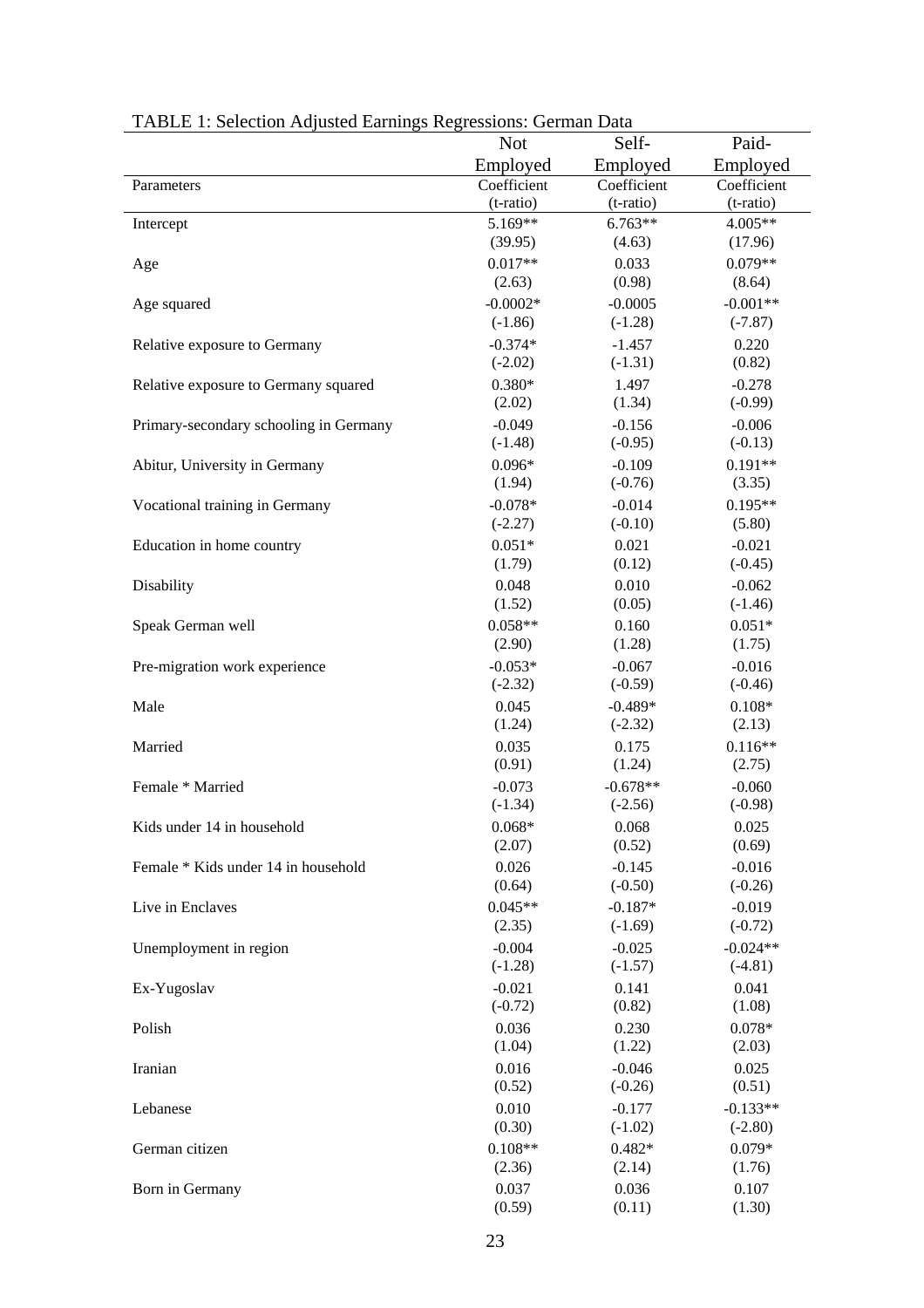|                                                | <b>Not</b>  | Self-       | Paid-       |
|------------------------------------------------|-------------|-------------|-------------|
|                                                | Employed    | Employed    | Employed    |
| Parameters                                     | Coefficient | Coefficient | Coefficient |
|                                                | $(t-ratio)$ | (t-ratio)   | (t-ratio)   |
| Worked Hours per week                          |             | $0.008**$   | $0.008**$   |
|                                                |             | (2.89)      | (3.81)      |
| Work in Small company or sole ownership of the |             | $-0.101$    | $-0.154**$  |
| business                                       |             | $(-0.91)$   | $(-5.80)$   |
| Tenure in company or longevity in business     |             | $0.021*$    | $0.008**$   |
|                                                |             | (2.25)      | (3.33)      |
| <b>Experienced Discrimination in Germany</b>   | 0.022       | $-0.205*$   | $-0.051*$   |
|                                                | (1.26)      | $(-2.07)$   | $(-1.88)$   |
| Employ family members in business              |             | 0.071       |             |
|                                                |             | (0.62)      |             |
| Banking, Service industry                      |             | $-0.208$    | $-0.148**$  |
|                                                |             | $(-0.66)$   | $(-2.94)$   |
| Commerce industry                              |             | $-0.319$    | $-0.158**$  |
|                                                |             | $(-0.92)$   | $(-2.66)$   |
| Government, Non-profit organization industry   |             | $-0.405$    | $0.093*$    |
|                                                |             | $(-0.69)$   | (2.08)      |
| Other industry                                 |             | $-0.075$    | $-0.103*$   |
|                                                |             | $(-0.26)$   | $(-1.73)$   |
| Construction, Mining                           |             | 0.160       | 0.042       |
|                                                |             | (0.63)      | (0.94)      |
| λ                                              | $0.123*$    | $-0.413$    | $0.255*$    |
|                                                | (1.91)      | $(-1.57)$   | (2.17)      |
| Log weekly earnings                            | 5.720       | 6.332       | 5.986       |
| (std.dev)                                      | (0.286)     | (0.674)     | (0.503)     |
| Log-Likelihood value                           | $-76.705$   | $-113.931$  | $-609.496$  |
| $R^2$                                          | 0.1483      | 0.420       | 0.352       |
| Number of observations                         | 1,052       | 179         | 1,219       |

| TABLE 1: Selection Adjusted Earnings Regressions: German Data - Continued |  |
|---------------------------------------------------------------------------|--|
|                                                                           |  |

Note: t-ratios are adjusted for heteroscedasticity

 $*$  p < 0.05 in one-tail test

 $** p < 0.01$  in one-tail test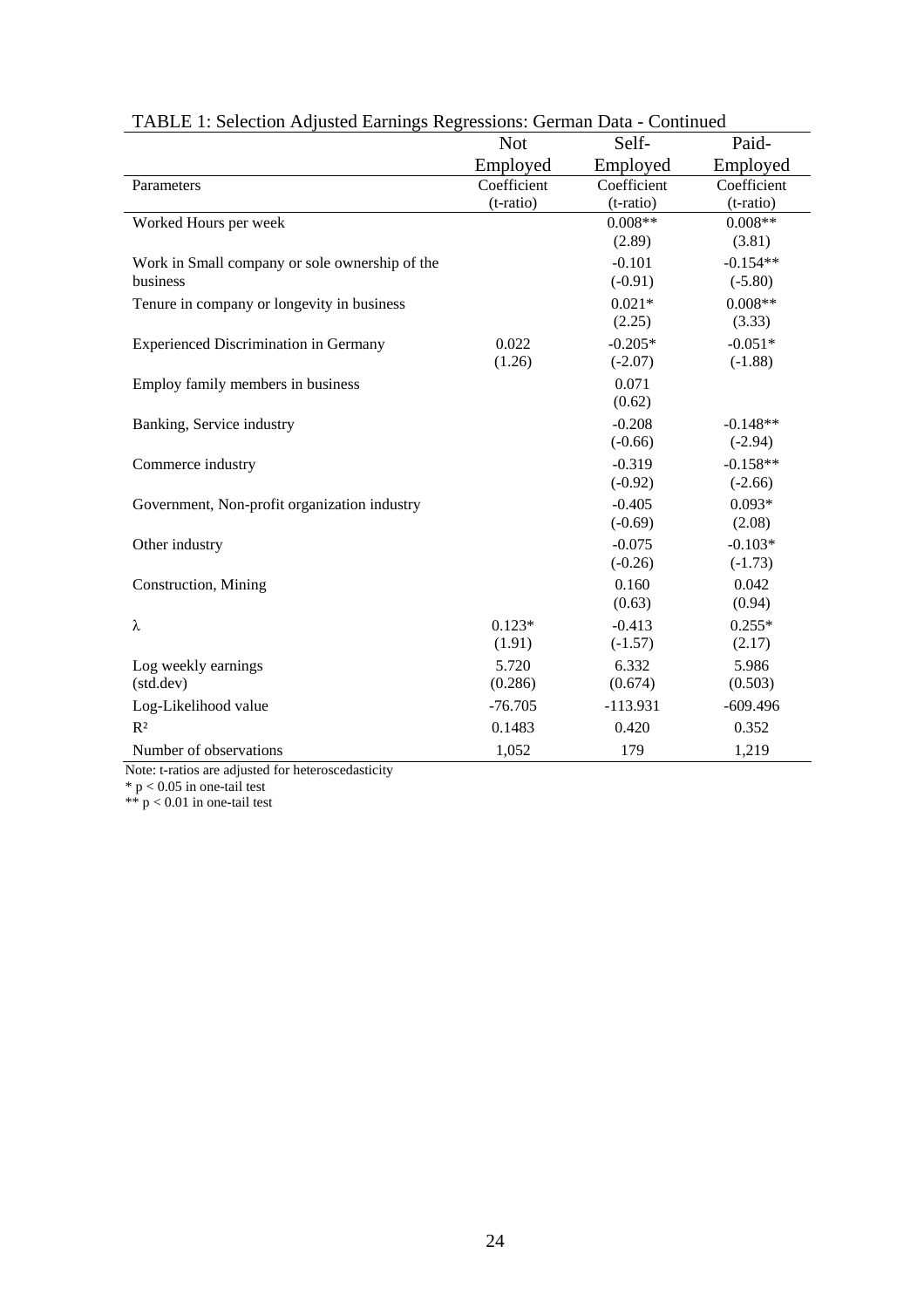|                                        | <b>Not</b>  | Self-       | Paid-       |
|----------------------------------------|-------------|-------------|-------------|
|                                        | Employed    | Employed    | Employed    |
| Parameters                             | Coefficient | Coefficient | Coefficient |
|                                        | (t-ratio)   | (t-ratio)   | (t-ratio)   |
| Intercept                              | 5.619**     | 4.114**     | 4.521**     |
|                                        | (22.62)     | (2.55)      | (18.68)     |
| Age                                    | $0.018*$    | 0.013       | $0.065**$   |
|                                        | (1.78)      | (0.33)      | (6.19)      |
| Age squared                            | $-0.0002$   | $-0.0002$   | $-0.001**$  |
|                                        | $(-1.53)$   | $(-0.36)$   | $(-5.27)$   |
| Relative exposure to Denmark           | 0.271       | $-0.175$    | 0.261       |
|                                        | (0.82)      | $(-0.12)$   | (0.85)      |
| Relative exposure to Denmark squared   | $-0.287$    | 0.887       | $-0.143$    |
|                                        | $(-0.81)$   | (0.58)      | $(-0.49)$   |
| Primary-secondary schooling in Denmark | $-0.010$    | $-0.260*$   | $-0.021$    |
|                                        | $(-0.23)$   | $(-1.98)$   | $(-0.51)$   |
| Abitur, University in Denmark          | $0.098*$    | $-0.108$    | $0.158**$   |
|                                        | (1.67)      | $(-0.51)$   | (3.66)      |
| Vocational training in Denmark         | 0.003       | $-0.043$    | 0.003       |
|                                        | (0.05)      | $(-0.35)$   | (0.10)      |
| Education in home country              | $-0.038$    | 0.005       | 0.036       |
|                                        | $(-0.71)$   | (0.02)      | (0.69)      |
| Disability                             | $-0.060$    | $-0.404*$   | $-0.0002$   |
|                                        | $(-0.97)$   | $(-2.28)$   | $(-0.004)$  |
| Speak Danish well                      | 0.020       | $-0.049$    | $0.066*$    |
|                                        | (0.70)      | $(-0.41)$   | (2.03)      |
| Pre-migration work experience          | $-0.011$    | $-0.055$    | $-0.092**$  |
|                                        | $(-0.33)$   | $(-0.47)$   | $(-2.56)$   |
| Male                                   | $0.137*$    | $-0.208$    | $0.120**$   |
|                                        | (2.15)      | $(-1.05)$   | (2.35)      |
| Married                                | $-0.012$    | 0.219       | $0.079*$    |
|                                        | $(-0.21)$   | (1.26)      | (1.74)      |
| Female * Married                       | 0.008       | $-0.436$    | $-0.022$    |
|                                        | (0.11)      | $(-1.51)$   | $(-0.33)$   |
| Kids under 14 in household             | 0.001       | 0.103       | $0.066*$    |
|                                        | (0.02)      | (0.78)      | (1.69)      |
| Female * Kids under 14 in household    | 0.045       | $-0.301$    | $-0.087$    |
|                                        | (0.75)      | $(-1.19)$   | $(-1.48)$   |
| Live in Enclaves                       | $-0.020$    | $-0.047$    | $-0.062*$   |
|                                        | $(-0.57)$   | $(-0.33)$   | $(-1.86)$   |
| Unemployment in region                 | 0.005       | 0.010       | $-0.016$    |
|                                        | (0.41)      | (0.21)      | $(-1.25)$   |
| Ex-Yugoslav                            | $-0.066$    | 0.395       | 0.041       |
|                                        | $(-1.20)$   | (1.11)      | (0.87)      |
| Polish                                 | $-0.138*$   | $0.488**$   | $0.138**$   |
|                                        | $(-1.87)$   | (2.61)      | (3.24)      |
| Iranian                                | $-0.026$    | 0.339       | 0.002       |
|                                        | $(-0.50)$   | (1.45)      | (0.04)      |
| Lebanese                               | $-0.013$    | $-0.126$    | 0.003       |
|                                        | $(-0.21)$   | $(-0.54)$   | (0.04)      |
| Danish citizen                         | 0.035       | 0.066       | $0.086**$   |
|                                        | (0.98)      | (0.57)      | (2.46)      |

TABLE 2: Selection Adjusted Earnings Regressions: Danish Data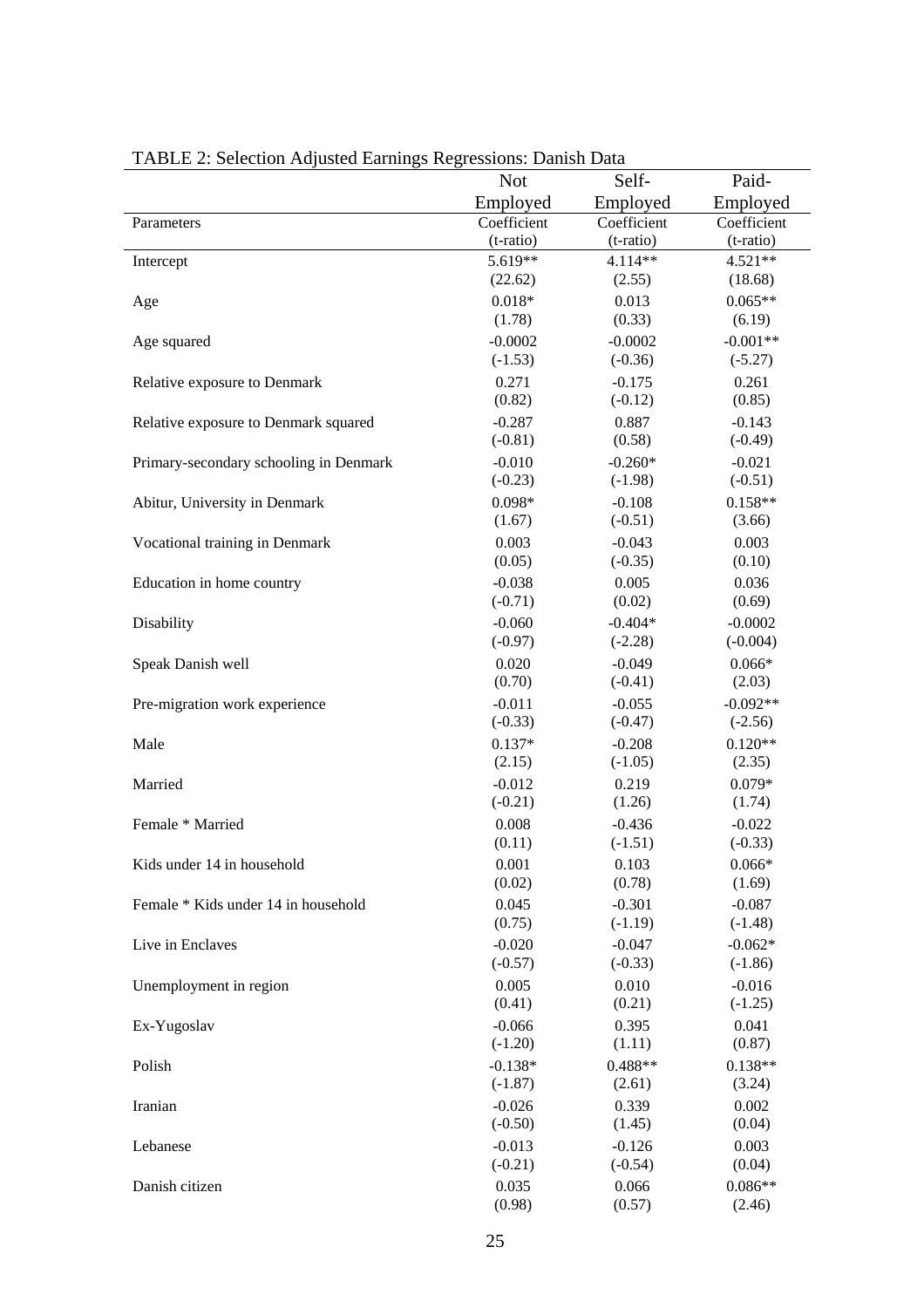|                                                            | <b>Not</b>               | Self-                    | Paid-                    |
|------------------------------------------------------------|--------------------------|--------------------------|--------------------------|
|                                                            | Employed                 | Employed                 | Employed                 |
| Parameters                                                 | Coefficient<br>(t-ratio) | Coefficient<br>(t-ratio) | Coefficient<br>(t-ratio) |
| <b>Born in Denmark</b>                                     | 0.086<br>(0.78)          | $-0.100$<br>$(-0.18)$    | 0.029<br>(0.36)          |
| Worked Hours per week                                      |                          | 0.003<br>(0.81)          | $0.007*$<br>(2.27)       |
| Work in Small company or sole ownership of the<br>business |                          | 0.049<br>(0.43)          | $-0.066**$<br>$(-2.61)$  |
| Tenure in company or longevity in business                 |                          | $0.025*$<br>(1.87)       | $-0.005$<br>$(-1.42)$    |
| <b>Experienced Discrimination in Denmark</b>               | $-0.006$<br>$(-0.20)$    | 0.062<br>(0.60)          | 0.014<br>(0.47)          |
| Employ family members in business                          |                          | 0.083<br>(0.70)          |                          |
| Banking, Service industry                                  |                          | 1.138*<br>(1.87)         | $0.179**$<br>(2.89)      |
| Commerce industry                                          |                          | $1.410*$<br>(1.98)       | $0.138*$<br>(1.71)       |
| Government, Non-profit organization industry               |                          | $1.363**$<br>(3.68)      | $-0.003$<br>$(-0.08)$    |
| Other industry                                             |                          | $0.886*$<br>(1.81)       | 0.036<br>(0.79)          |
| Construction, Mining                                       |                          |                          | 0.056<br>(0.81)          |
| λ                                                          | 0.040<br>(0.43)          | 0.276<br>(0.64)          | $-0.227*$<br>$(-1.72)$   |
| Log weekly earnings<br>(std.dev)                           | 6.107<br>(0.260)         | 6.363<br>(0.527)         | 6.394<br>(0.361)         |
| Log-Likelihood value                                       | 22.904                   | $-22.214$                | $-74.118$                |
| R <sup>2</sup>                                             | 0.173                    | 0.494                    | 0.381                    |
| Number of observations                                     | 389                      | 101                      | 577                      |

### TABLE 2: Selection Adjusted Earnings Regressions: Danish Data - Continued

Note: t-ratios are adjusted for heteroscedasticity

 $*$  p < 0.05 in one-tail test

 $** p < 0.01$  in one-tail test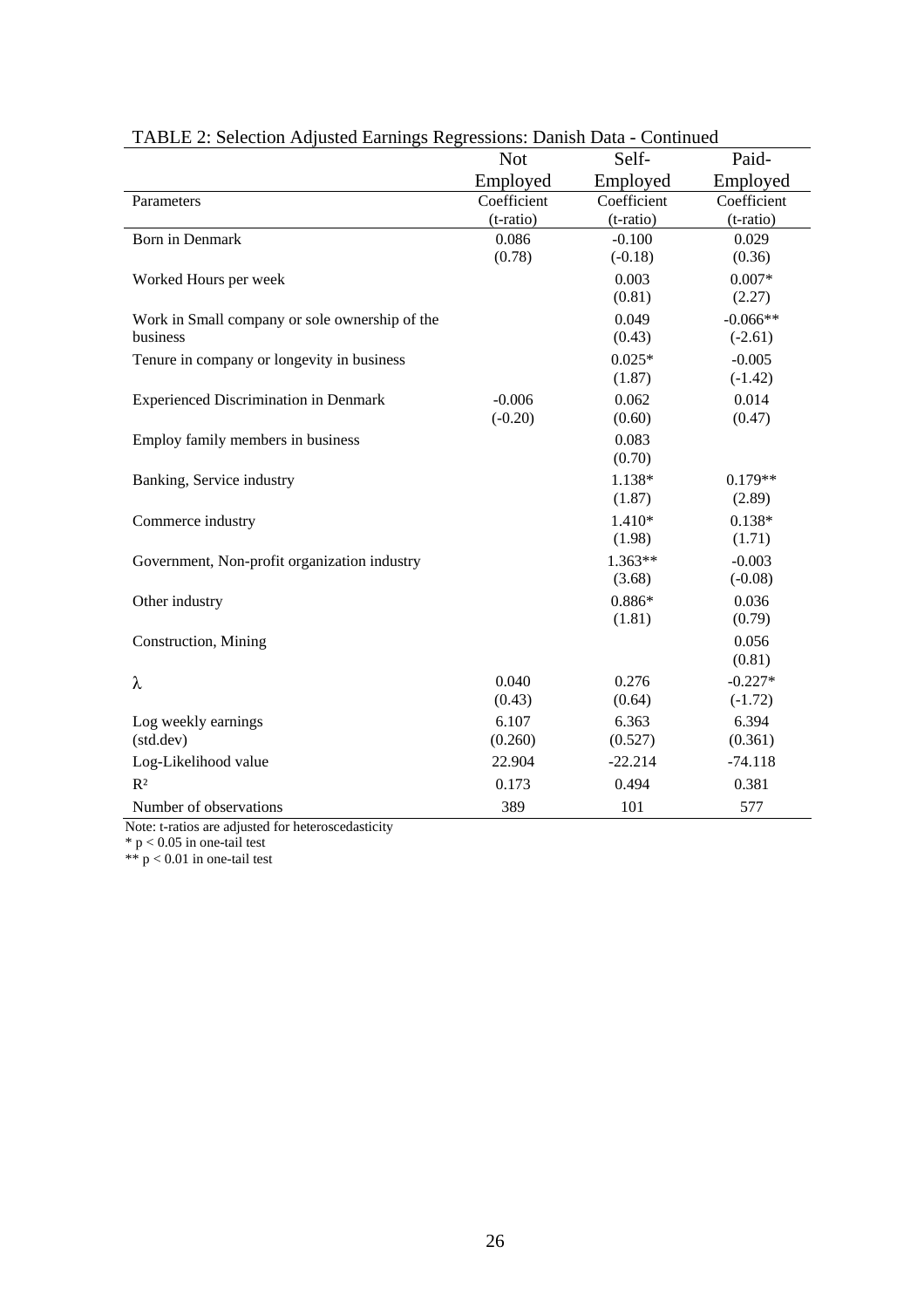### TABLE 3: Structural Probits: German Data

|                                                                                                           | Probability to work      |                          |                         | Probability to choose<br>self-employment |                           |                          |  |
|-----------------------------------------------------------------------------------------------------------|--------------------------|--------------------------|-------------------------|------------------------------------------|---------------------------|--------------------------|--|
|                                                                                                           | Parsimonious<br>model    | Full model               |                         | Parsimonious<br>model                    | Full model                |                          |  |
| Parameters                                                                                                | Coefficient<br>(t-ratio) | Coefficient<br>(t-ratio) | Marginals<br>(t-ratio)  | Coefficient<br>(t-ratio)                 | Coefficient<br>(t-ratio)  | Marginals<br>$(t-ratio)$ |  |
| Intercept                                                                                                 | $-0.513**$<br>$(-21.91)$ | $-0.139$<br>$(-0.41)$    | $-0.051$<br>$(-0.41)$   | $-2.722**$<br>$(-22.64)$                 | $-16.709**$<br>$(-10.33)$ | $-0.674**$<br>$(-4.89)$  |  |
| Difference in expected earnings<br>from paid-employment and<br>expected reservation wages                 | $1.751**$<br>(20.97)     | 1.386**<br>(11.06)       | $0.509**$<br>(11.14)    |                                          |                           |                          |  |
| Difference in expected earnings<br>from self-employment and<br>expected earnings from paid-<br>employment |                          |                          |                         | 2.078**<br>(17.60)                       | 5.982**<br>(13.97)        | $0.241**$<br>(5.37)      |  |
| Age                                                                                                       |                          | $-0.025$<br>$(-1.50)$    | $-0.009$<br>$(-1.50)$   |                                          | $0.287**$<br>(5.47)       | $0.012**$<br>(3.82)      |  |
| Age squared                                                                                               |                          | 0.0001<br>(0.62)         | 0.00005<br>(0.62)       |                                          | $-0.003**$<br>$(-4.32)$   | $-0.0001**$<br>$(-3.28)$ |  |
| Relative exposure to Germany                                                                              |                          | 1.787**<br>(5.16)        | $0.656**$<br>(5.16)     |                                          | 9.467**<br>(8.14)         | $0.382**$<br>(4.03)      |  |
| Relative exposure to Germany<br>squared                                                                   |                          | $-0.861**$<br>$(-2.46)$  | $-0.316**$<br>$(-2.46)$ |                                          | $-11.408**$<br>$(-10.46)$ | $-0.460**$<br>$(-4.32)$  |  |
| Primary-secondary schooling in<br>Germany                                                                 |                          | $0.151*$<br>(1.85)       | $0.057*$<br>(1.82)      |                                          | $0.770**$<br>(2.94)       | $0.050*$<br>(1.79)       |  |
| Abitur, University in Germany                                                                             |                          | $0.166*$<br>(1.67)       | 0.063<br>(1.63)         |                                          | 2.189**<br>(7.78)         | $0.435**$<br>(4.71)      |  |
| Vocational training in Germany                                                                            |                          | $-0.020$<br>$(-0.27)$    | $-0.007$<br>$(-0.27)$   |                                          | 1.218**<br>(5.66)         | $0.114**$<br>(3.31)      |  |
| Education in home country                                                                                 |                          | $0.309**$<br>(4.23)      | $0.109**$<br>(4.44)     |                                          | $-0.768**$<br>$(-2.59)$   | $-0.050$<br>$(-1.64)$    |  |
| Disability                                                                                                |                          | $-0.490**$<br>$(-7.23)$  | $-0.164**$<br>$(-8.16)$ |                                          | $-0.473*$<br>$(-1.97)$    | $-0.013**$<br>$(-2.37)$  |  |
| Pre-migration work experience                                                                             |                          | $0.138**$<br>(2.49)      | $0.051**$<br>(2.50)     |                                          | $-0.063$<br>$(-0.29)$     | $-0.003$<br>$(-0.29)$    |  |
| Father self-employed                                                                                      |                          |                          |                         |                                          | $0.269*$<br>(1.68)        | 0.013<br>(1.42)          |  |
| Male                                                                                                      |                          | 0.031<br>(0.38)          | 0.012<br>(0.38)         |                                          | $3.863**$<br>(11.18)      | $0.150**$<br>(7.20)      |  |
| Married                                                                                                   |                          | $0.322**$<br>(4.09)      | $0.114**$<br>(4.27)     |                                          | $-0.700**$<br>$(-3.43)$   | $-0.041**$<br>$(-2.34)$  |  |
| Female * Married                                                                                          |                          | $-0.867**$<br>$(-8.27)$  | $-0.298**$<br>$(-9.07)$ |                                          | 4.654**<br>(11.43)        | $0.954**$<br>(35.01)     |  |
| Kids under 14 in household                                                                                |                          | $-0.155*$<br>$(-2.16)$   | $-0.057*$<br>$(-2.17)$  |                                          | 0.191<br>(1.21)           | 0.008<br>(1.03)          |  |
| Female * Kids under 14 in<br>household                                                                    |                          | $-0.511**$<br>$(-5.39)$  | $-0.176**$<br>$(-5.87)$ |                                          | 0.403<br>(1.04)           | 0.024<br>(0.77)          |  |
| Homeowner                                                                                                 |                          | $0.285**$<br>(3.66)      | $0.109**$<br>(3.56)     |                                          | 0.223<br>(0.92)           | 0.011<br>(0.76)          |  |
| Live in Enclaves                                                                                          |                          | $-0.082*$<br>$(-1.89)$   | $-0.030*$<br>$(-1.89)$  |                                          | $0.920**$<br>(5.14)       | $0.053**$<br>(3.64)      |  |
| Unemployment in region                                                                                    |                          | $-0.010$<br>$(-1.25)$    | $-0.004$<br>$(-1.25)$   |                                          | $-0.035$<br>$(-1.43)$     | $-0.001$<br>$(-1.32)$    |  |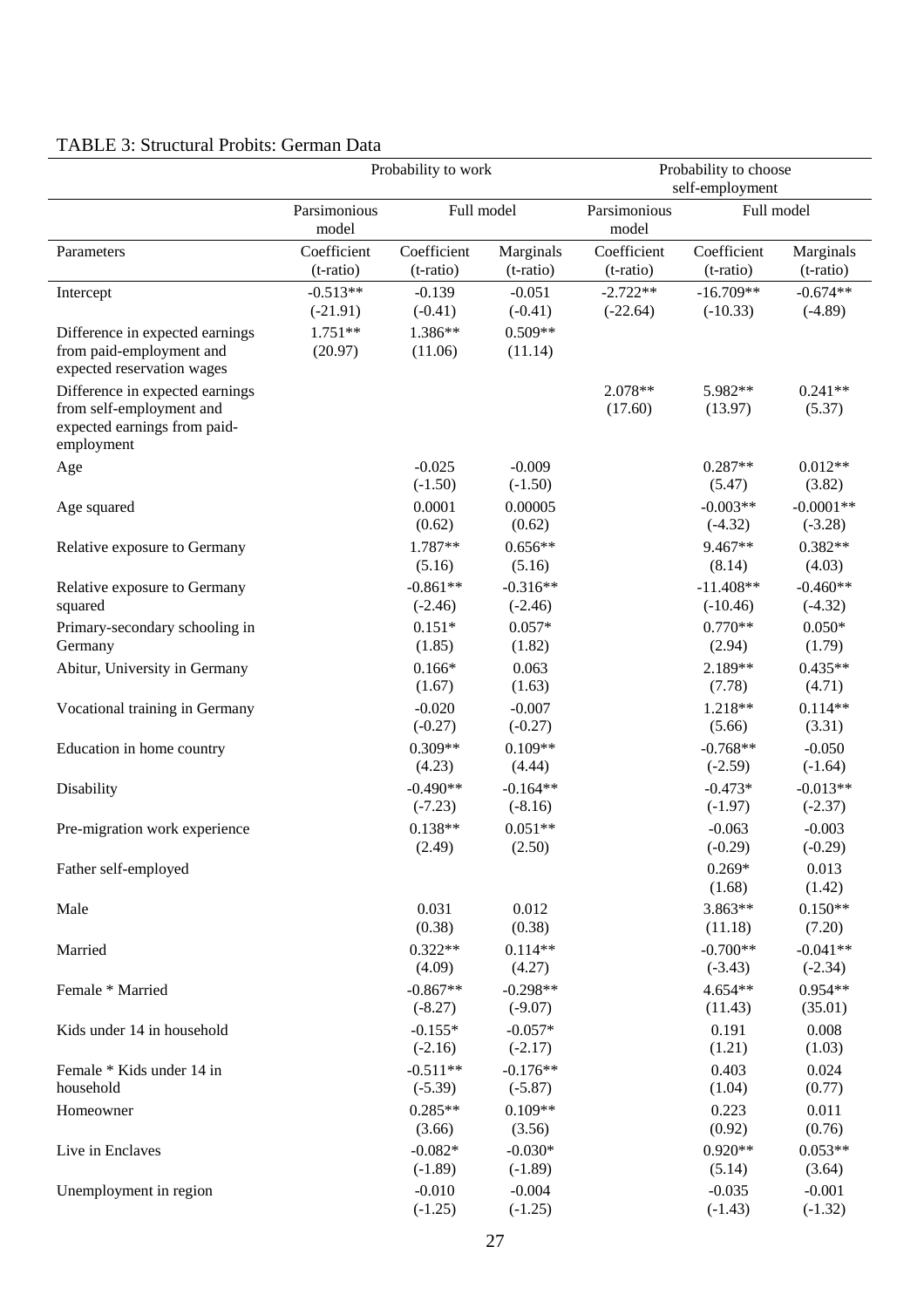|                                                                   | Probability to work      |                          |                         | Probability to choose<br>self-employment |                          |                         |  |
|-------------------------------------------------------------------|--------------------------|--------------------------|-------------------------|------------------------------------------|--------------------------|-------------------------|--|
|                                                                   | Parsimonious<br>model    | Full model               |                         | Parsimonious<br>model                    | Full model               |                         |  |
| Parameters                                                        | Coefficient<br>(t-ratio) | Coefficient<br>(t-ratio) | Marginals<br>(t-ratio)  | Coefficient<br>(t-ratio)                 | Coefficient<br>(t-ratio) | Marginals<br>(t-ratio)  |  |
| Ex-Yugoslav                                                       |                          | $-0.018$<br>$(-0.23)$    | $-0.006$<br>$(-0.23)$   |                                          | $-0.577*$<br>$(-1.93)$   | $-0.017**$<br>$(-2.78)$ |  |
| Polish                                                            |                          | $0.142*$<br>(1.66)       | 0.053<br>(1.64)         |                                          | $-0.755**$<br>$(-2.85)$  | $-0.022**$<br>$(-3.34)$ |  |
| Iranian                                                           |                          | $0.196**$<br>(2.50)      | $0.074**$<br>(2.45)     |                                          | $0.842**$<br>(3.35)      | $0.061*$<br>(1.92)      |  |
| Lebanese                                                          |                          | $-0.028$<br>$(-0.35)$    | $-0.010$<br>$(-0.35)$   |                                          | $0.993**$<br>(3.86)      | $0.092*$<br>(2.07)      |  |
| German citizen                                                    |                          | $0.280**$<br>(2.91)      | $0.107**$<br>(2.83)     |                                          | $-2.284**$<br>$(-7.01)$  | $-0.025**$<br>$(-4.05)$ |  |
| Used network migration                                            |                          | $0.085*$<br>(1.65)       | $0.031*$<br>(1.66)      |                                          | $-0.360*$<br>$(-1.98)$   | $-0.016$<br>$(-1.62)$   |  |
| Initial residence status based on<br>employment                   |                          | $0.240**$<br>(2.91)      | $0.091**$<br>(2.84)     |                                          | $-0.384$<br>$(-1.44)$    | $-0.012*$<br>$(-1.76)$  |  |
| Initial residence status based on<br>family reunion               |                          | $-0.152*$<br>$(-2.10)$   | $-0.055*$<br>$(-2.13)$  |                                          | $-0.192$<br>$(-0.70)$    | $-0.007$<br>$(-0.77)$   |  |
| Initial residence status based on<br>refugee/asylum seeker status |                          | $-0.242**$<br>$(-3.14)$  | $-0.087**$<br>$(-3.21)$ |                                          | $-0.520*$<br>$(-2.17)$   | $-0.017**$<br>$(-2.34)$ |  |
| Experienced discrimination in<br>Germany                          |                          |                          |                         |                                          | 1.262**<br>(7.23)        | $0.095**$<br>(4.14)     |  |
| Muslim faith                                                      |                          | $-0.110*$<br>$(-1.83)$   | $-0.041*$<br>$(-1.83)$  |                                          | $-0.329*$<br>$(-2.30)$   | $-0.013*$<br>$(-1.86)$  |  |
| Attend religious services often                                   |                          | $-0.067$<br>$(-1.50)$    | $-0.025$<br>$(-1.49)$   |                                          | 0.130<br>(0.81)          | 0.005<br>(0.82)         |  |
| $\chi^2$ value                                                    | 574.667                  | 1,684.441                |                         | 581.695                                  | 1,346.115                |                         |  |
| Log-Likelihood value                                              | $-2,938.122$             | $-2,383.235$             |                         | $-523.304$                               | $-141.093$               |                         |  |
| Veall / Zimmermann Pseudo-R <sup>2</sup>                          | 0.186                    | 0.452                    |                         | 0.510                                    | 0.899                    |                         |  |
| Number of observations                                            |                          | 4,839                    |                         |                                          | 1,864                    |                         |  |

# TABLE 3: Structural Probits: German Data - Continued

Note: t-ratios are robust

 $*$  p < 0.05 in one-tail test

 $** p < 0.01$  in one-tail test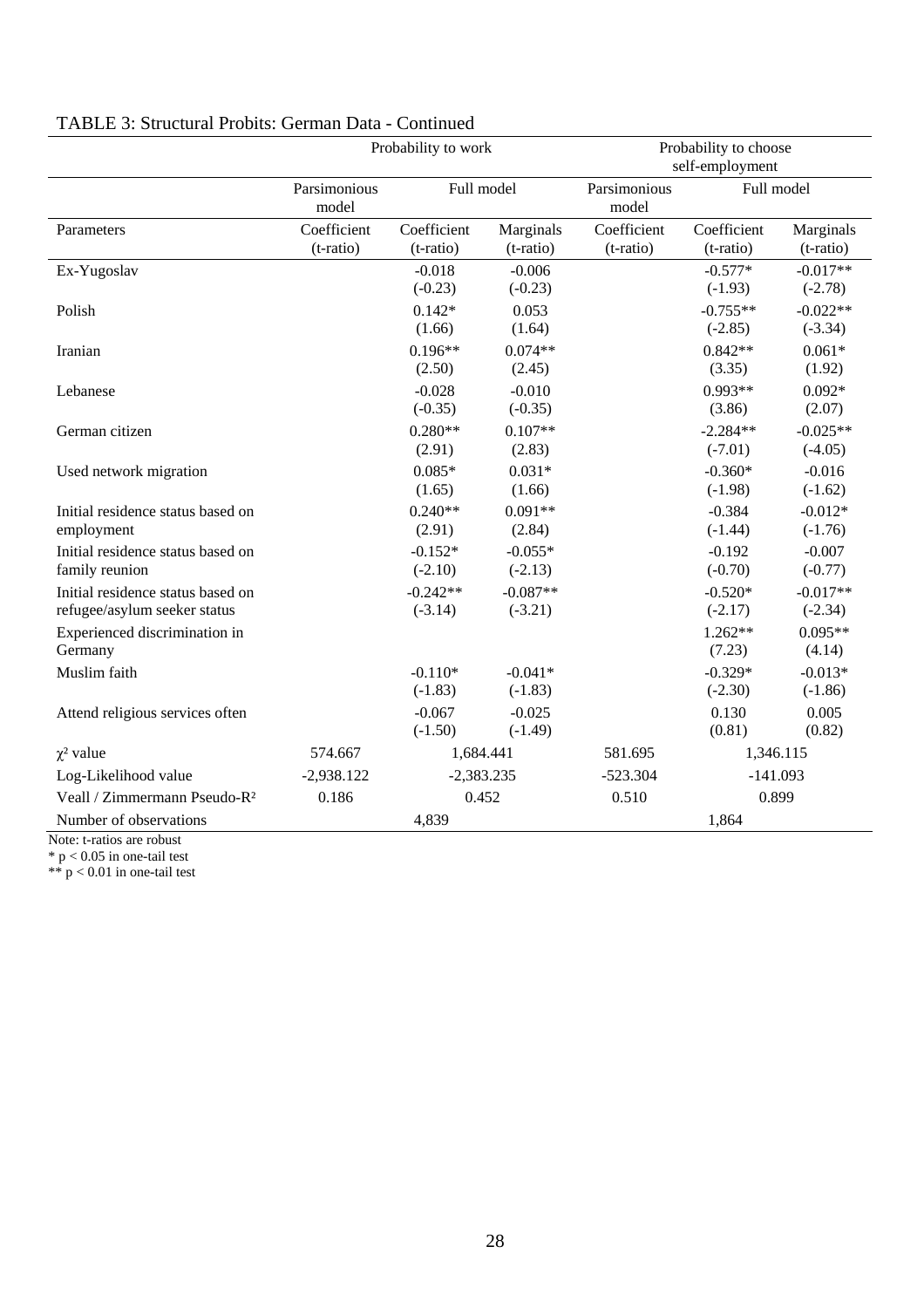# TABLE 4: Structural Probits: Danish Data

|                                                                                                           | Probability to work<br>Probability to choose<br>self-employment |                          |                          |                          |                          |                         |
|-----------------------------------------------------------------------------------------------------------|-----------------------------------------------------------------|--------------------------|--------------------------|--------------------------|--------------------------|-------------------------|
|                                                                                                           | Parsimonious<br>model                                           | Full model               |                          | Parsimonious<br>model    | Full model               |                         |
| Parameters                                                                                                | Coefficient<br>(t-ratio)                                        | Coefficient<br>(t-ratio) | Marginals<br>(t-ratio)   | Coefficient<br>(t-ratio) | Coefficient<br>(t-ratio) | Marginals<br>(t-ratio)  |
| Intercept                                                                                                 | $-0.471**$<br>$(-8.52)$                                         | 3.861**<br>(5.58)        | $1.517**$<br>(5.58)      | $-0.075$<br>$(-0.75)$    | $-3.874**$<br>$(-3.17)$  | $-0.077$<br>$(-1.60)$   |
| Difference in expected earnings<br>from paid-employment and<br>expected reservation wages                 | 2.492**<br>(13.66)                                              | 5.478**<br>(15.04)       | $2.152**$<br>(14.97)     |                          |                          |                         |
| Difference in expected earnings<br>from self-employment and<br>expected earnings from paid-<br>employment |                                                                 |                          |                          | $1.572**$<br>(8.32)      | $3.611**$<br>(6.45)      | $0.072*$<br>(1.77)      |
| Age                                                                                                       |                                                                 | $-0.222**$<br>$(-6.51)$  | $-0.087**$<br>$(-6.51)$  |                          | $0.216**$<br>(3.37)      | 0.004<br>(1.53)         |
| Age squared                                                                                               |                                                                 | $0.002**$<br>(5.26)      | $0.001**$<br>(5.26)      |                          | $-0.002**$<br>$(-2.67)$  | $-0.00004$<br>$(-1.42)$ |
| Relative exposure to Denmark                                                                              |                                                                 | 1.883*<br>(2.29)         | $0.740*$<br>(2.29)       |                          | 1.602<br>(0.75)          | 0.032<br>(0.82)         |
| Relative exposure to Denmark<br>squared                                                                   |                                                                 | $-2.456**$<br>$(-3.23)$  | $-0.965**$<br>$(-3.23)$  |                          | $-3.748*$<br>$(-1.87)$   | $-0.074$<br>$(-1.50)$   |
| Primary-secondary schooling in<br>Denmark                                                                 |                                                                 | 0.043<br>(0.36)          | 0.017<br>(0.37)          |                          | 0.899**<br>(3.67)        | $0.038*$<br>(1.88)      |
| Abitur, University in Denmark                                                                             |                                                                 | $-0.109$<br>$(-0.88)$    | $-0.043$<br>$(-0.87)$    |                          | 0.252<br>(1.04)          | 0.006<br>(0.95)         |
| Vocational training in Denmark                                                                            |                                                                 | $0.271**$<br>(2.51)      | $0.104**$<br>(2.59)      |                          | 0.051<br>(0.27)          | 0.001<br>(0.25)         |
| Education in home country                                                                                 |                                                                 | $-0.516**$<br>$(-3.51)$  | $-0.191**$<br>$(-3.81)$  |                          | $-0.195$<br>$(-0.62)$    | $-0.005$<br>$(-0.49)$   |
| Disability                                                                                                |                                                                 | $-1.088**$<br>$(-8.67)$  | $-0.404**$<br>$(-10.48)$ |                          | 1.799**<br>(4.79)        | $0.217*$<br>(2.29)      |
| Pre-migration work experience                                                                             |                                                                 | $0.367**$<br>(3.53)      | $0.143**$<br>(3.57)      |                          | $-0.211$<br>$(-1.21)$    | $-0.004$<br>$(-0.97)$   |
| Father self-employed                                                                                      |                                                                 |                          |                          |                          | $-0.160$<br>$(-0.91)$    | $-0.003$<br>$(-0.87)$   |
| Male                                                                                                      |                                                                 | 0.170<br>(1.06)          | 0.067<br>(1.07)          |                          | 1.862**<br>(5.55)        | $0.038*$<br>(1.83)      |
| Married                                                                                                   |                                                                 | $-0.162$<br>$(-1.11)$    | $-0.063$<br>$(-1.12)$    |                          | $-0.559*$<br>$(-1.93)$   | $-0.016$<br>$(-1.24)$   |
| Female * Married                                                                                          |                                                                 | $-0.527**$<br>$(-2.75)$  | $-0.207**$<br>$(-2.80)$  |                          | 1.351**<br>(3.25)        | 0.070<br>(1.48)         |
| Kids under 14 in household                                                                                |                                                                 | $-0.329**$<br>$(-2.49)$  | $-0.129**$<br>$(-2.52)$  |                          | $-0.262$<br>$(-1.23)$    | $-0.005$<br>$(-0.84)$   |
| Female * Kids under 14 in<br>household                                                                    |                                                                 | $0.509**$<br>(3.01)      | $0.192**$<br>(3.19)      |                          | $0.711*$<br>(1.71)       | 0.026<br>(1.10)         |
| Homeowner                                                                                                 |                                                                 | $0.493**$<br>(5.08)      | $0.187**$<br>(5.35)      |                          | 0.130<br>(0.77)          | 0.003<br>(0.56)         |
| Live in Enclaves                                                                                          |                                                                 | $-0.003$<br>$(-0.04)$    | $-0.001$<br>$(-0.04)$    |                          | $-0.067$<br>$(-0.39)$    | $-0.001$<br>$(-0.41)$   |
| Unemployment in region                                                                                    |                                                                 | $0.144**$<br>(3.86)      | $0.057**$<br>(3.86)      |                          | $-0.042$<br>$(-0.56)$    | $-0.001$<br>$(-0.51)$   |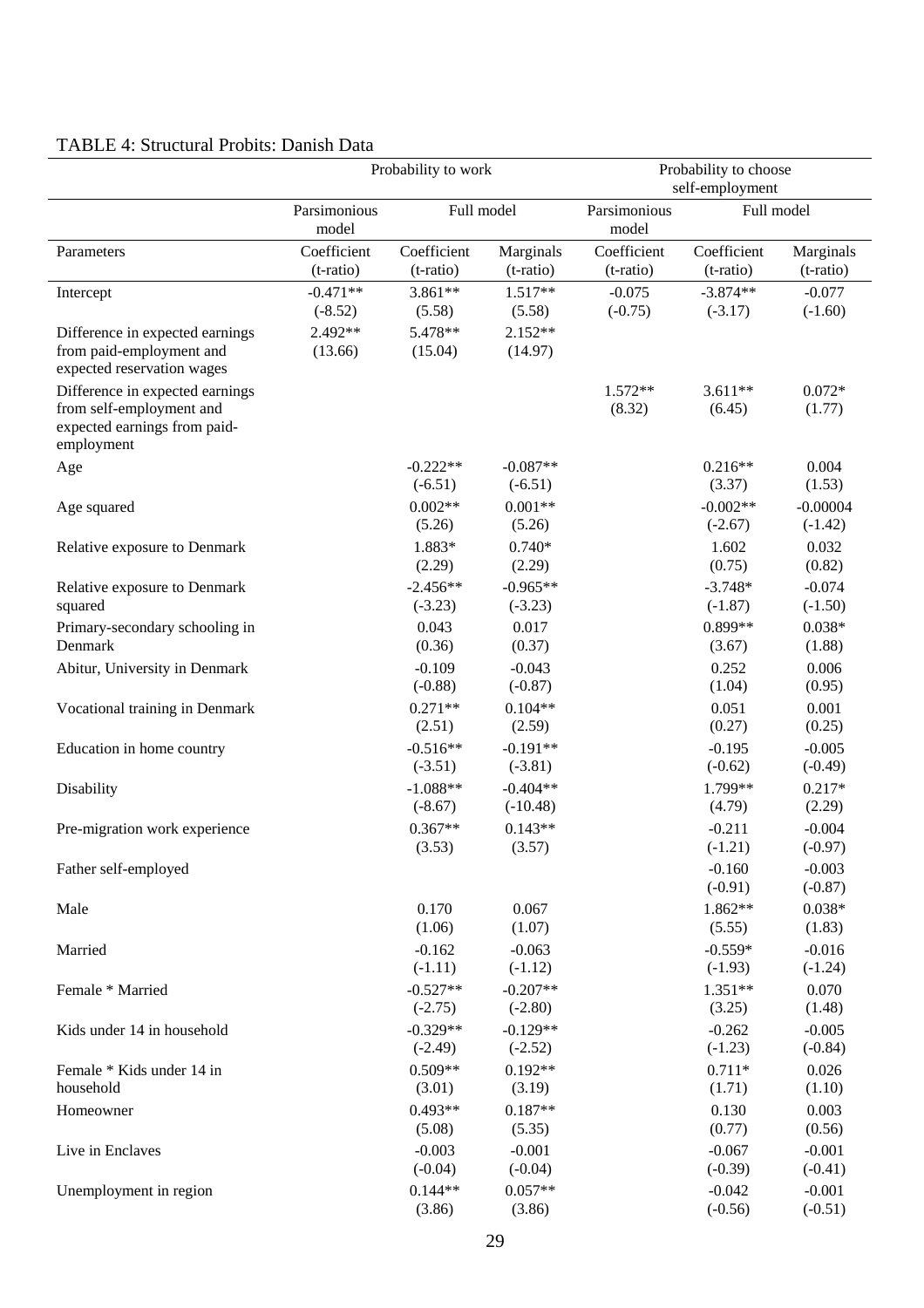|                                                                   | Probability to work      |                          |                         | Probability to choose<br>self-employment |                          |                        |  |
|-------------------------------------------------------------------|--------------------------|--------------------------|-------------------------|------------------------------------------|--------------------------|------------------------|--|
|                                                                   | Parsimonious<br>model    | Full model               |                         | Parsimonious<br>model                    | Full model               |                        |  |
| Parameters                                                        | Coefficient<br>(t-ratio) | Coefficient<br>(t-ratio) | Marginals<br>(t-ratio)  | Coefficient<br>(t-ratio)                 | Coefficient<br>(t-ratio) | Marginals<br>(t-ratio) |  |
| Ex-Yugoslav                                                       |                          | $-0.453**$<br>$(-2.91)$  | $-0.179**$<br>$(-2.94)$ |                                          | $-1.780**$<br>$(-5.35)$  | $-0.019$<br>$(-1.47)$  |  |
| Polish                                                            |                          | $-1.207**$<br>$(-6.22)$  | $-0.447**$<br>$(-7.48)$ |                                          | $-1.052**$<br>$(-3.01)$  | $-0.013$<br>$(-1.59)$  |  |
| Iranian                                                           |                          | $-0.340*$<br>$(-2.03)$   | $-0.135*$<br>$(-2.03)$  |                                          | $-0.567*$<br>$(-2.05)$   | $-0.008$<br>$(-1.37)$  |  |
| Lebanese                                                          |                          | $-0.841**$<br>$(-5.55)$  | $-0.323**$<br>$(-6.15)$ |                                          | 1.191**<br>(3.00)        | 0.084<br>(1.47)        |  |
| Danish citizen                                                    |                          | $-0.078$<br>$(-0.73)$    | $-0.031$<br>$(-0.73)$   |                                          | $-0.172$<br>$(-0.83)$    | $-0.003$<br>$(-0.71)$  |  |
| Used network migration                                            |                          | 0.088<br>(0.94)          | 0.035<br>(0.94)         |                                          | 0.067<br>(0.36)          | 0.001<br>(0.33)        |  |
| Initial residence status based on<br>employment                   |                          | 0.352<br>(1.44)          | 0.132<br>(1.53)         |                                          | $-0.229$<br>$(-0.59)$    | $-0.004$<br>$(-0.70)$  |  |
| Initial residence status based on<br>family reunion               |                          | 0.064<br>(0.36)          | 0.025<br>(0.37)         |                                          | $-0.048$<br>$(-0.17)$    | $-0.001$<br>$(-0.17)$  |  |
| Initial residence status based on<br>refugee/asylum seeker status |                          | 0.083<br>(0.49)          | 0.032<br>(0.50)         |                                          | $-0.263$<br>$(-0.82)$    | $-0.005$<br>$(-0.82)$  |  |
| Experienced discrimination in<br>Denmark                          |                          |                          |                         |                                          | $-0.015$<br>$(-0.11)$    | $-0.0003$<br>$(-0.11)$ |  |
| Muslim faith                                                      |                          | $-0.083$<br>$(-0.73)$    | $-0.033$<br>$(-0.73)$   |                                          | 0.071<br>(0.34)          | 0.001<br>(0.34)        |  |
| Attend religious services often                                   |                          | $-0.184*$<br>$(-2.22)$   | $-0.072*$<br>$(-2.21)$  |                                          | $-0.026$<br>$(-0.16)$    | $-0.001$<br>$(-0.17)$  |  |
| $\chi^2$ value                                                    | 202.760                  | 621.193                  |                         | 185.800                                  | 389.260                  |                        |  |
| Log-Likelihood value                                              | $-990.245$               | $-781.028$               |                         | $-278.667$                               | $-176.937$               |                        |  |
| Veall / Zimmermann Pseudo-R <sup>2</sup>                          | 0.196                    | 0.486                    |                         | 0.382                                    | 0.671                    |                        |  |
| Number of observations                                            |                          | 1,585                    |                         |                                          | 867                      |                        |  |

# TABLE 4: Structural Probits: Danish Data - Continued

Note: t-ratios are robust

 $*$  p < 0.05 in one-tail test

 $** p < 0.01$  in one-tail test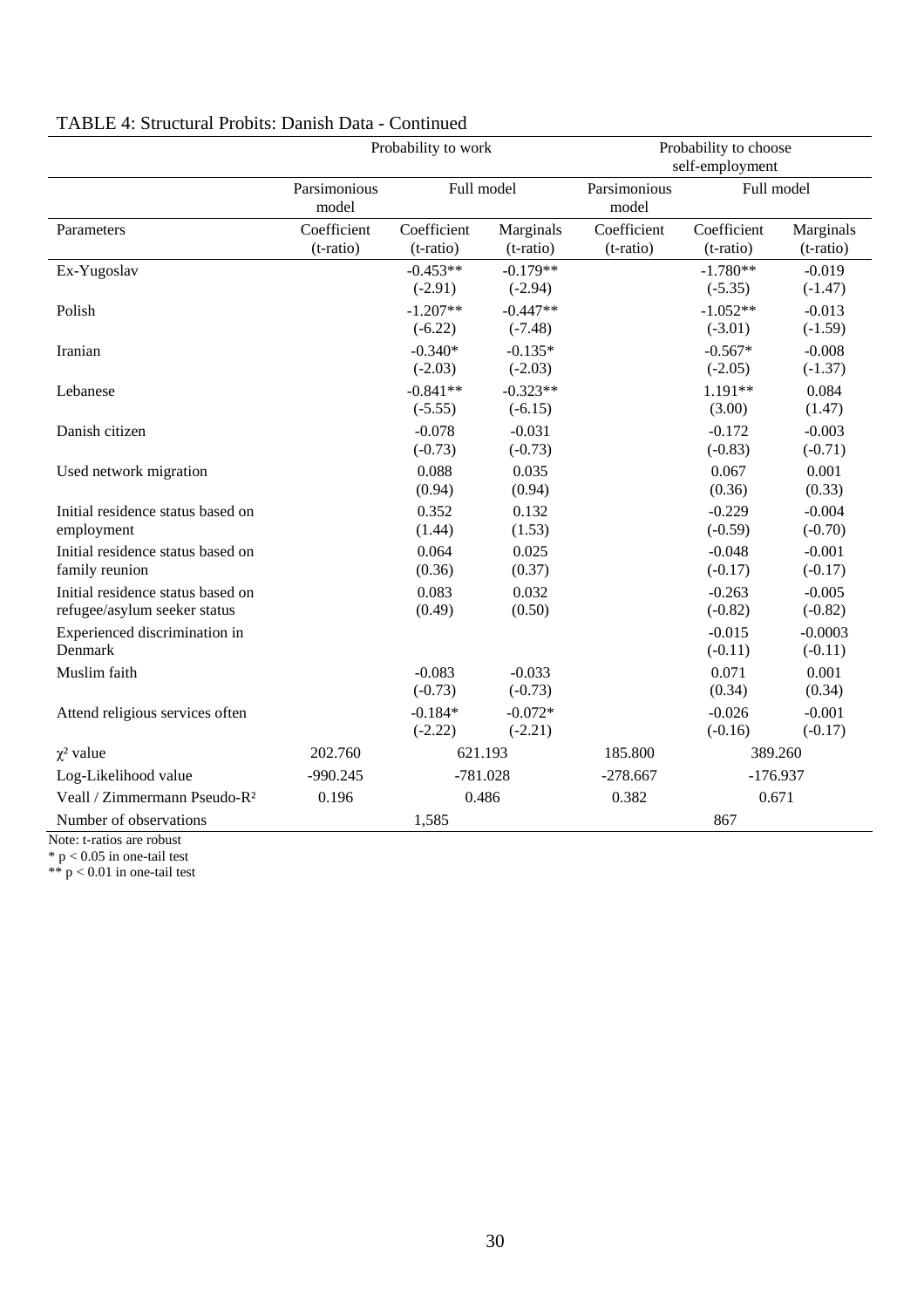|                                                                                                                                           |                         | <b>Reduced Form Probits</b> |                                   | <b>Earnings Regressions</b> |                               | <b>Structural Form Probits</b>   |                           |
|-------------------------------------------------------------------------------------------------------------------------------------------|-------------------------|-----------------------------|-----------------------------------|-----------------------------|-------------------------------|----------------------------------|---------------------------|
| Variables and Explanation                                                                                                                 | Not Work                | Self-<br>employed           | <b>Not</b><br>Employed            | Self-<br>employed           | Paid-<br>employed             | Full time<br>Work                | Self-<br>employed         |
| <b>Dependent Variables</b>                                                                                                                |                         |                             |                                   |                             |                               |                                  |                           |
| Probability to not work (i e not<br>employed and unemployed) versus<br>working full- or part-time as paid-<br>or self-employed            | $\mathbf X$             |                             |                                   |                             |                               |                                  |                           |
| Probability to work as self-employed<br>versus paid-employed fulltime                                                                     |                         | $\mathbf X$                 |                                   |                             |                               |                                  |                           |
| Weekly earnings of fulltime not<br>$employd = reservation$ wages                                                                          |                         |                             | $\mathbf X$                       |                             |                               |                                  |                           |
| Weekly earnings of self-employed                                                                                                          |                         |                             |                                   | X                           |                               |                                  |                           |
| Weekly earnings of fulltime paid-<br>employed                                                                                             |                         |                             |                                   |                             | $\mathbf X$                   |                                  |                           |
| Probability to work fulltime as paid- or<br>self-employed versus not working<br>(i.e. not employed or unemployed)<br>or working part time |                         |                             |                                   |                             |                               | $\mathbf X$                      |                           |
| Probability to work as self-employed<br>versus paid-employed fulltime                                                                     |                         |                             |                                   |                             |                               |                                  | X                         |
| <b>Predictor Variables</b>                                                                                                                |                         |                             |                                   |                             |                               |                                  |                           |
| Human Capital                                                                                                                             |                         |                             |                                   |                             |                               |                                  |                           |
| Relative Exposure to the host country $=$<br>Years since arrival / Age                                                                    | $-G^*$<br>-D*           | G<br>D                      | - $G^*$<br>$\mathbf D$            | $-G$<br>-D                  | G<br>$\mathbf D$              | $\mathrm{G}^*$<br>$\mathbf{D}^*$ | $G^*$<br>${\bf D}$        |
| Relative Exposure squared                                                                                                                 | $G^*$<br>$\mathrm{D}^*$ | -G<br>-D                    | $\mathbf{G}^*$<br>-D              | ${\bf G}$<br>${\bf D}$      | $-G$<br>-D                    | - $G^*$<br>-D*                   | -G*<br>-D*                |
| Host country schooling dummies                                                                                                            |                         |                             |                                   |                             |                               |                                  |                           |
| No schooling (reference)                                                                                                                  |                         |                             |                                   |                             |                               |                                  |                           |
| Primary or Secondary schooling                                                                                                            | - $G^*$<br>-D           | $G^*$<br>D                  | -G<br>-D                          | -G<br>-D*                   | -G<br>$\mbox{-}\mathrm{D}$    | $\mathbf{G}^*$<br>D              | $G^*$<br>$D^*$            |
| Abitur or University                                                                                                                      | $-G^*$<br>-D*           | $G^*$<br>-D*                | $G^*$<br>$\mathrm{D}^*$           | -G<br>-D                    | $G^*$<br>$D^*$                | $G^*$<br>-D                      | $G^*$<br>${\bf D}$        |
| Vocational training                                                                                                                       | - $G^*$<br>-D*          | - $G^*$<br>-D               | - $G^*$<br>$\mathbf D$            | -G<br>-D                    | $\mathrm{G}^*$<br>$\mathbf D$ | -G<br>$\mathbf{D}^*$             | $\mathbf{G}^*$<br>D       |
| Disability                                                                                                                                | $G^*$<br>$\mathrm{D}^*$ | -G<br>${\bf D}$             | ${\bf G}$<br>$\mbox{-}\mathrm{D}$ | ${\bf G}$<br>-D*            | -G<br>$\mbox{-}{\cal D}$      | - $G^*$<br>-D*                   | - $G^*$<br>$\mathrm{D}^*$ |

# APPENDIX TABLE A: Overview of Modeling Structure, Variables and Significance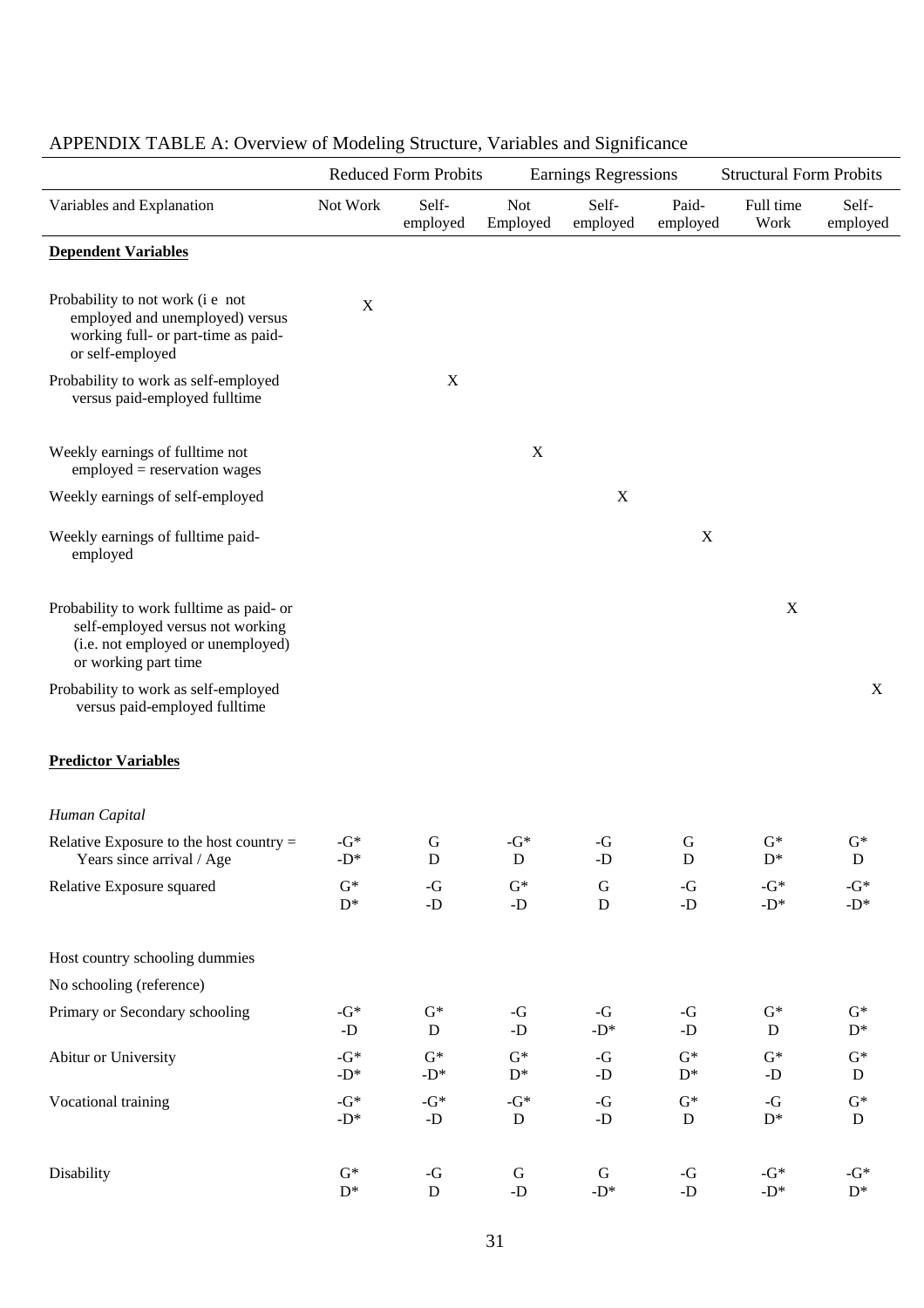|                                                           |                                | <b>Reduced Form Probits</b> |                                   | Earnings Regressions          |                                  | <b>Structural Form Probits</b> |                            |
|-----------------------------------------------------------|--------------------------------|-----------------------------|-----------------------------------|-------------------------------|----------------------------------|--------------------------------|----------------------------|
| Variables and Explanation                                 | Not Work                       | Self-<br>employed           | <b>Not</b><br>Employed            | Self-<br>employed             | Paid-<br>employed                | Full time<br>Work              | Self-<br>employed          |
| Fluent in host country language                           |                                |                             | $G^*$<br>$\mathbf D$              | ${\bf G}$<br>$-D$             | $G^*$<br>$\mathrm{D}^*$          |                                |                            |
| Pre-migration Human Capital dummies                       |                                |                             |                                   |                               |                                  |                                |                            |
| Home country schooling                                    | $-G*$<br>D                     | ${\bf G}$<br>$-D$           | $G^*$<br>-D                       | $\mathbf G$<br>${\bf D}$      | $-G$<br>$\mathbf D$              | $G^*$<br>$-D^*$                | - $G^*$<br>-D              |
| Pre-migration work experience                             | $-G*$<br>D                     | $-G$<br>$-D$                | - $G^*$<br>$-D$                   | -G<br>$-D$                    | $-G$<br>$-D^*$                   | $G^*$<br>$\mathrm{D}^*$        | -G<br>-D                   |
| Father self-employed                                      |                                | $G^*$<br>${\bf D}$          |                                   |                               |                                  |                                | $G^*$<br>-D                |
| Attachments and adjustments in the<br>host country        |                                |                             |                                   |                               |                                  |                                |                            |
| Homeownership                                             | $-G*$<br>$-D^*$                | $G^*$<br>${\bf D}$          |                                   |                               |                                  | $G^*$<br>$D^*$                 | ${\bf G}$<br>D             |
| Living in Enclaves                                        | $G^*$<br>$D^*$                 | $-G^*$<br>${\bf D}$         | $G^*$<br>-D                       | - $G^*$<br>-D                 | $-G$<br>-D*                      | - $G^*$<br>$-D$                | $G^*$<br>-D                |
| <b>Experienced</b> discrimination                         | $-G$<br>$\mathrm{D}^*$         | ${\bf G}$<br>D              | $\mathsf G$<br>$-D$               | - $G^*$<br>D                  | - $G^*$<br>D                     |                                | $G^*$<br>$-D$              |
| Migration reasons and conditions                          |                                |                             |                                   |                               |                                  |                                |                            |
| Network Migration = Family and<br>friends in host country | $-G*$<br>$-D$                  | $-G$<br>$\mathbf D$         |                                   |                               |                                  | $\mathrm{G}^*$<br>D            | - $G^*$<br>D               |
| Residence status upon arrival based on                    |                                |                             |                                   |                               |                                  |                                |                            |
| Citizenship or other reason (reference)                   |                                |                             |                                   |                               |                                  |                                |                            |
| Employment                                                | $-G^*$<br>$\mbox{-}\mathrm{D}$ | -G<br>${\bf D}$             |                                   |                               |                                  | $\mathrm{G}^*$<br>${\bf D}$    | -G<br>$\mbox{-}\mathrm{D}$ |
| Family reunion                                            | $\mathbf{G}^*$<br>$-D$         | -G<br>${\bf D}$             |                                   |                               |                                  | $-G^*$<br>D                    | -G<br>$-D$                 |
| Refugee/asylum                                            | $G^*$<br>$\mbox{-}{\cal D}$    | - $G^*$<br>-D               |                                   |                               |                                  | $-G^*$<br>${\bf D}$            | -G*<br>$-D$                |
| National Origin                                           |                                |                             |                                   |                               |                                  |                                |                            |
| Turk (reference)                                          |                                |                             |                                   |                               |                                  |                                |                            |
| Ex-Yugoslavian                                            | -G<br>$\mbox{-}\mathrm{D}$     | -G<br>-D*                   | -G<br>$\mbox{-}\mathrm{D}$        | ${\bf G}$<br>${\bf D}$        | G<br>$\mathbf D$                 | -G<br>-D* $\,$                 | - $G^*$<br>-D*             |
| Polish                                                    | $-G^*$<br>-D*                  | -G<br>${\bf D}$             | $\mathbf G$<br>-D*                | $\mathbf G$<br>$\mathrm{D}^*$ | $\mathbf{G}^*$<br>$\mathbf{D}^*$ | $G^*$<br>- $D^*$               | $-G^*$<br>-D*              |
| Iranian                                                   | -G<br>${\bf D}$                | $\mathbf{G}^*$<br>${\bf D}$ | ${\bf G}$<br>$\mbox{-}\mathrm{D}$ | -G<br>$\mathbf D$             | ${\bf G}$<br>$\mathbf D$         | $G^*$<br>- $D^*$               | $G^*$<br>-D*               |
| Lebanese                                                  | $G^*$<br>$\mathrm{D}^*$        | $G^*$<br>${\bf D}$          | ${\bf G}$<br>-D                   | -G<br>-D                      | -G*<br>${\bf D}$                 | -G<br>-D*                      | $G^*$<br>$\mathrm{D}^*$    |

# APPENDIX TABLE A: Overview of Modeling Structure, Variables and Significance - Continued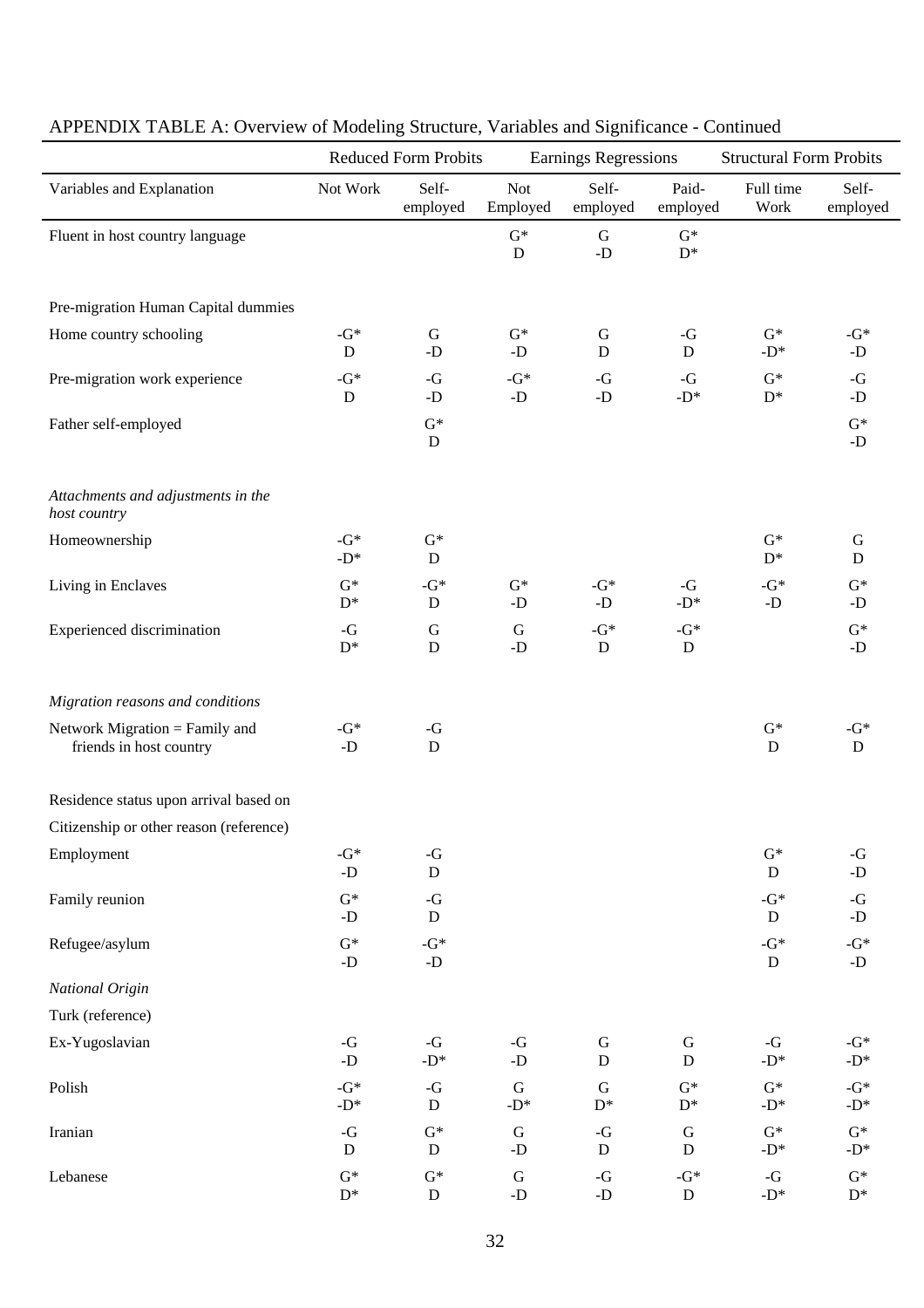|                                                                                         | <b>Reduced Form Probits</b> |                         |                               | <b>Earnings Regressions</b>         |                           |                      | <b>Structural Form Probits</b> |  |
|-----------------------------------------------------------------------------------------|-----------------------------|-------------------------|-------------------------------|-------------------------------------|---------------------------|----------------------|--------------------------------|--|
| Variables and Explanation                                                               | Not Work                    | Self-<br>employed       | <b>Not</b><br>Employed        | Self-<br>employed                   | Paid-<br>employed         | Full time<br>Work    | Self-<br>employed              |  |
| Citizen                                                                                 | -G*<br>$-D$                 | -G<br>-D                | $\mathrm{G}^*$<br>$\mathbf D$ | $G^*$<br>${\bf D}$                  | $G^*$<br>$\mathrm{D}^*$   | $\mathrm{G}^*$<br>-D | -G*<br>$\mbox{-}{\rm D}$       |  |
| Born in host country                                                                    |                             |                         | $\mathbf G$<br>$\mathbf D$    | $\mathsf G$<br>$\mbox{-}\mathrm{D}$ | G<br>${\bf D}$            |                      |                                |  |
| Work Effort                                                                             |                             |                         |                               |                                     |                           |                      |                                |  |
| Hours per week                                                                          |                             |                         |                               | $\mathrm{G}^*$<br>D                 | $G^*$<br>$\mathrm{D}^*$   |                      |                                |  |
| <b>Labor Market Structures</b>                                                          |                             |                         |                               |                                     |                           |                      |                                |  |
| Unemployment in geographical region                                                     | $\mathrm{G}^*$<br>${\bf D}$ | $G^*$<br>D              | -G<br>$\mathbf D$             | -G<br>$\mathbf D$                   | - $G^*$<br>-D             | -G<br>$D^*$          | $-G$<br>-D                     |  |
| Small company / business = sole<br>proprietor or company with less<br>than 99 employees |                             |                         |                               | $-G$<br>${\bf D}$                   | - $G^*$<br>-D*            |                      |                                |  |
| Tenure in company / longevity in<br>business in years                                   |                             |                         |                               | $G^*$<br>$D^*$                      | $G^*$<br>$-D$             |                      |                                |  |
| Employ family members in business                                                       |                             |                         |                               | G<br>D                              |                           |                      |                                |  |
| Industry dummies                                                                        |                             |                         |                               |                                     |                           |                      |                                |  |
| Industry without construction<br>(reference)                                            |                             |                         |                               |                                     |                           |                      |                                |  |
| Banking / Service                                                                       |                             | $G^*$<br>$D^*$          |                               | $-G$<br>$\mathbf{D}^*$              | - $G^*$<br>$\mathrm{D}^*$ |                      |                                |  |
| Commerce                                                                                |                             | $G^*$<br>$\mathbf{D}^*$ |                               | -G<br>$D^*$                         | $-G^*$<br>$\mathbf{D}^*$  |                      |                                |  |
| Government / Non Profit Organization                                                    |                             | -G<br>D                 |                               | -G<br>$D^*$                         | $G^*$<br>-D               |                      |                                |  |
| Other industry                                                                          |                             | $G^*$<br>$\mathrm{D}^*$ |                               | $-G$<br>$D^*$                       | - $G^*$<br>D              |                      |                                |  |
| Construction / Mining                                                                   |                             | $G^*$<br>D              |                               | ${\bf G}$                           | G<br>${\bf D}$            |                      |                                |  |
| Difference in expected earnings<br>between paid-employment and<br>reservation wages     |                             |                         |                               |                                     |                           | $G^*$<br>$D^*$       |                                |  |
| Difference in expected earnings<br>between self-employment and paid-                    |                             |                         |                               |                                     |                           |                      | $G^*$<br>$\mathbf{D}^*$        |  |

# APPENDIX TABLE A: Overview of Modeling Structure, Variables and Significance - Continued

employment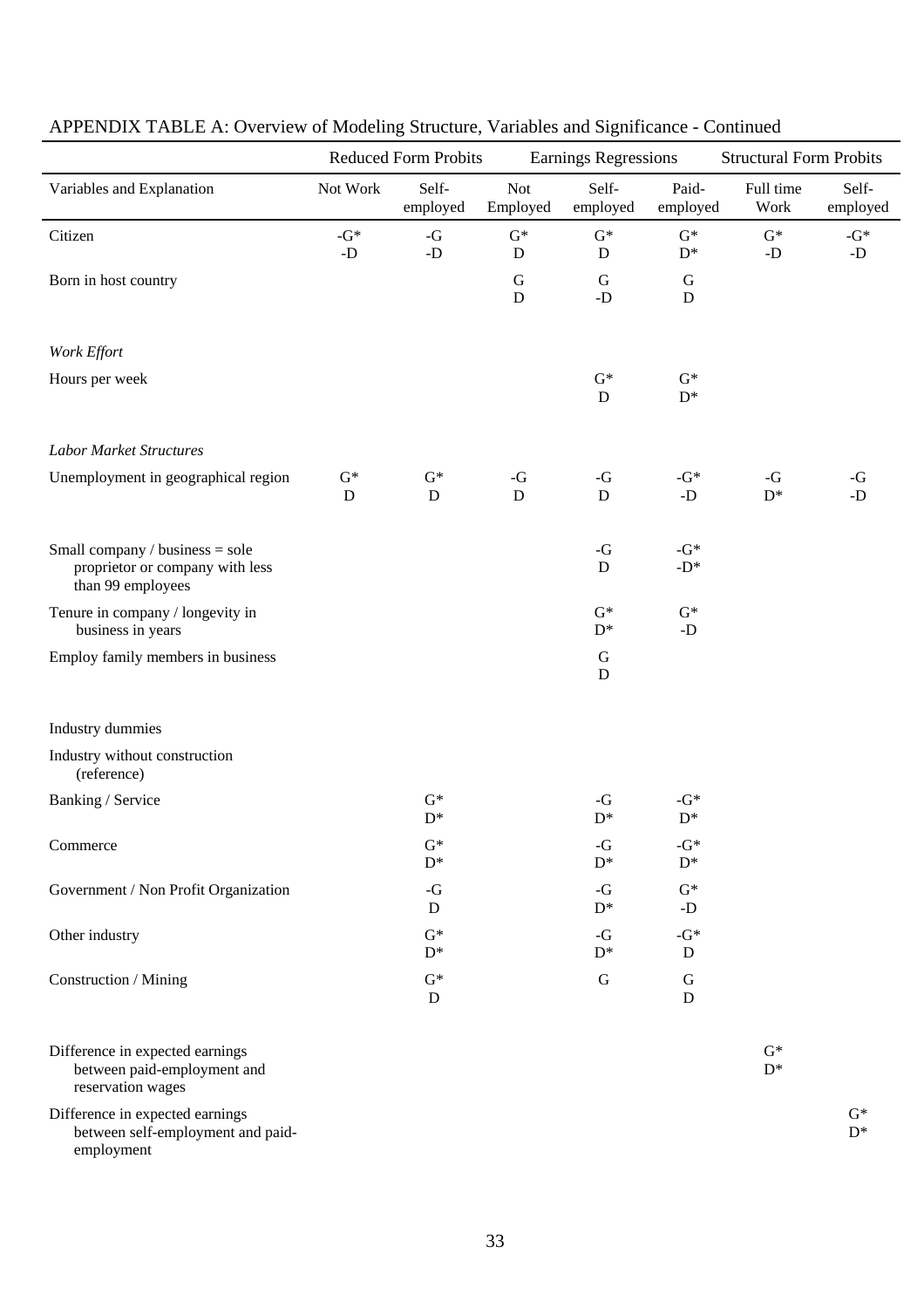|                                                 |            | <b>Reduced Form Probits</b> |                        | Earnings Regressions |                   | <b>Structural Form Probits</b> |                   |
|-------------------------------------------------|------------|-----------------------------|------------------------|----------------------|-------------------|--------------------------------|-------------------|
| Variables and Explanation                       | Not Work   | Self-<br>employed           | <b>Not</b><br>Employed | Self-<br>employed    | Paid-<br>employed | Full time<br>Work              | Self-<br>employed |
| Demographics                                    |            |                             |                        |                      |                   |                                |                   |
| Age                                             | $-G*$      | $G^*$                       | $G^*$                  | G                    | $G^*$             | $-G$                           | $G^*$             |
|                                                 | $-D$       | D                           | $D^*$                  | D                    | $D^*$             | $-D^*$                         | $D^*$             |
| Age square                                      | $G^*$      | -G                          | - $G^*$                | $-G$                 | $-G^*$            | G                              | - $G^*$           |
|                                                 | $D^*$      | $-D$                        | $-D$                   | $-D$                 | $-D^*$            | $D^*$                          | $-D^*$            |
| Male                                            | $G^*$      | $G^*$                       | G                      | - $G^*$              | $G^*$             | G                              | $G^*$             |
|                                                 | D          | $\mathbf D$                 | $D^*$                  | $-D$                 | $D^*$             | D                              | $D^*$             |
| Married                                         | $-G^*$     | - $G^*$                     | $\mathbf G$            | G                    | $G^*$             | $\mathrm{G}^*$                 | - $G^*$           |
|                                                 | $-D^*$     | D                           | $-D$                   | D                    | $D^*$             | $-D$                           | -D*               |
| Kids under 14 in household                      | $G^*$      | $\mathbf G$                 | $G^*$                  | $\mathbf G$          | $\mathbf G$       | - $G^*$                        | $\mathbf G$       |
|                                                 | -D         | $-D$                        | D                      | D                    | $D^*$             | $-D^*$                         | $-D$              |
| Female * Married                                | $G^*$      | G                           | -G                     | $-G^*$               | $-G$              | $-G^*$                         | $G^*$             |
|                                                 | $D^*$      | $-D$                        | D                      | -D                   | $-D$              | $-D^*$                         | $D^*$             |
| Female * Kids under 14 in household             | $G^*$      | $-G$                        | ${\bf G}$              | $-G$                 | $-G$              | $-G^*$                         | $\mathbf G$       |
|                                                 | $D^*$      | $-D$                        | D                      | $-D$                 | - $\mathbf D$     | $D^*$                          | $D^*$             |
| Grew up in Muslim faith                         | $G^*$<br>D | $-G$<br>$-D$                |                        |                      |                   | $-G^*$<br>$-D$                 | $-G^*$<br>D       |
| Goes to church often or practicing<br>religious | G<br>$D^*$ | $-G$<br>$-D$                |                        |                      |                   | $-G$<br>$-D^*$                 | G<br>$-D$         |

### APPENDIX TABLE A: Overview of Modeling Structure, Variables and Significance - Continued

Note: 'G' and 'D' indicate Germany and Denmark, and that the variable is employed in the model; '-' refers to a negative parameter estimate ('+' otherwise), and '\*' indicates statistical significance at least at the 5% level (one-tail test).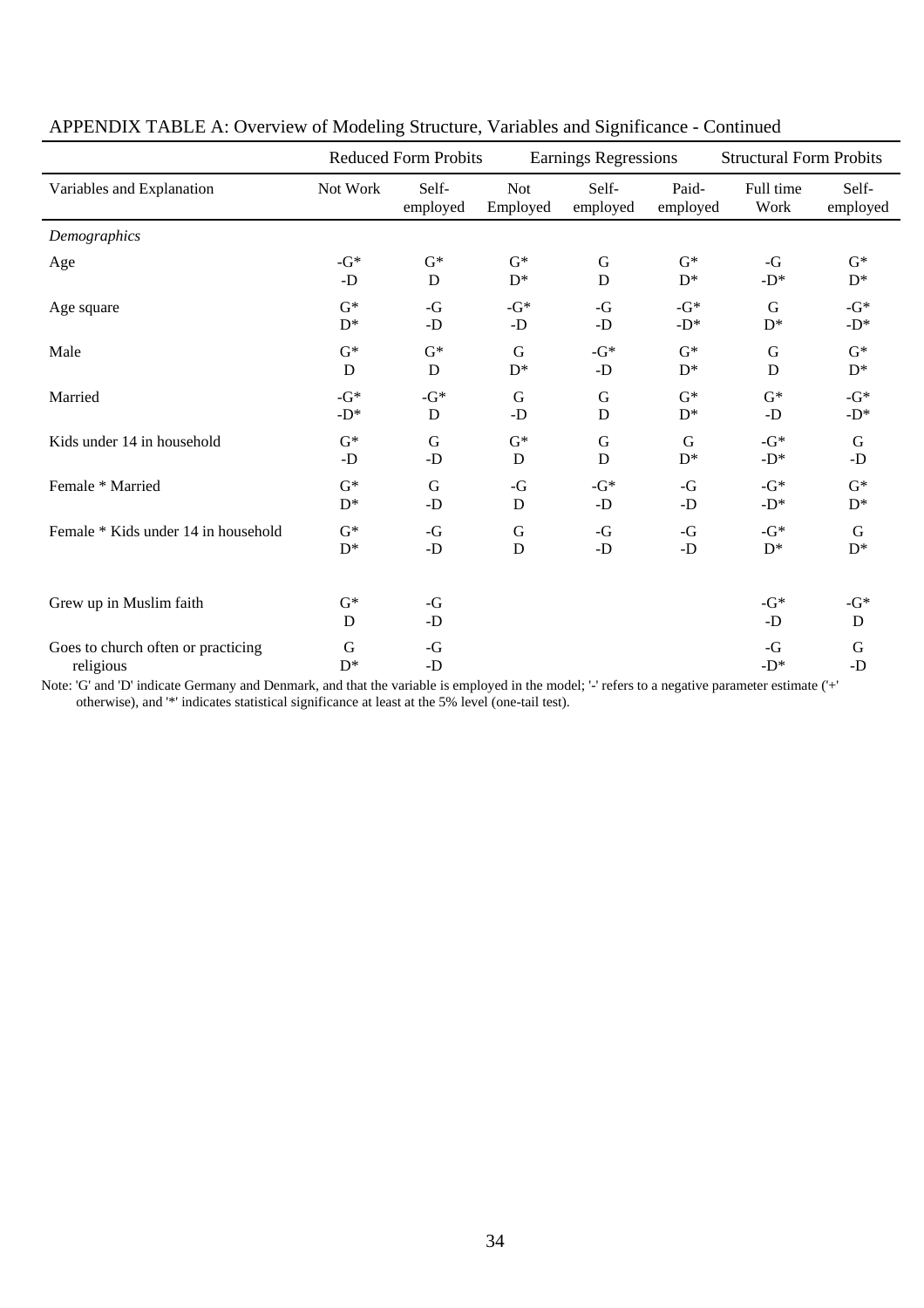|                                        | Not Work    | Self-Employment |
|----------------------------------------|-------------|-----------------|
| Parameters                             | Coefficient | Coefficient     |
|                                        | (t-ratio)   | (t-ratio)       |
| Intercept                              | 0.402       | $-4.345**$      |
|                                        | (1.34)      | $(-6.28)$       |
| Age                                    | $-0.055**$  | $0.070**$       |
|                                        | $(-3.85)$   | (2.36)          |
| Age squared                            | $0.001**$   | $-0.001$        |
|                                        | (4.93)      | $(-1.51)$       |
| Relative exposure to Germany           | $-2.213**$  | 0.909           |
|                                        | $(-6.68)$   | (1.12)          |
| Relative exposure to Germany squared   | 1.491**     | $-0.973$        |
|                                        | (4.51)      | $(-1.27)$       |
| Primary-secondary schooling in Germany | $-0.135*$   | $0.255*$        |
|                                        | $(-1.75)$   | (1.71)          |
| Abitur, University in Germany          | $-0.337**$  | $0.337*$        |
|                                        | $(-3.33)$   | (2.26)          |
| Vocational training in Germany         | $-0.336**$  | $-0.212*$       |
|                                        | $(-5.08)$   | $(-1.78)$       |
| Education in home country              | $-0.205**$  | 0.148           |
|                                        | $(-3.09)$   | (0.93)          |
| Disability                             | $0.602**$   | $-0.226$        |
|                                        | (10.30)     | $(-1.56)$       |
| Pre-migration work experience          | $-0.098*$   | $-0.150$        |
|                                        | $(-1.88)$   | $(-1.34)$       |
| Father self-employed                   |             | $0.202*$        |
|                                        |             | (2.08)          |
| Male                                   | $0.138*$    | $0.480**$       |
|                                        | (1.67)      | (2.76)          |
| Married                                | $-0.503**$  | $-0.250*$       |
|                                        | $(-6.38)$   | $(-1.89)$       |
| Female * Married                       | $0.818**$   | 0.238           |
|                                        | (7.96)      | (1.09)          |
| Kids under 14 in household             | $0.294**$   | 0.120           |
|                                        | (4.01)      | (1.02)          |
| Female * Kids under 14 in household    | $0.300**$   | $-0.206$        |
|                                        | (3.33)      | $(-0.93)$       |
| Homeowner                              | $-0.303**$  | $0.522**$       |
|                                        | $(-3.85)$   | (4.21)          |
| Live in Enclaves                       | $0.190**$   | $-0.169*$       |
|                                        | (4.66)      | $(-1.89)$       |
| Unemployment in region                 | $0.047**$   | $0.033*$        |
|                                        | (7.01)      | (2.28)          |
| Ex-Yugoslav                            | $-0.024$    | $-0.034$        |
|                                        | $(-0.33)$   | $(-0.22)$       |
| Polish                                 | $-0.273**$  | $-0.164$        |
|                                        | $(-3.35)$   | $(-0.96)$       |
| Iranian                                | $-0.093$    | $0.361**$       |
|                                        | $(-1.26)$   | (2.50)          |
| Lebanese                               | $0.319**$   | $0.315*$        |
|                                        | (4.47)      | (2.00)          |
| German citizen                         | $-0.191*$   | $-0.215$        |
|                                        | $(-2.02)$   | $(-1.33)$       |
|                                        |             |                 |

### APPENDIX TABLE B: Reduced Form Probits: German Data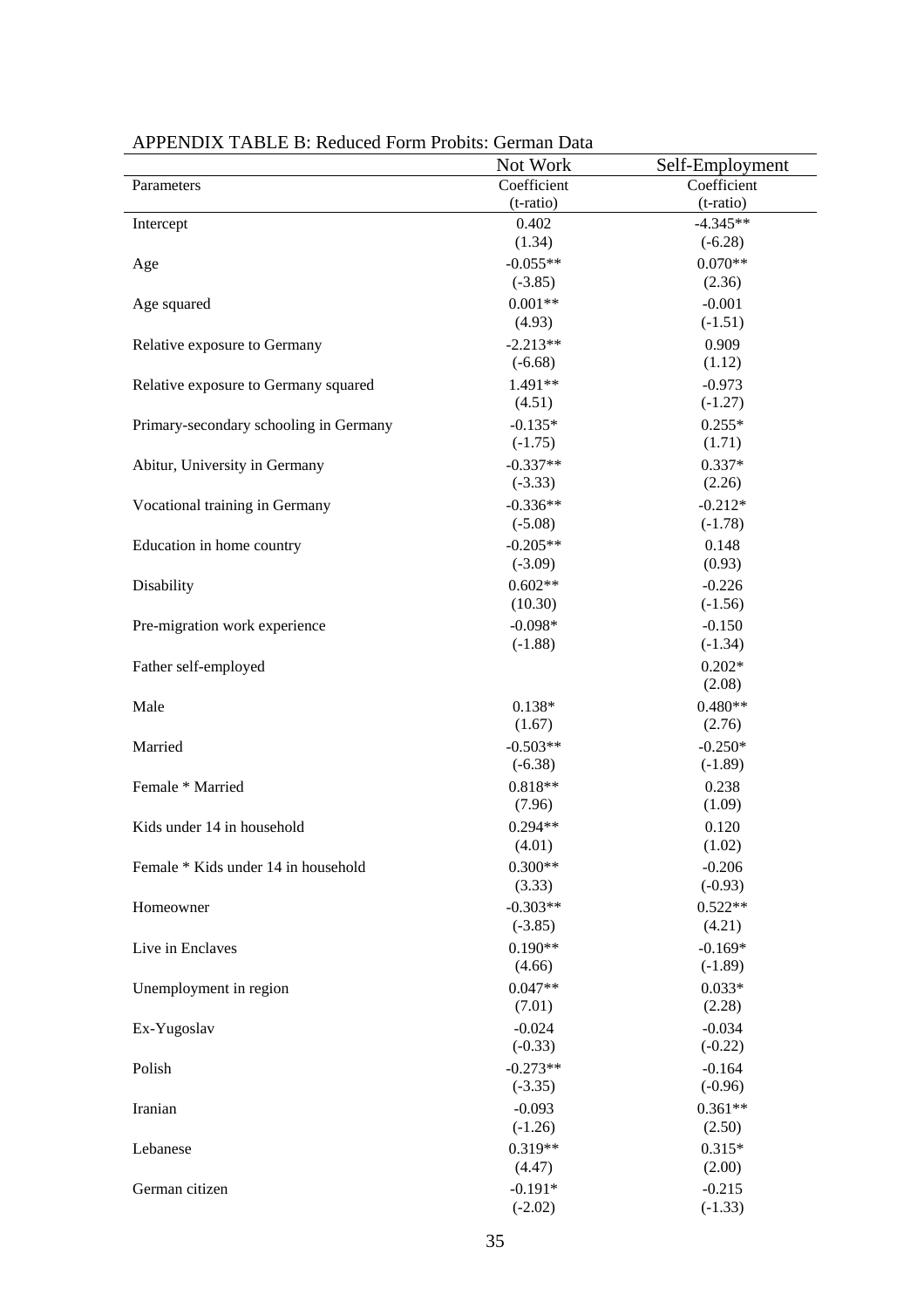|                                                  | Not Work     | Self-Employment |
|--------------------------------------------------|--------------|-----------------|
| Parameters                                       | Coefficient  | Coefficient     |
|                                                  | (t-ratio)    | (t-ratio)       |
| <b>Used Network migration</b>                    | $-0.086*$    | $-0.072$        |
|                                                  | $(-1.80)$    | $(-0.74)$       |
| Initial residence status based on employment     | $-0.213**$   | $-0.212$        |
|                                                  | $(-2.52)$    | $(-1.45)$       |
| Initial residence status based on family reunion | $0.210**$    | $-0.193$        |
|                                                  | (3.03)       | $(-1.42)$       |
| Initial residence status based on refugee/asylum | $0.394**$    | $-0.296*$       |
| seeker status                                    | (5.35)       | $(-2.23)$       |
| Experienced discrimination in Germany            | $-0.0002$    | 0.132           |
|                                                  | $(-0.004)$   | (1.47)          |
| Muslim faith                                     | $0.160**$    | $-0.102$        |
|                                                  | (2.84)       | $(-0.94)$       |
| Attend religious services often                  | 0.026        | $-0.099$        |
|                                                  | (0.61)       | $(-1.13)$       |
| Banking, Service Industry                        |              | 1.172**         |
|                                                  |              | (8.41)          |
| Commerce Industry                                |              | $1.346**$       |
|                                                  |              | (9.04)          |
| Government, Non-profit organization Industry     |              | $-0.432$        |
|                                                  |              | $(-1.58)$       |
| Other industry                                   |              | $0.684**$       |
|                                                  |              | (3.24)          |
| Construction, Mining                             |              | $0.594**$       |
|                                                  |              | (3.41)          |
| $\chi^2$ value                                   | 1,323.054    | 417.366         |
| Log-Likelihood value                             | $-2,657.890$ | $-605.468$      |
| Veall / Zimmermann Pseudo- $R^2$                 | 0.371        | 0.392           |
| Number of observations                           | 4,839        | 1,864           |

APPENDIX TABLE B: Reduced Form Probits: German Data - Continued

 $*$  p < 0.05 in one-tail test

 $** p < 0.01$  in one-tail test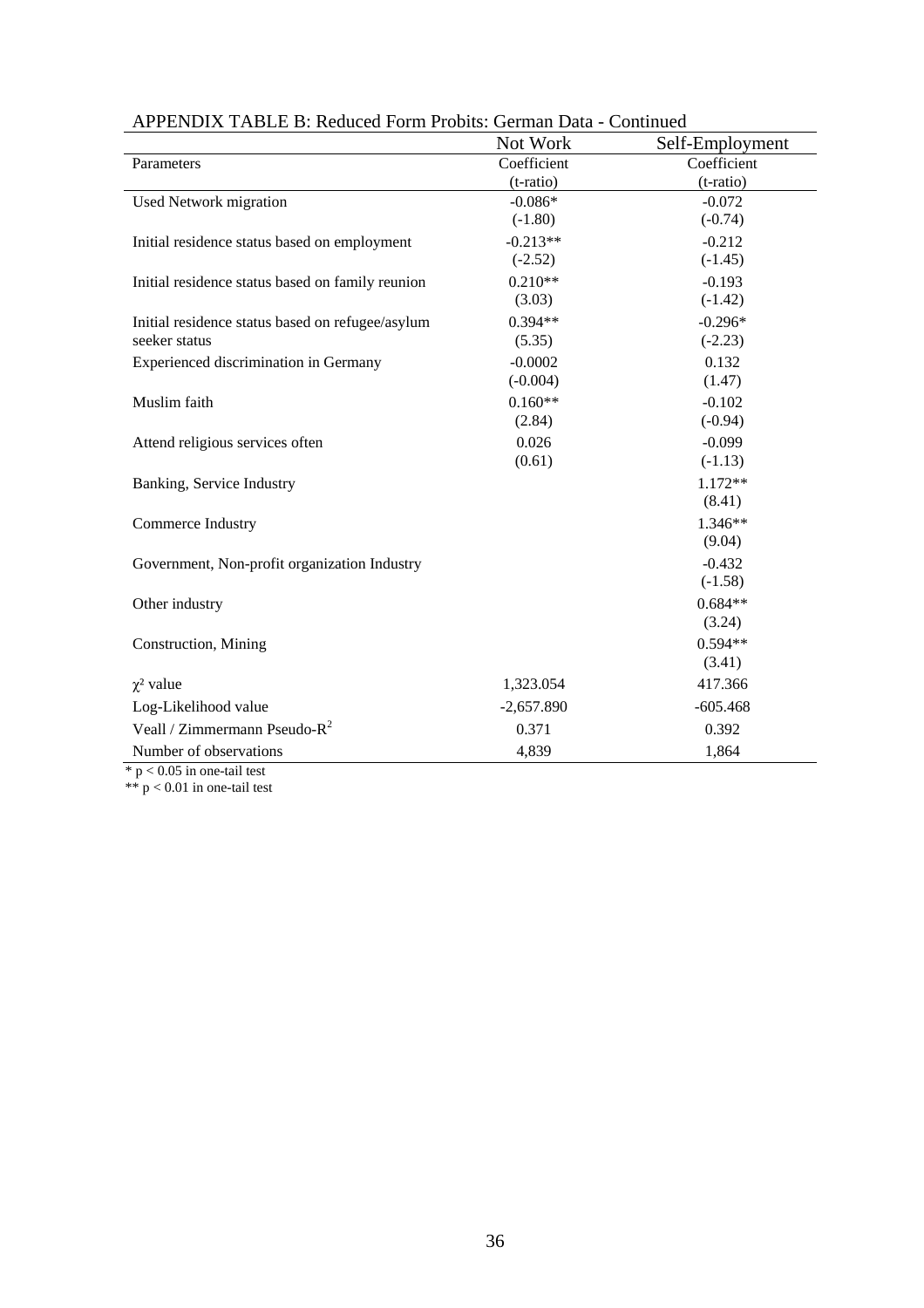|                                        | Not Work           | Self-Employment       |
|----------------------------------------|--------------------|-----------------------|
| Parameters                             | Coefficient        | Coefficient           |
|                                        | (t-ratio)          | (t-ratio)             |
| Intercept                              | 0.015              | $-4.025**$            |
|                                        | (0.02)             | $(-3.52)$             |
| Age                                    | $-0.039$           | 0.063                 |
|                                        | $(-1.31)$          | (1.21)                |
| Age squared                            | $0.001*$           | $-0.001$              |
|                                        | (2.02)             | $(-0.83)$             |
| Relative exposure to Denmark           | $-2.332**$         | 0.755                 |
|                                        | $(-2.87)$          | (0.55)                |
| Relative exposure to Denmark squared   | $2.157**$          | $-0.950$              |
|                                        | (2.82)             | $(-0.76)$             |
| Primary-secondary schooling in Denmark | $-0.015$           | 0.053                 |
|                                        | $(-0.13)$          | (0.29)                |
| Abitur, University in Denmark          | $-0.332**$         | $-0.557**$            |
|                                        | $(-2.57)$          | $(-2.86)$             |
| Vocational training in Denmark         | $-0.390**$         | $-0.080$              |
|                                        | $(-3.52)$          | $(-0.51)$             |
| Education in home country              | 0.149              | $-0.041$              |
|                                        | (1.01)             | $(-0.17)$             |
| Disability                             | $0.925**$          | 0.333                 |
|                                        | (8.26)             | (1.38)                |
| Pre-migration work experience          | 0.115              | $-0.226$              |
|                                        | (1.16)             | $(-1.36)$             |
| Father self-employed                   |                    | 0.215                 |
|                                        |                    | (1.35)                |
| Male                                   | 0.054              | 0.172                 |
|                                        | (0.32)             | (0.63)                |
| Married                                | $-0.299*$          | 0.031                 |
|                                        | $(-2.11)$          | (0.14)                |
| Female * Married                       | $0.579**$          | $-0.168$              |
|                                        | (2.93)             | $(-0.50)$             |
| Kids under 14 in household             | $-0.068$           | $-0.061$              |
|                                        | $(-0.54)$          | $(-0.32)$             |
| Female * Kids under 14 in household    |                    |                       |
|                                        | $0.371*$<br>(2.28) | $-0.115$<br>$(-0.38)$ |
|                                        | $-0.514**$         |                       |
| Homeowner                              | $(-5.08)$          | 0.194<br>(1.30)       |
|                                        | $0.326**$          |                       |
| Live in Enclaves                       | (3.91)             | 0.241<br>(1.48)       |
|                                        |                    |                       |
| Unemployment in region                 | 0.016              | 0.061<br>(0.97)       |
|                                        | (0.45)             |                       |
| Ex-Yugoslav                            | $-0.213$           | $-0.837**$            |
|                                        | $(-1.34)$          | $(-2.82)$             |
| Polish                                 | $-0.481**$         | 0.068                 |
|                                        | $(-2.61)$          | (0.23)                |
| Iranian                                | 0.234              | 0.394                 |
|                                        | (1.48)             | (1.46)                |
| Lebanese                               | $0.642**$          | 0.296                 |
|                                        | (4.31)             | (1.03)                |
| Danish citizen                         | $-0.165$           | $-0.086$              |
|                                        | $(-1.63)$          | $(-0.52)$             |

APPENDIX TABLE C: Reduced Form Probits: Danish Data